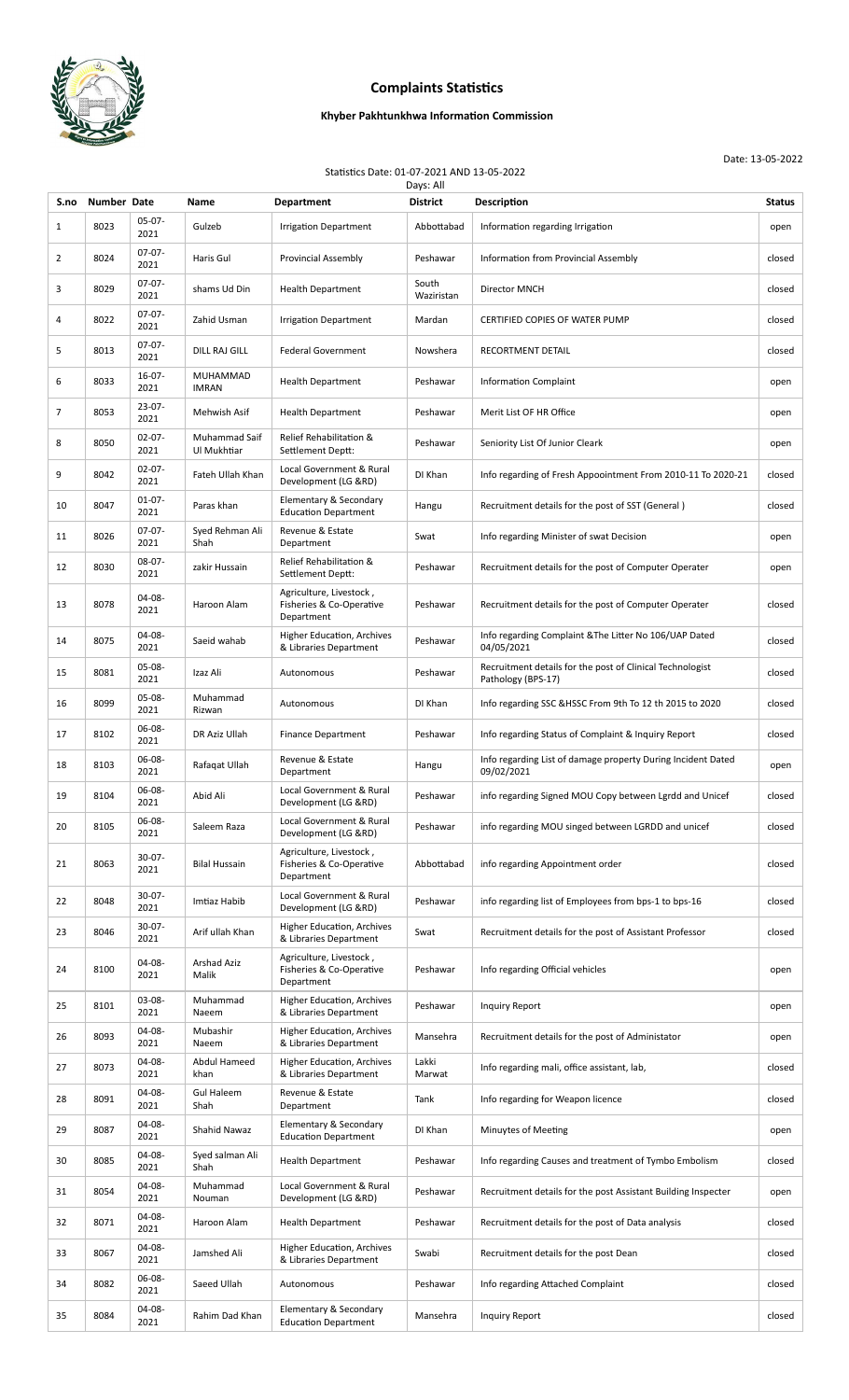| S.no | Number Date |                     | Name                          | <b>Department</b>                                                 | <b>District</b> | Description                                                                          | <b>Status</b> |
|------|-------------|---------------------|-------------------------------|-------------------------------------------------------------------|-----------------|--------------------------------------------------------------------------------------|---------------|
| 36   | 8076        | 04-08-<br>2021      | Rashid<br>Mehmood             | Relief Rehabilitation &<br>Settlement Deptt:                      | Peshawar        | Recruitment details for the post of Emergency Officer                                | open          |
| 37   | 8072        | 04-08-<br>2021      | Said Umar                     | <b>Federal Government</b>                                         | Islamabad       | Info about application against corruption to PM office                               | closed        |
| 38   | 8096        | 04-08-<br>2021      | sar zameen<br>Afghani         | Mines & Minerals<br>Department                                    | Peshawar        | Info regarding List of mine worker who died due to accidents                         | closed        |
| 39   | 8094        | 04-08-<br>2021      | Noor Niaz Ali                 | Higher Education, Archives<br>& Libraries Department              | Bannu           | Recruitment details for the post of Class-IV                                         | closed        |
| 40   | 8068        | 04-08-<br>2021      | Fida Hussain                  | Revenue & Estate<br>Department                                    | Haripur         | Info Regarding Development Project                                                   | open          |
| 41   | 8095        | 04-08-<br>2021      | Faheem Ullah                  | Local Government & Rural<br>Development (LG &RD)                  | Charsadda       | Info regarding Vacant Position Of Class - IV                                         | open          |
| 42   | 8074        | 04-08-<br>2021      | Muhammad<br>Rizwan            | Elementary & Secondary<br><b>Education Department</b>             | DI Khan         | <b>Fund Record</b>                                                                   | closed        |
| 43   | 8086        | 04-08-<br>2021      | Muhammad<br>Ramzan            | Elementary & Secondary<br><b>Education Department</b>             | DI Khan         | Copy of Litter Dated 08/01/2018 Dairy NO 445                                         | open          |
| 44   | 8021        | $07-07-$<br>2021    | Muhammad<br>Waseem            | Revenue & Estate<br>Department                                    | Haripur         | Inquiry Report                                                                       | open          |
| 45   | 8018        | $07-07-$<br>2021    | Syed Zameer<br>Hussain Shah   | Elementary & Secondary<br><b>Education Department</b>             | Abbottabad      | Info Regarding Agreement of School Construction                                      | closed        |
| 46   | 8097        | 04-08-<br>2021      | Mhammad<br>Faridoon           | <b>Health Department</b>                                          | Abbottabad      | Info regarding recruitment of Procedure Candidates                                   | open          |
| 47   | 8008        | 09-07-<br>2021      | Dill Raj Gill                 | Local Government & Rural<br>Development (LG &RD)                  | Nowshera        | Info regarding Total Number of post advertised PB and list of<br>selected condidates | closed        |
| 48   | 8015        | $07-07-$<br>2021    | Fayaz khan                    | Higher Education, Archives<br>& Libraries Department              | Bajaur          | Recruitment details for the post of Library Attendant                                | open          |
| 49   | 8065        | 04-08-<br>2021      | Dilroz Khan                   | <b>Health Department</b>                                          | Peshawar        | Info regarding Pressure Pump                                                         | open          |
| 50   | 8118        | 13-08-<br>2021      | Zeeshan Khan                  | Higher Education, Archives<br>& Libraries Department              | Peshawar        | Recruitment details for the post of Junior Clerk & amp; Lab<br>Assistant             | closed        |
| 51   | 8035        | $30 - 07 -$<br>2021 | Ihsan Ullah                   | Local Government & Rural<br>Development (LG &RD)                  | Hangu           | Inquiry Report                                                                       | closed        |
| 52   | 8055        | 04-08-<br>2021      | Muhammad<br>Zafran            | <b>Health Department</b>                                          | Tank            | Info regarding Budget & expenditures                                                 | closed        |
| 53   | 8130        | 13-08-<br>2021      | Muhammad<br>Ikram             | <b>Higher Education, Archives</b><br>& Libraries Department       | Haripur         | Recruitment details for the post Professor of Physics                                | closed        |
| 54   | 8120        | 13-08-<br>2021      | Shahid Ali                    | Revenue & Estate<br>Department                                    | Swat            | Land Record                                                                          | open          |
| 55   | 8119        | 13-08-<br>2021      | Fazl Ur Rehman                | Elementary & Secondary<br><b>Education Department</b>             | Peshawar        | Recruitment details for the post of PST (BPS 12)to SST (BPS16)                       | closed        |
| 56   | 8114        | 13-08-<br>2021      | Muhammad<br>Naveed            | Higher Education, Archives<br>& Libraries Department              | Nowshera        | Info regarding Copy of Waiting List of Class IV Employees                            | closed        |
| 57   | 8011        | $07-07-$<br>2021    | Sayed Awan Ali<br>Shah        | Elementary & Secondary<br><b>Education Department</b>             | Peshawar        | Inquiry Report                                                                       | closed        |
| 58   | 8012        | $07-07-$<br>2021    | Sayed Awan Ali<br>Shah        | Elementary & Secondary<br><b>Education Department</b>             | Peshawar        | Inquiry Report                                                                       | closed        |
| 59   | 8107        | 12-08-<br>2021      | Muhammad<br>Ismail            | Autonomous                                                        | Peshawar        | Info regarding question Paper & Answer Sheet of the<br>Complaint, sClient            | closed        |
| 60   | 8115        | 12-08-<br>2021      | Muhammad<br>Shoaib Khan       | Elementary & Secondary<br><b>Education Department</b>             | Peshawar        | Recruitment details for the post of CT-IT to SST - IT                                | open          |
| 61   | 8106        | 12-08-<br>2021      | Shahenshah                    | Elementary & Secondary<br><b>Education Department</b>             | Peshawar        | Inquiry Report                                                                       | closed        |
| 62   | 8109        | 12-08-<br>2021      | Abid ullah                    | Higher Education, Archives<br>& Libraries Department              | Peshawar        | Recruitment details for the post of junior Clerk                                     | closed        |
| 63   | 8138        | 17-08-<br>2021      | Roman Khan                    | Relief Rehabilitation &<br>Settlement Deptt:                      | Peshawar        | Recruitment details for the post of Fire Rescure                                     | open          |
| 64   | 8136        | 17-08-<br>2021      | Ihtisham ul Hag               | Higher Education, Archives<br>& Libraries Department              | Nowshera        | Recruitment details for the post of Junior Cleark                                    | closed        |
| 65   | 8137        | 17-08-<br>2021      | Muhammad<br>Zaheer Sabir      | Elementary & Secondary<br><b>Education Department</b>             | Peshawar        | Recruitment details for the Teacher post                                             | closed        |
| 66   | 8134        | 17-08-<br>2021      | Shabir<br>Mahmood Shah        | Relief Rehabilitation &<br>Settlement Deptt:                      | Peshawar        | Recruitment details for the post Is not mentioned                                    | closed        |
| 67   | 8135        | 17-08-<br>2021      | Hilal Javed                   | Local Government & Rural<br>Development (LG &RD)                  | Peshawar        | Recruitment details for the post of Computer Operater                                | open          |
| 68   | 8117        | 17-08-<br>2021      | Fazal rabbi                   | Revenue & Estate<br>Department                                    | Mohmand         | Info regarding Complaint File token No 10205                                         | closed        |
| 69   | 8132        | 17-08-<br>2021      | Hidayat Ullah<br>Khan Khattak | Higher Education, Archives<br>& Libraries Department              | Kohat           | Recruitment details for the post of Assistant Professor in<br>Chemistry              | open          |
| 70   | 8129        | 12-08-<br>2021      | Faroog Ahmad<br>Khan          | <b>Irrigation Department</b>                                      | Swabi           | Info regarding Detail of irrigation Tube well &Dug Well                              | closed        |
| 71   | 7955        | $12 - 07 -$<br>2021 | Dilawar Khan                  | Elementary & Secondary<br><b>Education Department</b>             | DI Khan         | Info regarding Copy of rationalization order No 4396-4403                            | open          |
| 72   | 8131        | 17-08-<br>2021      | Manzoor Alam                  | Energy & Power                                                    | Peshawar        | Recruitment details for the post of executive HR & Junior<br><b>Executive HR</b>     | closed        |
| 73   | 8062        | $30 - 07 -$<br>2021 | Shahid Ali                    | Revenue & Estate<br>Department                                    | Swat            | Land Record                                                                          | open          |
| 74   | 8049        | $30 - 07 -$<br>2021 | Muazam Iqbal<br>Khan          | Agriculture, Livestock,<br>Fisheries & Co-Operative<br>Department | DI Khan         | Info regarding name of the dealer Quota amount<br>&list of beneficiary               | closed        |
| 75   | 8061        | 13-04-<br>2022      | Muazzam Iqbal<br>Khan         | Elementary & Secondary<br><b>Education Department</b>             | DI Khan         | Info regarding appointment order arrival report service book<br>Dismissal order      | open          |
| 76   | 8038        | $30-07-$<br>2021    | Majid Khan                    | <b>Health Department</b>                                          | Peshawar        | Info regarding Rationalization of Domicile policy                                    | open          |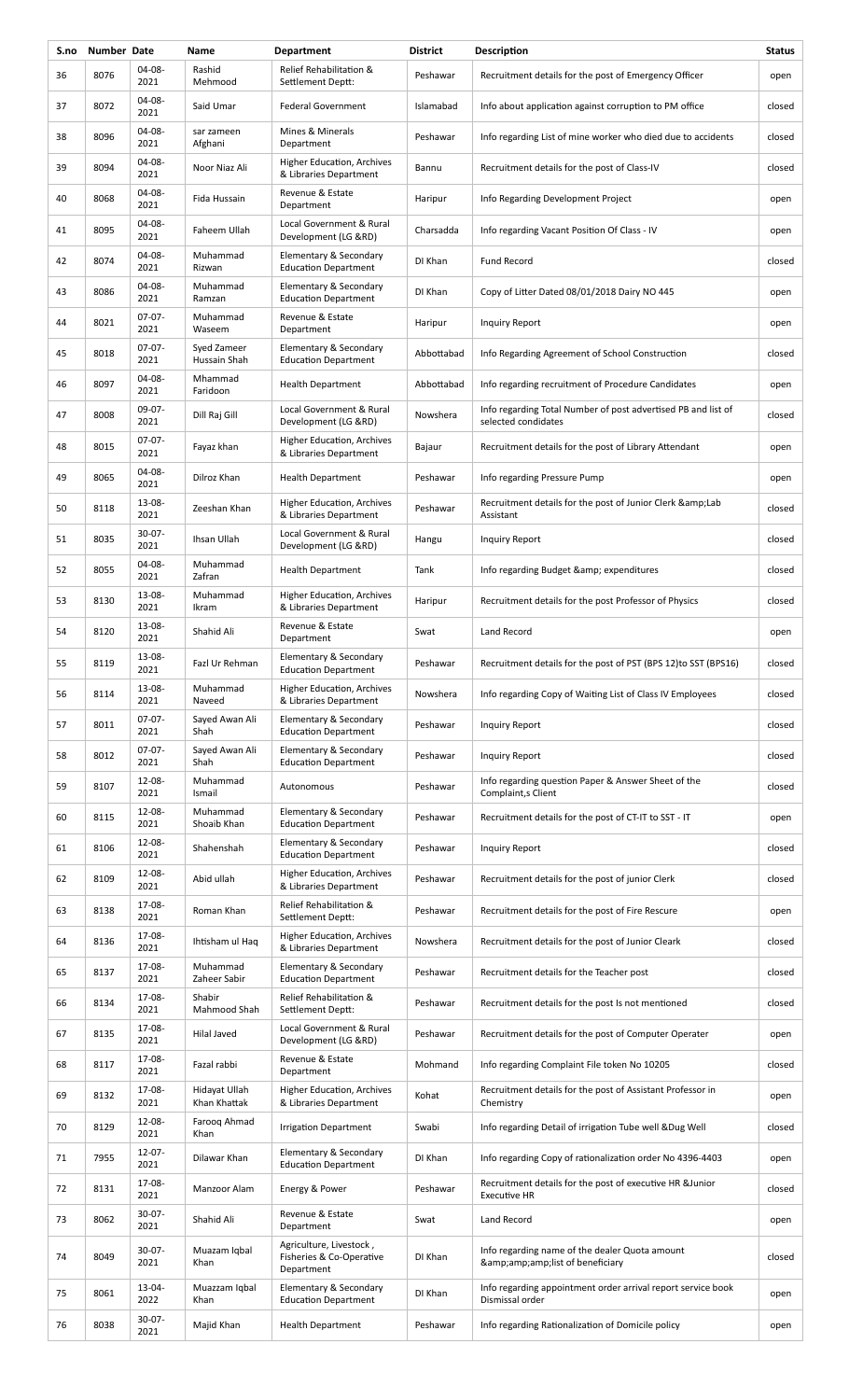| S.no | Number Date |                     | Name                           | <b>Department</b>                                                       | <b>District</b>     | Description                                                                            | <b>Status</b> |
|------|-------------|---------------------|--------------------------------|-------------------------------------------------------------------------|---------------------|----------------------------------------------------------------------------------------|---------------|
| 77   | 8040        | $30-07-$<br>2021    | Majid Khan                     | Autonomous                                                              | Peshawar            | Info regarding Chips & amp; amp; amp; Snaks factories are<br>working in Peshawar       | closed        |
| 78   | 8122        | 13-08-<br>2021      | Majid Khan                     | Revenue & Estate<br>Department                                          | Peshawar            | Land Record                                                                            | open          |
| 79   | 8036        | $30 - 07 -$<br>2021 | Majid Khan                     | Autonomous                                                              | Peshawar            | Detail About List of Housing Societies                                                 | open          |
| 80   | 8112        | 17-08-<br>2021      | Ayaz Khan                      | Zakat Ushr, Social Welfare,<br>Special Education & Women<br>Empowerment | Peshawar            | Info regarding Disable person registration                                             | open          |
| 81   | 8123        | 17-08-<br>2021      | Majid Khan                     | Establishment                                                           | Peshawar            | -to 16Info regarding No of employees (BPS 07 to 16)<br>& Officers (BPS-17 to 19)       | open          |
| 82   | 8069        | 04-08-<br>2021      | Fida Hussain                   | Local Government & Rural<br>Development (LG &RD)                        | Haripur             | Info regarding Development Projects                                                    | open          |
| 83   | 8070        | 04-08-<br>2021      | Niaz Gul                       | Autonomous                                                              | Peshawar            | Info regarding Provincial Secretariat recruitment orders 2007                          | closed        |
| 84   | 8077        | 04-08-<br>2021      | Mehrunisa                      | Elementary & Secondary<br><b>Education Department</b>                   | Peshawar            | Info regarding Letter No 6997                                                          | open          |
| 85   | 8098        | 04-08-<br>2021      | Hamad Ahmad                    | Autonomous                                                              | Peshawar            | Recruitment details for the post CT Dentail                                            | closed        |
| 86   | 8089        | 04-08-<br>2021      | Iqbal Hussain                  | Autonomous                                                              | Peshawar            | Info regarding Copy of application form the post of lecturer in<br>Economics           | closed        |
| 87   | 8090        | 04-08-<br>2021      | Iqbal Hussain                  | Autonomous                                                              | Peshawar            | Info regarding All experience certificate                                              | closed        |
| 88   | 8121        | 13-08-<br>2021      | Abdul Wahid                    | Revenue & Estate<br>Department                                          | Nowshera            | Info regarding copies of three letters mention is request                              | closed        |
| 89   | 8116        | 13-08-<br>2021      | Imdad Ullah                    | Home & Tribal Affairs<br>Department                                     | Peshawar            | Info regarding Attested Copies of the written statement of<br>fraudster Rooh Ul Amin   | closed        |
| 90   | 8124        | 13-08-<br>2021      | Majid Khan                     | Revenue & Estate<br>Department                                          | Peshawar            | Info regarding No of patwaris who are terminated /dismissed/<br>removed for corruption | open          |
| 91   | 8126        | 13-08-<br>2021      | Majid Khan                     | Sports, Culture, Tourism &<br>Youth Affairs                             | Peshawar            | Info regarding Name of the projects / schemes for EX-FATA                              | closed        |
| 92   | 8017        | $06-07-$<br>2021    | Syed Javeed<br>Hussain         | Elementary & Secondary<br><b>Education Department</b>                   | Orakzai             | Info regarding orders Copies of IT, CT, PST, TT, AT, Qari & Lab<br>Assistant           | closed        |
| 93   | 8016        | $07-07-$<br>2021    | Asad Ali                       | Higher Education, Archives<br>& Libraries Department                    | Swat                | Recruitment details for the post of Assistant Professor of<br>Mathematics              | closed        |
| 94   | 8019        | $07-07-$<br>2021    | Sharig KHan                    | Elementary & Secondary<br><b>Education Department</b>                   | Hangu               | Recruitment details for the post of SST (General)                                      | closed        |
| 95   | 8111        | 12-08-<br>2021      | Jibran KHan<br>Khalil          | Autonomous                                                              | Peshawar            | Info regarding Redheck or Re total                                                     | closed        |
| 96   | 8108        | 12-08-<br>2021      | Saima Noreen                   | <b>Health Department</b>                                                | Abbottabad          | Info regarding Salary Slip last ten month                                              | closed        |
| 97   | 8056        | $02 - 08 -$<br>2021 | Muhammad<br>Altaf              | Industries, Commerce and<br><b>Technical Education</b>                  | Peshawar            | Application for Status to Issue Appointment order                                      | closed        |
| 98   | 8020        | $07-07-$<br>2021    | Muhammad<br>Waseem             | Local Government & Rural<br>Development (LG &RD)                        | Haripur             | Info regarding development work                                                        | closed        |
| 99   | 8080        | 11-08-<br>2021      | Syed<br>Muhammad<br>Tahir Khan | Higher Education, Archives<br>& Libraries Department                    | Peshawar            | Info regarding Dr Muhammad Anwar                                                       | closed        |
| 100  | 8041        | $30 - 07 -$<br>2021 | Dilawar Khan                   | Elementary & Secondary<br><b>Education Department</b>                   | DI Khan             | Recruitment details for the post of PST Post in 2017                                   | open          |
| 101  | 8142        | 25-08-<br>2021      | <b>Faisal Aziz</b>             | Home & Tribal Affairs<br>Department                                     | Peshawar            | Recruitment details for the post of Junior Cleark                                      | open          |
| 102  | 8110        | 17-08-<br>2021      | Aziz Ullah Wazir               | <b>Health Department</b>                                                | South<br>Waziristan | Recruitment of Employees from 2014 till 2021                                           | closed        |
| 103  | 8141        | $25-08-$<br>2021    | Mubashar<br>Naeem              | Higher Education, Archives<br>& Libraries Department                    | Haripur             | Info regarding University of Haripur to give a Chance of personal<br>Hearing           | closed        |
| 104  | 8037        | 30-07-<br>2021      | Majid Khan                     | <b>Chief Minister's Secretariat</b>                                     | Peshawar            | Info regarding Whistle blower Protection & amp; Vigilance<br>Commission                | closed        |
| 105  | 8034        | $30-07-$<br>2021    | Sohail Imdad                   | Autonomous                                                              | Peshawar            | Info regarding Complaint Children Fee                                                  | closed        |
| 106  | 8044        | $30-07-$<br>2021    | Shehryar Ahmad                 | Zakat Ushr, Social Welfare,<br>Special Education & Women<br>Empowerment | Peshawar            | Info regarding Dispenser Post Number of Post Merit List<br>Appointment Order           | closed        |
| 107  | 8039        | $30-07-$<br>2021    | Majid Khan                     | <b>Health Department</b>                                                | Peshawar            | Info regarding Rationalization of Domicile Policy                                      | open          |
| 108  | 8159        | 27-08-<br>2021      | Asmat Ullah                    | Establishment                                                           | Peshawar            | Inquiry Report                                                                         | closed        |
| 109  | 8172        | 27-08-<br>2021      | Salman Ali Shah                | <b>Health Department</b>                                                | Peshawar            | Info regarding Farooq Azam Hospital & its Staff                                        | open          |
| 110  | 8197        | 27-08-<br>2021      | Mustafa                        | Revenue & Estate<br>Department                                          | Bannu               | Info regarding Domicile Copy of Hafiz Ullah                                            | closed        |
| 111  | 8171        | 27-08-<br>2021      | Rab Nawaz Khan                 | <b>Irrigation Department</b>                                            | Peshawar            | Info regarding Merit List of New Recruitment / Appointments                            | closed        |
| 112  | 8193        | 27-08-<br>2021      | Abdullah Khan                  | <b>Irrigation Department</b>                                            | Peshawar            | Info regarding Executive Engineer Sher Zaman                                           | closed        |
| 113  | 8156        | 27-08-<br>2021      | Muhammad<br>Nisar              | Higher Education, Archives<br>& Libraries Department                    | Peshawar            | Info regarding Lecturer Epidemiology & Bio Statistics                                  | closed        |
| 114  | 8182        | 27-08-<br>2021      | Inayat Ur<br>Rehman            | <b>Finance Department</b>                                               | Peshawar            | Info regarding Complaint Pay Protection                                                | closed        |
| 115  | 8155        | 27-08-<br>2021      | Farhat Shah                    | Higher Education, Archives<br>& Libraries Department                    | Mardan              | Info regarding Personal files, Charging report order, PMDC &<br>experience Certificate | closed        |
| 116  | 8186        | 27-08-<br>2021      | Shahid Ali                     | Higher Education, Archives<br>& Libraries Department                    | Peshawar            | Land Record                                                                            | closed        |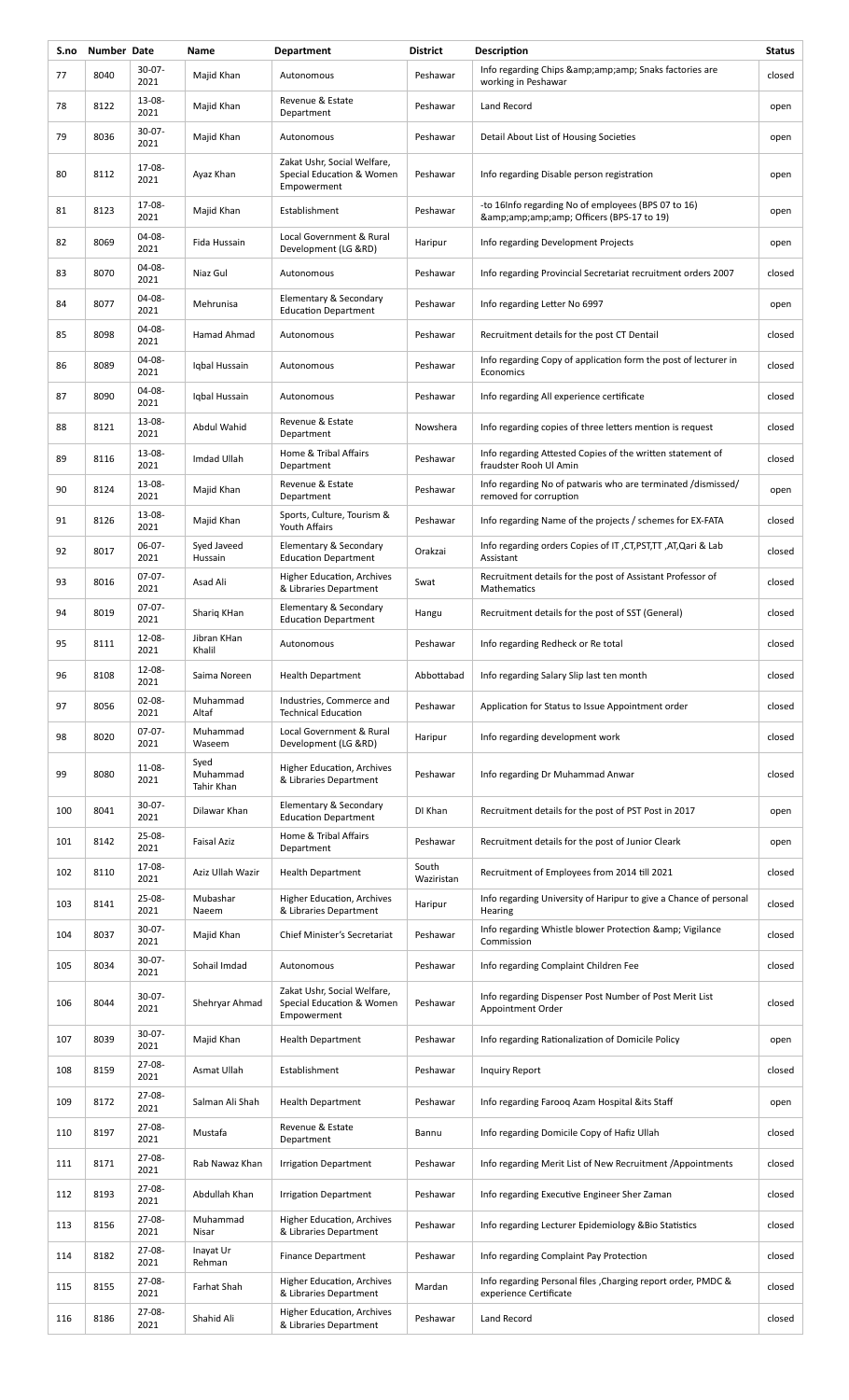| S.no | Number Date |                     | Name                          | <b>Department</b>                                                       | <b>District</b> | Description                                                                                                           | <b>Status</b> |
|------|-------------|---------------------|-------------------------------|-------------------------------------------------------------------------|-----------------|-----------------------------------------------------------------------------------------------------------------------|---------------|
| 117  | 8148        | 27-08-<br>2021      | Irfan Ullah Khan              | <b>Finance Department</b>                                               | Hangu           | Info regarding Service tenure from Class IV to Account Officer                                                        | closed        |
| 118  | 8160        | $27 - 08 -$<br>2021 | Ghazanfar Ullah<br>Khan       | <b>Communication &amp; Works</b><br>Department (C&W)                    | Peshawar        | Info regarding BS 18 Promotion Working Paper & other relevant<br>Documents                                            | closed        |
| 119  | 8161        | 27-08-<br>2021      | Gul Wali                      | <b>Higher Education, Archives</b><br>& Libraries Department             | Peshawar        | Info regarding Information about the official mentioned request                                                       | closed        |
| 120  | 8189        | 27-08-<br>2021      | Faroog Ahmad                  | <b>Irrigation Department</b>                                            | Swabi           | Recruitment details for the post from BPS 1 to 7                                                                      | closed        |
| 121  | 8196        | 27-08-<br>2021      | Jawad Ahmad                   | Local Government & Rural<br>Development (LG &RD)                        | Peshawar        | Info regarding Office Order of Ayub Rehman , Office Assistant<br>North Waziristsn                                     | open          |
| 122  | 8206        | 27-08-<br>2021      | Khan Malook                   | Higher Education, Archives<br>& Libraries Department                    | Peshawar        | Recruitment details for the Associate Posts                                                                           | closed        |
| 123  | 8205        | 27-08-<br>2021      | Waseem Abbas                  | Higher Education, Archives<br>& Libraries Department                    | Haripur         | Pcp Complaint                                                                                                         | open          |
| 124  | 8202        | 27-08-<br>2021      | Haroon Ur<br>Rasheed          | Higher Education, Archives<br>& Libraries Department                    | Haripur         | Recruitment details for Assistant Professor (TTS) Post                                                                | closed        |
| 125  | 8147        | 27-08-<br>2021      | Farhat Shah                   | Local Government & Rural<br>Development (LG &RD)                        | Nowshera        | Info regarding No of Plant, Location, Types & info<br>Price                                                           | closed        |
| 126  | 8150        | $27 - 08 -$<br>2021 | Farhat Ullah                  | Elementary & Secondary<br><b>Education Department</b>                   | Peshawar        | Info regarding availability of PST teachers in Peshawar District<br>from other District from 01-01-2021 to 30-06-2021 | closed        |
| 127  | 8174        | $27 - 08 -$<br>2021 | Abdul Waheed                  | Higher Education, Archives<br>& Libraries Department                    | Peshawar        | <b>Inquiry Report</b>                                                                                                 | closed        |
| 128  | 8153        | 27-08-<br>2021      | <b>Farhat Shah</b>            | <b>Health Department</b>                                                | Mardan          | Info regarding ad copy of HD, MD, & amp; amp; amp; Nursing<br>Director on 6 April                                     | closed        |
| 129  | 8207        | 27-08-<br>2021      | Hafiza Begum                  | Revenue & Estate<br>Department                                          | Peshawar        | Land Record                                                                                                           | open          |
| 130  | 8146        | $27 - 08 -$<br>2021 | Farhan Sohrab                 | Agriculture, Livestock,<br>Fisheries & Co-Operative<br>Department       | Peshawar        | Info regarding Assistant Post Final Merit List in bi-furcated form                                                    | closed        |
| 131  | 8199        | $27 - 08 -$<br>2021 | Kafeel Ahmad                  | Higher Education, Archives<br>& Libraries Department                    | Peshawar        | Info regarding Copy of failed &singed application<br>form of Prof. Bashir                                             | open          |
| 132  | 8173        | 27-08-<br>2021      | Shabir<br>Mahmood Shah        | Relief Rehabilitation &<br>Settlement Deptt:                            | Peshawar        | Recruitment details for the post of Emergency Medical<br>Technician                                                   | closed        |
| 133  | 8127        | 27-08-<br>2021      | Dawar Khan<br>Kundi           | Revenue & Estate<br>Department                                          | Tank            | Land Record                                                                                                           | open          |
| 134  | 8145        | $30 - 08 -$<br>2021 | Farhat Shah                   | Higher Education, Archives<br>& Libraries Department                    | Peshawar        | Info regarding Degree & Experience Certificate                                                                        | open          |
| 135  | 8151        | 27-08-<br>2021      | Karim Ullah                   | Autonomous                                                              | Peshawar        | Land Record                                                                                                           | closed        |
| 136  | 8157        | $27 - 08 -$<br>2021 | Muhammad<br>Zahid             | Home & Tribal Affairs<br>Department                                     | Peshawar        | Info regarding Class IV Post Promotion                                                                                | closed        |
| 137  | 8203        | $27 - 08 -$<br>2021 | Molana<br>Muhammad<br>Hussain | <b>Health Department</b>                                                | Mardan          | Info regarding RTS Commission by Molana Muhammad Hussain                                                              | open          |
| 138  | 8192        | $27 - 08 -$<br>2021 | Shah Fahad                    | Autonomous                                                              | Kohat           | Info regarding Merit LIst of Class IV                                                                                 | open          |
| 139  | 8177        | $27 - 08 -$<br>2021 | Muhammad<br>Ismail            | Autonomous                                                              | Peshawar        | Info regarding Muhammad Ismail against DC Mohmand                                                                     | closed        |
| 140  | 8180        | $27 - 08 -$<br>2021 | Muhammad<br>Ismail Khan       | Revenue & Estate<br>Department                                          | Kurram          | Land Record                                                                                                           | closed        |
| 141  | 8169        | 30-08-<br>2021      | Muttaher Ullah<br>Khan        | Revenue & Estate<br>Department                                          | Bannu           | Info regarding Computer Operator Syed Wagar Ali Shah<br>appointment Order                                             | open          |
| 142  | 8154        | 30-08-<br>2021      | Farhat Shah                   | Elementary & Secondary<br><b>Education Department</b>                   | Nowshera        | Inquiry Report                                                                                                        | open          |
| 143  | 8181        | $30 - 08 -$<br>2021 | Muhammad<br>Sajjad            | Home & Tribal Affairs<br>Department                                     | Abbottabad      | Info regarding Zaheer Gul Office Order                                                                                | open          |
| 144  | 8170        | $30 - 08 -$<br>2021 | Akhtar Zaman                  | Higher Education, Archives<br>& Libraries Department                    | Peshawar        | Pcp Complaint                                                                                                         | closed        |
| 145  | 8178        | 30-08-<br>2021      | Ameer Zada                    | Higher Education, Archives<br>& Libraries Department                    | Peshawar        | Inquiry Report                                                                                                        | closed        |
| 146  | 8179        | $30 - 08 -$<br>2021 | Muhammad<br>Naveed            | Higher Education, Archives<br>& Libraries Department                    | Peshawar        | Info regarding Complete detail Copy of 38 BOG Meeting                                                                 | open          |
| 147  | 8183        | 30-08-<br>2021      | Alam Khan                     | Home & Tribal Affairs<br>Department                                     | Peshawar        | Inquiry Report                                                                                                        | open          |
| 148  | 8185        | $30 - 08 -$<br>2021 | Muhammad<br>Sajjad            | Zakat Ushr, Social Welfare,<br>Special Education & Women<br>Empowerment | Peshawar        | Inquiry Report                                                                                                        | closed        |
| 149  | 8149        | 30-08-<br>2021      | Khan Sher                     | Revenue & Estate<br>Department                                          | Bajaur          | Inquiry Report                                                                                                        | open          |
| 150  | 8162        | 30-08-<br>2021      | Inam Ullah Khan               | Local Government & Rural<br>Development (LG &RD)                        | Lakki<br>Marwat | Info regarding Detail of Fund & amp; amp; amp; grants its<br>Utilization & Location                                   | open          |
| 151  | 8188        | 30-08-<br>2021      | Kamal Hussain                 | Zakat Ushr, Social Welfare,<br>Special Education & Women<br>Empowerment | Peshawar        | Recruitment details for the post of Instructer                                                                        | closed        |
| 152  | 8187        | 30-08-<br>2021      | Ibad Ur Rehman                | Establishment                                                           | Peshawar        | Inquiry Report                                                                                                        | closed        |
| 153  | 8168        | $30 - 08 -$<br>2021 | Faisal Shahzad                | <b>Health Department</b>                                                | Peshawar        | Recruitment details for the post of Assistant Director Finance &<br>Planning                                          | closed        |
| 154  | 8166        | 30-08-<br>2021      | Yasir Khan                    | Revenue & Estate<br>Department                                          | Charsadda       | Info regarding Report of Patwari                                                                                      | open          |
| 155  | 8194        | 30-08-<br>2021      | Faisal Hassan                 | WAPDA-Water and Power<br>Development Authority                          | Hazara          | Info regarding WAPDA                                                                                                  | closed        |
| 156  | 8200        | 27-08-<br>2021      | Maryam Qasim<br>Gandapur      | Higher Education, Archives<br>& Libraries Department                    | Peshawar        | Recruitment details for the post of Assistant Professor (Law) TTS                                                     | closed        |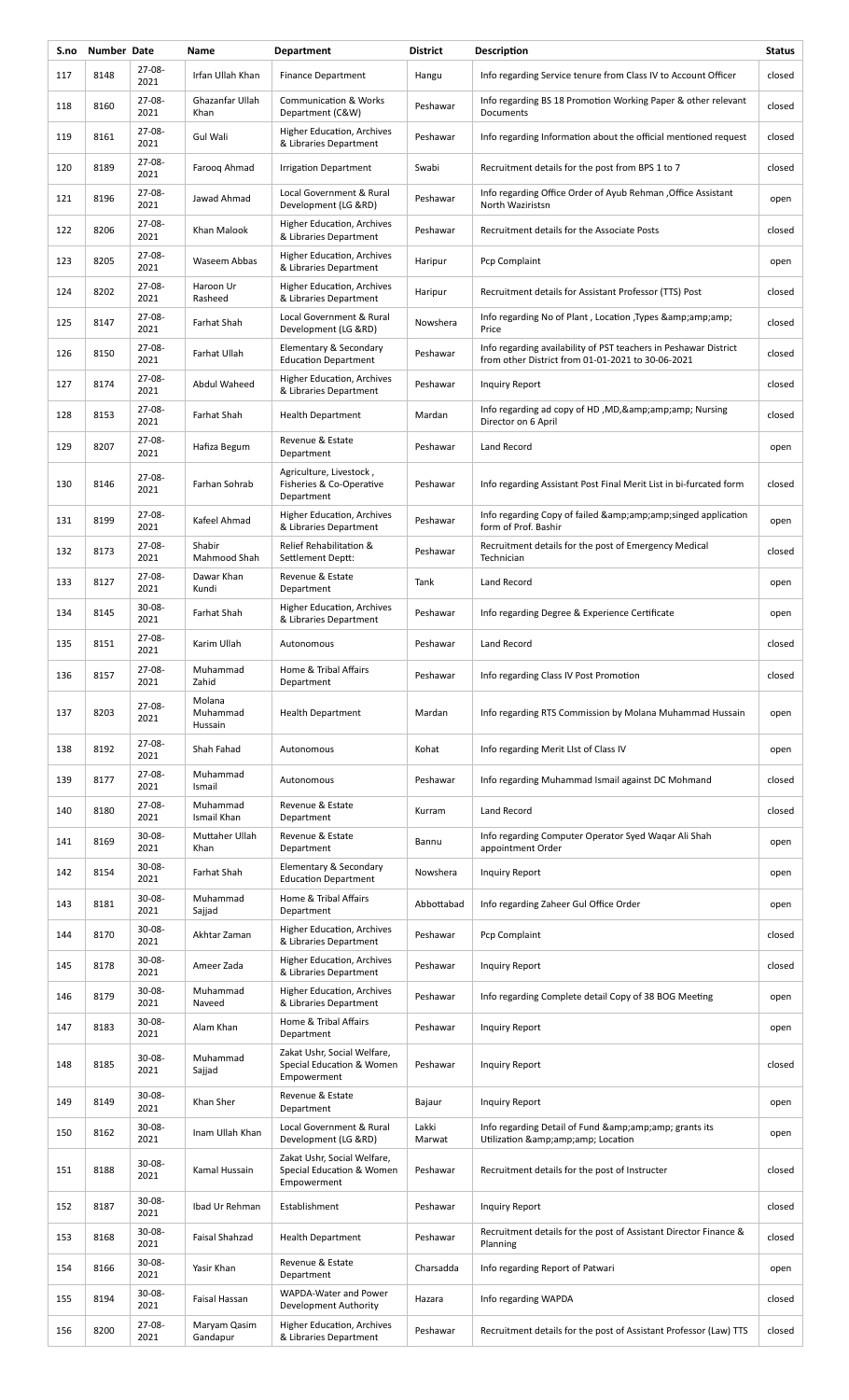| S.no | Number Date |                     | Name                          | <b>Department</b>                                                       | <b>District</b> | <b>Description</b>                                                                             | <b>Status</b> |
|------|-------------|---------------------|-------------------------------|-------------------------------------------------------------------------|-----------------|------------------------------------------------------------------------------------------------|---------------|
| 157  | 8198        | 27-08-<br>2021      | Irfan Ullah                   | Home & Tribal Affairs<br>Department                                     | Peshawar        | Recruitment details for the post of Junior Cleark                                              | closed        |
| 158  | 8195        | 27-08-<br>2021      | Amir Ali                      | <b>Irrigation Department</b>                                            | Swabi           | Pcp Complaint                                                                                  | open          |
| 159  | 8144        | 27-08-<br>2021      | Dil Faraz                     | Elementary & Secondary<br><b>Education Department</b>                   | Kohat           | Pcp Complaint                                                                                  | closed        |
| 160  | 8133        | 17-08-<br>2021      | Qaisar Rehman                 | Home & Tribal Affairs<br>Department                                     | Peshawar        | Son,s Quota                                                                                    | closed        |
| 161  | 8143        | $26 - 08 -$<br>2021 | Saif Ullah Muhib<br>Kaka Khel | Energy & Power                                                          | Peshawar        | Recruitment details for the post of Legal Advisor                                              | open          |
| 162  | 8128        | $12 - 08 -$<br>2021 | Igrar Badshah                 | Elementary & Secondary<br><b>Education Department</b>                   | Lower Dir       | Speciific information                                                                          | closed        |
| 163  | 8215        | $10-09-$<br>2021    | Muhammad<br>Yasir             | Autonomous                                                              | Peshawar        | Recruitment details for the post of Class IV                                                   | closed        |
| 164  | 8211        | 10-09-<br>2021      | Shaheed Ullah                 | <b>Higher Education, Archives</b><br>& Libraries Department             | DI Khan         | Info regarding Attendance year Wise Appointment Order Paid<br>Salary record for 2021&on ward   | closed        |
| 165  | 8210        | 10-09-<br>2021      | Amir Hamza<br>Khan            | Local Government & Rural<br>Development (LG &RD)                        | Lakki<br>Marwat | Info regarding Fund Record                                                                     | open          |
| 166  | 8228        | 10-09-<br>2021      | <b>Fazal Malik</b>            | Higher Education, Archives<br>& Libraries Department                    | Abbottabad      | Info regarding GP fund                                                                         | closed        |
| 167  | 8218        | 10-09-<br>2021      | Kamran Nasir                  | Revenue & Estate<br>Department                                          | Peshawar        | Land Record                                                                                    | open          |
| 168  | 8219        | 13-09-<br>2021      | Saima Gillani                 | <b>Health Department</b>                                                | Abbottabad      | Info regarding Provision of Minutes of the last IPC meeting                                    | closed        |
| 169  | 8212        | 13-09-<br>2021      | Saima Gillani                 | <b>Health Department</b>                                                | Abbottabad      | Info regarding record of The Complaint                                                         | closed        |
| 170  | 8227        | 13-09-<br>2021      | Gul Wali                      | Higher Education, Archives<br>& Libraries Department                    | Peshawar        | Info regarding Office Order                                                                    | closed        |
| 171  | 8222        | 13-09-<br>2021      | Israr Khan                    | <b>Health Department</b>                                                | Peshawar        | Recruitment details for the post of Class IV                                                   | open          |
| 172  | 8217        | 13-09-<br>2021      | Mohsin Siddique               | Higher Education, Archives<br>& Libraries Department                    | Charsadda       | Recruitment details for the post of Assistant Professor Chemistry                              | open          |
| 173  | 8223        | 13-09-<br>2021      | Muhammad<br>Imran Khan        | <b>Health Department</b>                                                | Peshawar        | Info regarding Notification, Letter mentioned in agenda meeting<br>item No, 10 of 86th Meeting | closed        |
| 174  | 8224        | 14-09-<br>2021      | Abda Blbi                     | <b>Health Department</b>                                                | Peshawar        | Recruitment details for the post of Nursing Director                                           | closed        |
| 175  | 8226        | 14-09-<br>2021      | Anwar Ul<br>Mujahid Shah      | <b>Higher Education, Archives</b><br>& Libraries Department             | Charsadda       | Recruitment details for the post of Assistant Professor Sociology                              | closed        |
| 176  | 8220        | 14-09-<br>2021      | Khair Ullah                   | <b>Higher Education, Archives</b><br>& Libraries Department             | Peshawar        | Recruitment details for the post of English Teacher in Newly<br>merged District                | open          |
| 177  | 8214        | 14-09-<br>2021      | Zakia Khan                    | <b>Health Department</b>                                                | Bannu           | Inquiry Report                                                                                 | open          |
| 178  | 8216        | 14-09-<br>2021      | Mola Dad Khan                 | <b>Health Department</b>                                                | <b>Buner</b>    | Recruitment details for the post of CT Technician                                              | open          |
| 179  | 8213        | 13-09-<br>2021      | Shah Faisal                   | Revenue & Estate<br>Department                                          | Lower Dir       | Info regarding Polio &; Police Official                                                        | closed        |
| 180  | 8225        | 13-09-<br>2021      | Shah Faisal                   | Home & Tribal Affairs<br>Department                                     | Lower Dir       | Info regarding Polio & Police Official                                                         | open          |
| 181  | 8140        | 25-08-<br>2021      | Muhammad<br>Nabi              | Local Government & Rural<br>Development (LG &RD)                        | Peshawar        | Info regarding Subject Information Provided by PB on Request<br>(CRWI)                         | closed        |
| 182  | 8258        | 16-09-<br>2021      | Hussnain Ahmad                | Elementary & Secondary<br><b>Education Department</b>                   | Mansehra        | Info regarding DEO M                                                                           | closed        |
| 183  | 8242        | 16-09-<br>2021      | Syed Jamal                    | Elementary & Secondary<br><b>Education Department</b>                   | Orakzai         | Info regarding Class IV Employees                                                              | closed        |
| 184  | 8237        | 16-09-<br>2021      | Muhammad<br>Faizan Farrukh    | Higher Education, Archives<br>& Libraries Department                    | Nowshera        | Recruitment details for the post of Assistant Registrar                                        | closed        |
| 185  | 8006        | 09-07-<br>2021      | Dill raj Gill                 | Zakat Ushr, Social Welfare,<br>Special Education & Women<br>Empowerment | Nowshera        | Info regarding Minority Quota BPS 01 to BPS 16                                                 | closed        |
| 186  | 8255        | 16-09-<br>2021      | Rubina Begam                  | Elementary & Secondary<br><b>Education Department</b>                   | Bannu           | Info regarding DEO F Bannu                                                                     | open          |
| 187  | 8248        | 16-09-<br>2021      | Wahid Ullah                   | Autonomous                                                              | Mansehra        | Recruitment details for the post of Assistant Director Technical<br>Post                       | closed        |
| 188  | 8239        | 16-09-<br>2021      | Syed Kausar Ali<br>Shah       | Elementary & Secondary<br><b>Education Department</b>                   | Orakzai         | Recruitment details for the post of CT & amp; amp; DM                                          | closed        |
| 189  | 8252        | 16-09-<br>2021      | Rahul Gill                    | <b>Finance Department</b>                                               | Hangu           | Info regarding Appointment Letter of sajid kumar S/O Darshan<br>Lal                            | open          |
| 190  | 8235        | 16-09-<br>2021      | Jehangir Khan                 | <b>Higher Education, Archives</b><br>& Libraries Department             | Peshawar        | Recruitment details for the post of Junior Cleark                                              | open          |
| 191  | 8249        | 16-09-<br>2021      | Muhammad<br>Ishaq Khalil      | Agriculture, Livestock,<br>Fisheries & Co-Operative<br>Department       | Peshawar        | Copy of Inquiry Report                                                                         | open          |
| 192  | 8244        | 16-09-<br>2021      | Moor Singh                    | <b>Higher Education, Archives</b><br>& Libraries Department             | Hangu           | Appointment Letter of kawil Babu s/o Hanam Singh                                               | closed        |
| 193  | 8243        | 16-09-<br>2021      | Moor Singh                    | Local Government & Rural<br>Development (LG &RD)                        | Hangu           | Info regarding Appointment Letter                                                              | closed        |
| 194  | 8240        | 16-09-<br>2021      | Syed<br>Muhammad<br>Akbar     | Elementary & Secondary<br><b>Education Department</b>                   | Orakzai         | Info regarding Class IV Employees of all cadres session 2021                                   | closed        |
| 195  | 8238        | 16-09-<br>2021      | Muhammad<br>Faizan Farrukh    | <b>Higher Education, Archives</b><br>& Libraries Department             | Nowshera        | Recruitment details for the post of Assistant Controller of<br><b>Examination Post</b>         | open          |
| 196  | 8230        | 16-09-<br>2021      | Sumbal Yousaf                 | Autonomous                                                              | Peshawar        | Info regarding Mst Sumbal Yousaf                                                               | closed        |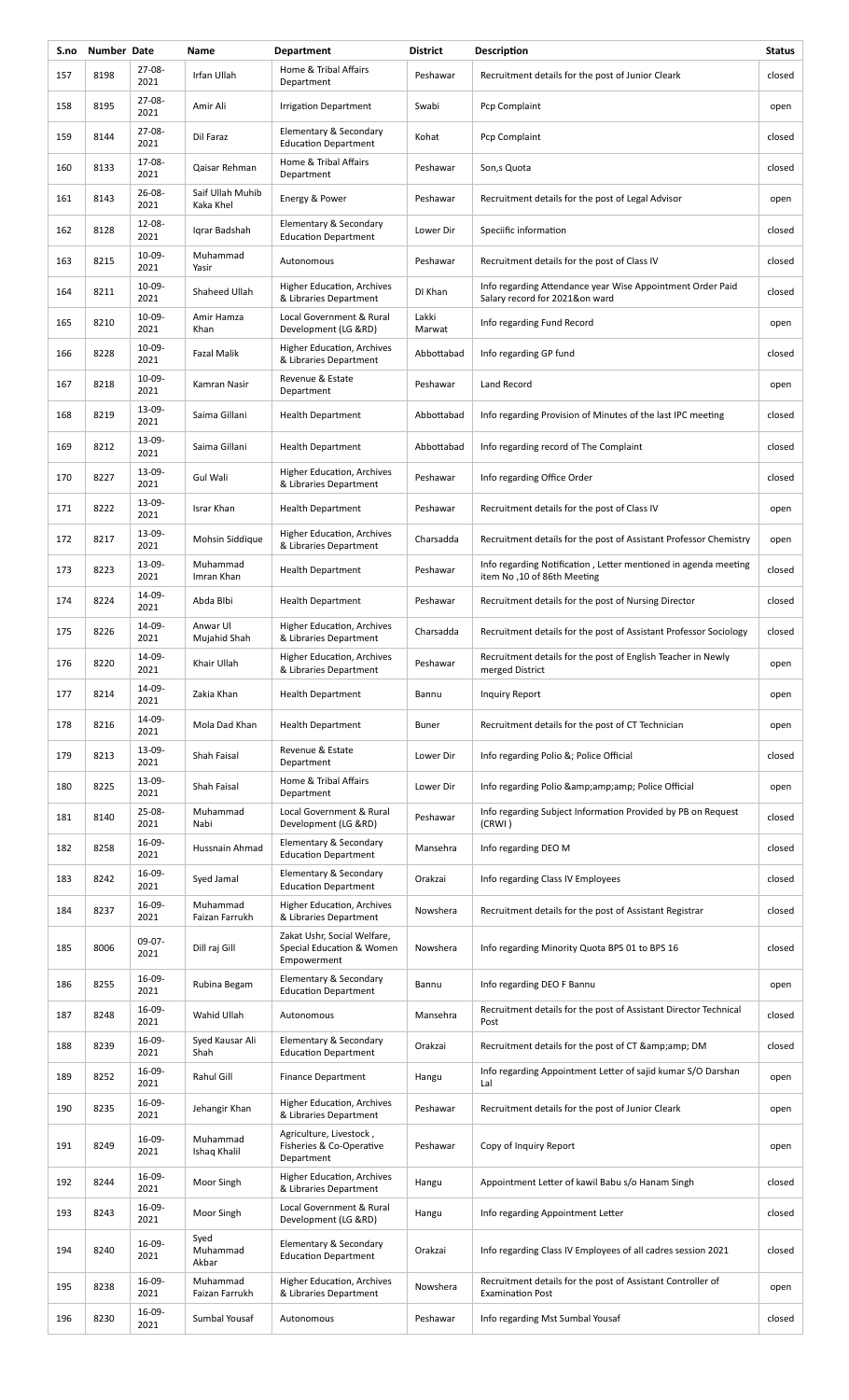| S.no | Number Date |                     | Name                      | <b>Department</b>                                                 | <b>District</b> | Description                                                                                                   | <b>Status</b> |
|------|-------------|---------------------|---------------------------|-------------------------------------------------------------------|-----------------|---------------------------------------------------------------------------------------------------------------|---------------|
| 197  | 8209        | 17-09-<br>2021      | Syed Jazib<br>Shamim      | <b>Higher Education, Archives</b><br>& Libraries Department       | Charsadda       | Pcp Complaint                                                                                                 | open          |
| 198  | 8259        | 17-09-<br>2021      | Sheraz Ahmad              | Agriculture, Livestock,<br>Fisheries & Co-Operative<br>Department | Peshawar        | Info regarding Son, s Quota                                                                                   | closed        |
| 199  | 8241        | 17-09-<br>2021      | Syed Javed<br>Hussain     | Elementary & Secondary<br><b>Education Department</b>             | Orakzai         | Info regarding AT & amp; amp; TT Post s advertised in 2019                                                    | closed        |
| 200  | 8232        | 17-09-<br>2021      | Muhammad<br>Jamal         | Higher Education, Archives<br>& Libraries Department              | Haripur         | Pcp Complaint                                                                                                 | open          |
| 201  | 8257        | 17-09-<br>2021      | Shah Faisal<br>Afghani    | Autonomous                                                        | Malakand        | Info regarding SSC & amp; amp; amp; HSSC exam<br>& Its detail                                                 | open          |
| 202  | 8229        | 17-09-<br>2021      | Sahulat Jahan             | Elementary & Secondary<br><b>Education Department</b>             | Bannu           | Info regarding Umar Shad s/o Said Ayaz Khan PST                                                               | open          |
| 203  | 8256        | 17-09-<br>2021      | Shah Faisal<br>Afghani    | Autonomous                                                        | Malakand        | Info regarding Not Examinations of HSSC & amp; SSC in 20 Paras                                                | closed        |
| 204  | 8253        | 17-09-<br>2021      | Amjad Ali                 | <b>Health Department</b>                                          | Malakand        | Info regarding NO of Medical Store in Districts                                                               | open          |
| 205  | 8247        | 17-09-<br>2021      | Sheri Maan<br>Singh       | Elementary & Secondary<br><b>Education Department</b>             | Hangu           | Appointment Letter of Aishwar mahindar Kumar s/o Hari Diyal                                                   | open          |
| 206  | 8250        | 17-09-<br>2021      | Shehzad Khalid            | <b>Health Department</b>                                          | Peshawar        | Info regarding HEC Verification Letter of Mr kamal Orakza,s<br>Degree                                         | open          |
| 207  | 8254        | 16-09-<br>2021      | Rahul Gul                 | Home & Tribal Affairs<br>Department                               | Hangu           | Info regarding Appointment Lette of Saawan Gul s/o Naseer<br>Chand                                            | open          |
| 208  | 8260        | 16-09-<br>2021      | Rahul Gill                | Home & Tribal Affairs<br>Department                               | Hangu           | Info regarding Appointment Letter Sajid Kumar s/o Darshan Lal                                                 | closed        |
| 209  | 8245        | 16-09-<br>2021      | Moor Singh                | Agriculture, Livestock,<br>Fisheries & Co-Operative<br>Department | Hangu           | Info regarding Appointment Letter Naimat Kumar s/o Ganga<br>Ram                                               | open          |
| 210  | 8236        | 16-09-<br>2021      | Khadim Hussain            | Agriculture, Livestock,<br>Fisheries & Co-Operative<br>Department | Lakki<br>Marwat | Info regarding Statement of expenditure for 4 years 2017 to<br>2021                                           | closed        |
| 211  | 8289        | 21-09-<br>2021      | Khalid Khan               | Administrative Department                                         | Peshawar        | Info regarding Last three allotment order of the House No 149<br>Hayatabad Peshawar                           | open          |
| 212  | 8005        | $09-07-$<br>2021    | Dill raj Gill             | Agriculture, Livestock,<br>Fisheries & Co-Operative<br>Department | Nowshera        | Info regarding Total Number of Posts                                                                          | closed        |
| 213  | 8275        | 21-09-<br>2021      | Kifayat Ullah             | <b>Health Department</b>                                          | Peshawar        | Recruitment details for the Sub Engineer Post                                                                 | closed        |
| 214  | 8027        | $07-07-$<br>2021    | Syed tariq Shah<br>Gilani | <b>Health Department</b>                                          | Peshawar        | Recruitment details for the post of Secretary                                                                 | open          |
| 215  | 8079        | 02-08-<br>2021      | Ijaz Ahmad                | Higher Education, Archives<br>& Libraries Department              | Peshawar        | Info regarding Application of C-II directer                                                                   | closed        |
| 216  | 8051        | $30 - 07 -$<br>2021 | Nadir Khan                | Establishment                                                     | Peshawar        | Info regarding List for Grant Honraria to the Office                                                          | open          |
| 217  | 8007        | 09-07-<br>2021      | Dill Raj Gill             | <b>Communication &amp; Works</b><br>Department (C&W)              | Nowshera        | Info regarding Total Number of post advertised                                                                | closed        |
| 218  | 8291        | 22-09-<br>2021      | Tanveer Ahmad             | Industries, Commerce and<br><b>Technical Education</b>            | Peshawar        | Recruitment details for the post of English Lecturer female Post                                              | open          |
| 219  | 8290        | $22 - 09 -$<br>2021 | Nawab Ali Shah            | Local Government & Rural<br>Development (LG &RD)                  | Swat            | Info regarding Attendant record from 2001 to 2005                                                             | closed        |
| 220  | 8246        | 22-09-<br>2021      | Sheri Maan<br>Singh       | <b>Health Department</b>                                          | Orakzai         | Info regarding Appointment & Retirement Letter of Aishwar<br>Diyal s/o Munawar Diyal                          | closed        |
| 221  | 8268        | 22-09-<br>2021      | Obaid Ullah               | Relief Rehabilitation &<br>Settlement Deptt:                      | Peshawar        | Recruitment details for the post of Transport Maintenance<br>Inspector post                                   | closed        |
| 222  | 8300        | $22 - 09 -$<br>2021 | Muhammad<br>Sulaiman      | <b>Health Department</b>                                          | Peshawar        | Recruitment details for the post of Computer Lab Assistant                                                    | closed        |
| 223  | 8276        | $22 - 09 -$<br>2021 | Shah Faisal               | <b>Health Department</b>                                          | Lower Dir       | Info regarding Polio Project from 1st july 2018                                                               | open          |
| 224  | 8272        | 22-09-<br>2021      | Jasim Ullah               | Relief Rehabilitation &<br>Settlement Deptt:                      | Peshawar        | Recruitment details for the post of Security Guard                                                            | open          |
| 225  | 8273        | $22 - 09 -$<br>2021 | Muhammad Ijaz<br>Khan     | Establishment                                                     | Peshawar        | Info regarding Application & amp; data of Allotment of<br>mentioned 18 quarters / flat accommodation          | open          |
| 226  | 8274        | 22-09-<br>2021      | Saad Khan                 | Autonomous                                                        | Peshawar        | Recruitment details for the post of Superintendent /Assistant<br><b>Building Inspector</b>                    | open          |
| 227  | 8279        | $22 - 09 -$<br>2021 | Syed Naeem<br>Badshah     | Higher Education, Archives<br>& Libraries Department              | Mardan          | Info regarding bank Statement their A/C no 01-167-0010-3 from<br>ABL Cant Branch mardan                       | open          |
| 228  | 8267        | $22 - 09 -$<br>2021 | Muhammad<br>Zahid         | Local Government & Rural<br>Development (LG &RD)                  | DI Khan         | Pcp Complaint                                                                                                 | closed        |
| 229  | 7912        | $22 - 09 -$<br>2021 | Muhammad<br>Arshad        | <b>Finance Department</b>                                         | Peshawar        | Info regarding Copy of notification                                                                           | open          |
| 230  | 8125        | 13-08-<br>2021      | Umrez Khan                | Autonomous                                                        | Peshawar        | Info regarding Guidance from request                                                                          | closed        |
| 231  | 8263        | 24-09-<br>2021      | Zakir Ullah               | <b>Higher Education, Archives</b><br>& Libraries Department       | Charsadda       | Info regarding Answer Sheet of Paper 9                                                                        | closed        |
| 232  | 8281        | 24-09-<br>2021      | Asad Ali                  | <b>Higher Education, Archives</b><br>& Libraries Department       | Swat            | Recruitment details for the post of Assistant Professor &<br><b>Professor Posts</b>                           | open          |
| 233  | 8277        | 24-09-<br>2021      | <b>Tawaf Ali Shah</b>     | <b>Higher Education, Archives</b><br>& Libraries Department       | Charsadda       | Recruitment details for the post of BPS /TTS position                                                         | open          |
| 234  | 8278        | 24-09-<br>2021      | Dr Muhammad<br>Arif       | Agriculture, Livestock,<br>Fisheries & Co-Operative<br>Department | Peshawar        | Info regarding Approved Summary For the position of Dean,<br>Facility of Crop Protection Science in year 2020 | closed        |
| 235  | 8003        | $09-07-$<br>2021    | Dill Raj Gill             | <b>Health Department</b>                                          | Nowshera        | Info regarding Total Number of post advertised                                                                | closed        |
| 236  | 8262        | 23-09-<br>2021      | Hashim Khan               | <b>Health Department</b>                                          | Lakki<br>Marwat | Info regarding Appointment merit list of junior Primary health<br>Care technician                             | open          |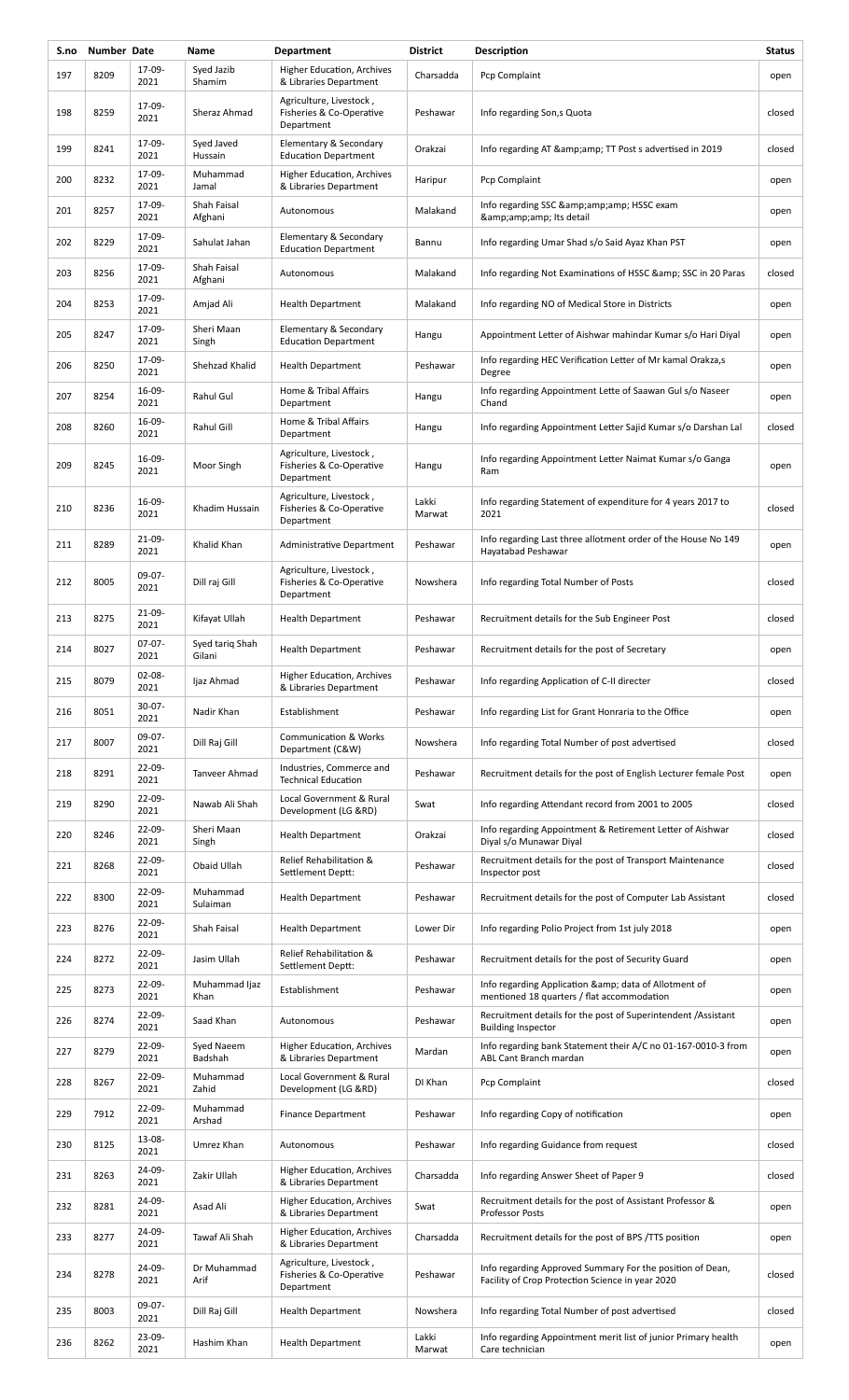| S.no | Number Date |                     | Name                             | <b>Department</b>                                                       | <b>District</b>     | Description                                                                                             | <b>Status</b> |
|------|-------------|---------------------|----------------------------------|-------------------------------------------------------------------------|---------------------|---------------------------------------------------------------------------------------------------------|---------------|
| 237  | 8009        | 09-07-<br>2021      | Dill Raj Gill                    | <b>Health Department</b>                                                | Nowshera            | Info regarding Total Number of post advertised                                                          | closed        |
| 238  | 8284        | $23 - 09 -$<br>2021 | Syed Shah Fahad<br>Khan          | Home & Tribal Affairs<br>Department                                     | Peshawar            | Info regarding merit list & other documents of Junior Clerk Post                                        | closed        |
| 239  | 8265        | 23-09-<br>2021      | Hussain Gulab                    | Higher Education, Archives<br>& Libraries Department                    | Charsadda           | Recruitment details for the post of Chemistry professor Post                                            | open          |
| 240  | 8271        | 23-09-<br>2021      | Muhammad<br>Abubakar<br>Saddique | Elementary & Secondary<br><b>Education Department</b>                   | DI Khan             | Info regarding Promotion adjustment on Female SST BIO, Chem,<br>maths, Physics, verified degrees, DMCs, | closed        |
| 241  | 8294        | 23-09-<br>2021      | Nizam Hussain                    | Autonomous                                                              | Peshawar            | Info regarding ETEA merit List                                                                          | closed        |
| 242  | 8282        | 23-09-<br>2021      | Noor Zaman                       | Forestry, Environment &<br><b>Wildlife Department</b>                   | North<br>Waziristan | Recruitment details for the Driver Post                                                                 | closed        |
| 243  | 8264        | 23-09-<br>2021      | Saleem Khan<br>Khattak           | Agriculture, Livestock,<br>Fisheries & Co-Operative<br>Department       | Karak               | Info regarding Development Projects tender, award, running,<br>& Completed from Jan2016 to Feb2021      | open          |
| 244  | 8286        | 23-09-<br>2021      | Hilal Khan                       | Industries, Commerce and<br><b>Technical Education</b>                  | Peshawar            | Info regarding Advertisement of regular positions from Project<br><b>ADP Funds</b>                      | closed        |
| 245  | 8261        | 23-09-<br>2021      | Sarim Nadeem                     | WAPDA-Water and Power<br>Development Authority                          | Peshawar            | Info regarding Fee of electrical connection                                                             | closed        |
| 246  | 8283        | 27-09-<br>2021      | <b>Bilal Khan</b>                | <b>Health Department</b>                                                | Peshawar            | Recruitment details for the post of Biomedical Engineer &<br>Assistant Bio Medical Engineer Post        | open          |
| 247  | 8285        | 27-09-<br>2021      | Farhat Shah                      | Elementary & Secondary<br><b>Education Department</b>                   | Peshawar            | Info regarding Mr Ifthikhar ahmad & Mr Ajmal Khan                                                       | open          |
| 248  | 8287        | 27-09-<br>2021      | Zafran                           | <b>Health Department</b>                                                | Peshawar            | Info regarding Sons, s Quota (Class IV)                                                                 | open          |
| 249  | 8270        | 27-09-<br>2021      | Muhammad<br>Altaf                | Industries, Commerce and<br><b>Technical Education</b>                  | Peshawar            | Info regarding Class IV BPS 3 Which Interview was held on<br>08/08/2019 in TEVTA                        | open          |
| 250  | 8288        | 27-09-<br>2021      | Syed Dildar Aziz                 | Law, Parliamentary Affairs &<br>Human Rights Department                 | Peshawar            | Recruitment details for the post of Computer Operator post                                              | open          |
| 251  | 8292        | 27-09-<br>2021      | Nasir Jamal                      | Relief Rehabilitation &<br>Settlement Deptt:                            | Peshawar            | Info regarding Fire Rescuer (BPS - 11 )Post, Ad No 409                                                  | open          |
| 252  | 8002        | $07-07-$<br>2021    | Dill Raj Gill                    | Elementary & Secondary<br><b>Education Department</b>                   | Nowshera            | Info regarding How many Minority female candidate passing FTS<br>in District Nowshera                   | open          |
| 253  | 8004        | 09-07-<br>2021      | Dill Raj Gill                    | <b>Food Department</b>                                                  | Nowshera            | Info regarding Total Number of post advertised                                                          | closed        |
| 254  | 8307        | 28-09-<br>2021      | Khadim Hussain                   | Sports, Culture, Tourism &<br>Youth Affairs                             | Tank                | Info regarding Detail of Mr Asif former SCT (Education Post) to<br>District Sport Officer on deputation | closed        |
| 255  | 8304        | 28-09-<br>2021      | Shakeel Ahmad                    | Elementary & Secondary<br><b>Education Department</b>                   | Peshawar            | Info regarding Office Order Mentioned in Request                                                        | closed        |
| 256  | 8303        | 28-09-<br>2021      | Shakeel Ahmad                    | Higher Education, Archives<br>& Libraries Department                    | Peshawar            | Info regarding Office Order Mentioned in Request                                                        | open          |
| 257  | 8295        | 28-09-<br>2021      | Hussnain Ahmad                   | Elementary & Secondary<br><b>Education Department</b>                   | Abbottabad          | Info regarding Detail of Class IV employees                                                             | open          |
| 258  | 8301        | 28-09-<br>2021      | Naseem Riaz                      | Labour Department                                                       | Peshawar            | Info regarding List of work places registered with Labor<br>Department in District                      | open          |
| 259  | 8302        | 28-09-<br>2021      | <b>Mueed Rasheed</b>             | Establishment                                                           | Peshawar            | Info regarding Litter Issued by the Estate Officer Government of<br><b>KP</b>                           | open          |
| 260  | 8269        | 28-09-<br>2021      | Taugeer Ahmad                    | Establishment                                                           | Peshawar            | Inquiry Report & Proceedings of the Pharmacist case                                                     | open          |
| 261  | 8296        | 28-09-<br>2021      | Zeeshan Ahmad<br>Khan            | <b>Irrigation Department</b>                                            | Swat                | Recruitment details for the post of Junior Cleark                                                       | closed        |
| 262  | 8298        | 28-09-<br>2021      | Nasir Mahmood                    | Autonomous                                                              | Peshawar            | Recruitment details for the Dairy Dispatch post of zone 5                                               | open          |
| 263  | 8306        | 28-09-<br>2021      | Shahzad John                     | Others                                                                  | Lahore              | Info regarding St john,s Girls High School Kohati Gate audit<br>report of 2018-20                       | closed        |
| 264  | 8058        | 02-08-<br>2021      | Sardar Hussain                   | Zakat Ushr, Social Welfare,<br>Special Education & Women<br>Empowerment | Peshawar            | Info regarding Application of all the candidates                                                        | closed        |
| 265  | 8310        | 29-09-<br>2021      | Muhammad<br>kashif               | Elementary & Secondary<br><b>Education Department</b>                   | Peshawar            | Pcp Complaint                                                                                           | open          |
| 266  | 8299        | 29-09-<br>2021      | Hussnain Ahmad                   | Elementary & Secondary<br><b>Education Department</b>                   | Mansehra            | Info regarding Arrival & amp; charge report of Mr tahir SST (<br>Math / physics )                       | open          |
| 267  | 8305        | 29-09-<br>2021      | Jawad Ali                        | Elementary & Secondary<br><b>Education Department</b>                   | Swat                | Info regarding Copy of the Complete Personal file of the<br>Complainant as Teacher BPS 15               | open          |
| 268  | 8308        | 29-09-<br>2021      | Muttaher Ullah<br>Khan           | Autonomous                                                              | Bannu               | Employment Exchange Bannu                                                                               | closed        |
| 269  | 8309        | 29-09-<br>2021      | Muttaher Ullah<br>Khan           | Revenue & Estate<br>Department                                          | Bannu               | Pcp Complaint                                                                                           | open          |
| 270  | 8280        | 29-09-<br>2021      | Syed Jazib<br>Shamim             | Higher Education, Archives<br>& Libraries Department                    | Swabi               | Info regarding Dispatch record register of WUS / REG /2021 from<br>number 700 to 800                    | open          |
| 271  | 8025        | $08-07-$<br>2021    | Muhammad<br>talha                | Establishment                                                           | Peshawar            | Info regarding Status / Interview Process of Computer Operator<br>in Civil secretariat                  | closed        |
| 272  | 8152        | 27-08-<br>2021      | Abdul Zahir                      | Local Government & Rural<br>Development (LG &RD)                        | Kohat               | Info regarding Assistant Manager HR / Admin                                                             | closed        |
| 273  | 8323        | 30-09-<br>2021      | Faiz ullah Khan                  | Local Government & Rural<br>Development (LG &RD)                        | Karak               | Info regarding Money Collected by Mr Sana Ullah, & submitted<br>in TMA Account                          | closed        |
| 274  | 8319        | $30 - 09 -$<br>2021 | Asif Iqbal                       | Mines & Minerals<br>Department                                          | Haripur             | Info regarding Under which Act checking / inspecting of Mins &<br>Crush Plant                           | closed        |
| 275  | 8316        | $30 - 09 -$<br>2021 | <b>Arshad Aziz</b><br>Malik      | Revenue & Estate<br>Department                                          | Peshawar            | Info regarding Land Transfer in MOZA                                                                    | closed        |
| 276  | 8325        | 30-09-<br>2021      | Khursid Alam                     | Higher Education, Archives<br>& Libraries Department                    | Swat                | Pcp Complaint                                                                                           | closed        |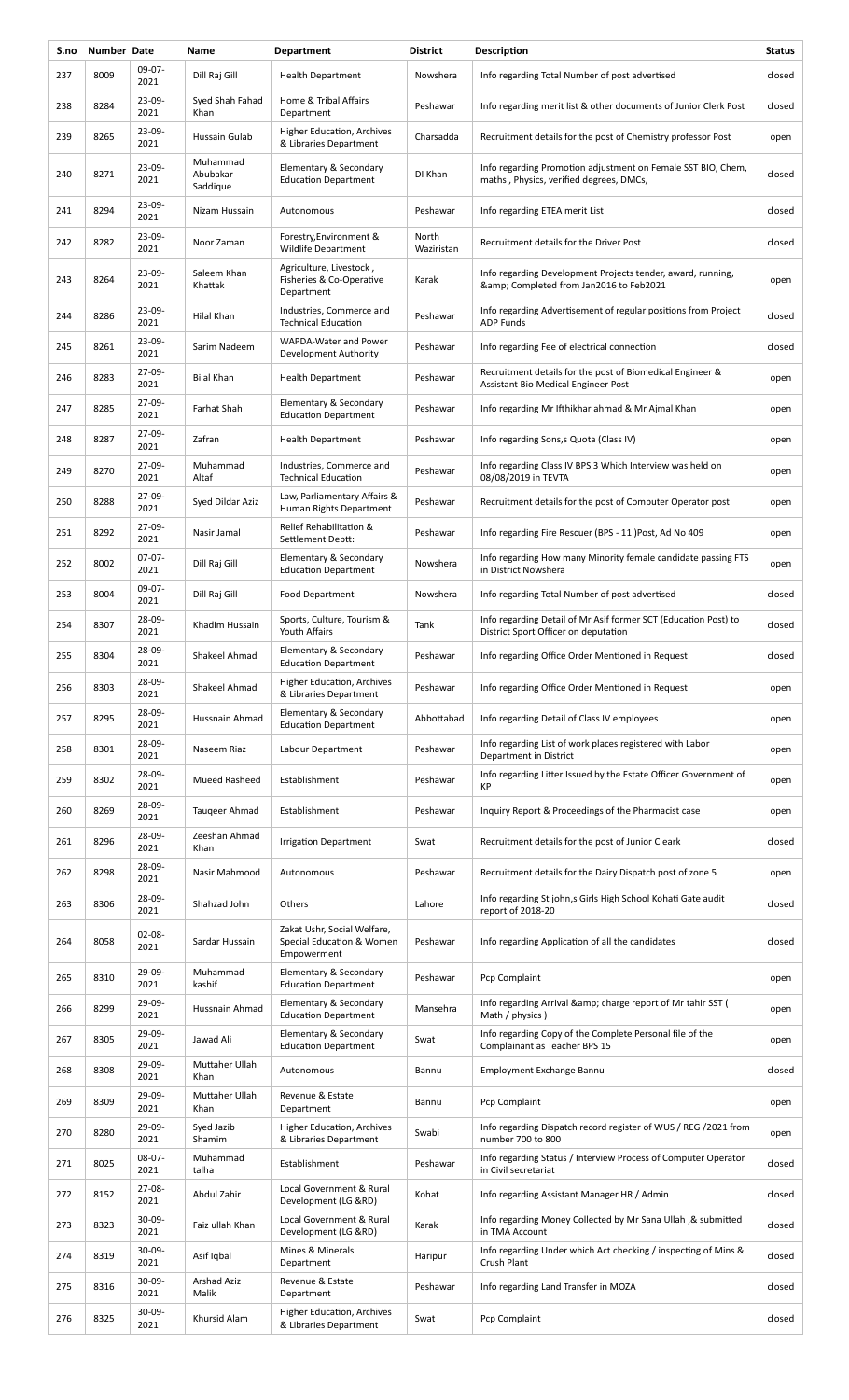| S.no | Number Date |                     | Name                       | <b>Department</b>                                                 | <b>District</b>  | Description                                                                                               | <b>Status</b> |
|------|-------------|---------------------|----------------------------|-------------------------------------------------------------------|------------------|-----------------------------------------------------------------------------------------------------------|---------------|
| 277  | 8324        | $30-09-$<br>2021    | Nadir Rahman               | <b>Health Department</b>                                          | Peshawar         | Inquiry Report                                                                                            | open          |
| 278  | 8328        | $30-09-$<br>2021    | Syed Awan Ali<br>Shah      | Home & Tribal Affairs<br>Department                               | Orakzai          | Info regarding Amin Shah & Arif Shah Sons of Addl.<br>Commissioner Revenue District Orakzai,s             | open          |
| 279  | 8331        | $30-09-$<br>2021    | Farhad Ur<br>Rehman        | Relief Rehabilitation &<br>Settlement Deptt:                      | Peshawar         | Recruitment details for the Firew Rescuer Post                                                            | closed        |
| 280  | 8329        | 30-09-<br>2021      | Iftikhar Khan              | Relief Rehabilitation &<br>Settlement Deptt:                      | Peshawar         | Info regarding Bases on Which PDMA asses financial Losses etc                                             | closed        |
| 281  | 8313        | $30 - 09 -$<br>2021 | Arshad Aziz<br>Malik       | Agriculture, Livestock,<br>Fisheries & Co-Operative<br>Department | Peshawar         | Info regarding Number of Official Vehicles in given format                                                | open          |
| 282  | 8315        | 30-09-<br>2021      | Malik Arshad<br>Aziz       | Autonomous                                                        | Peshawar         | Info regarding Officials of PDA                                                                           | open          |
| 283  | 8317        | $30-09-$<br>2021    | Syed Javed<br>Hussain      | Elementary & Secondary<br><b>Education Department</b>             | Orakzai          | Info regarding Condidates of TT & amp; amp; amp; AT Post<br>advertised in 2019                            | closed        |
| 284  | 8318        | $30-09-$<br>2021    | Syed Jazib<br>Shamim       | Higher Education, Archives<br>& Libraries Department              | Lower Dir        | Info regarding Meeting & amp; amp; amp; amp; Minutes of 9th<br>and 10th syndicate meeting                 | closed        |
| 285  | 8320        | 30-09-<br>2021      | Syed Kausar Ali<br>SAhah   | Elementary & Secondary<br><b>Education Department</b>             | Orakzai          | Info regarding Candidates of CT & amp; amp; DM Post advertised<br>in 2019                                 | open          |
| 286  | 8321        | 30-09-<br>2021      | Qaisar Anwar               | Elementary & Secondary<br><b>Education Department</b>             | Peshawar         | Info regarding Chairman BISE DI Khan                                                                      | open          |
| 287  | 8332        | $30-09-$<br>2021    | Nasir Khan                 | Autonomous                                                        | Peshawar         | Info regarding Candidates for the post of Tunnel Incharge BPS<br>16, Electrician BPS 07, & Plumber BPS 07 | closed        |
| 288  | 8311        | $30-09-$<br>2021    | Hina Khan                  | Elementary & Secondary<br><b>Education Department</b>             | Peshawar         | Recruitment details for the TT post                                                                       | open          |
| 289  | 8314        | 30-09-<br>2021      | Arshad Aziz<br>Malik       | Autonomous                                                        | Mansehra         | Provide details of Commercial buildings constructed in Naran<br>since 2010                                | open          |
| 290  | 8330        | $30-09-$<br>2021    | Asif Khan                  | <b>Health Department</b>                                          | Bannu            | Recruitment details for the CT Dental Post                                                                | open          |
| 291  | 8322        | $01 - 10 -$<br>2021 | Wajid Habib                | <b>Health Department</b>                                          | Peshawar         | Recruitment details for the Electrical Engineer post                                                      | open          |
| 292  | 8312        | $01 - 10 -$<br>2021 | Arshad Aziz<br>Malik       | Establishment                                                     | Peshawar         | Info regarding Officers / Officials got plea bargain facility from<br><b>NAB</b>                          | open          |
| 293  | 8327        | 30-09-<br>2021      | Syed Bilal Jan             | Higher Education, Archives<br>& Libraries Department              | Charsadda        | Recruitment details for the Assistant Professor Mathematics<br>Post                                       | open          |
| 294  | 8297        | 28-09-<br>2021      | Aziz Haq                   | Elementary & Secondary<br><b>Education Department</b>             | Mingora,<br>Swat | Info regarding Application from the Complainant                                                           | closed        |
| 295  | 8293        | 28-09-<br>2021      | Shah Nawaz                 | <b>Federal Government</b>                                         | Islamabad        | Pcp Complaint                                                                                             | closed        |
| 296  | 8028        | $07-07-$<br>2021    | Shamal Khan                | <b>Irrigation Department</b>                                      | Peshawar         | Info regarding Father, s Appointment order Service Book                                                   | open          |
| 297  | 8341        | $11 - 10 -$<br>2021 | Muhammad<br>Gulzar         | Local Government & Rural<br>Development (LG &RD)                  | Peshawar         | Info regarding Attested Copy Of PTD Plot No 588 on Name of<br>Habib Ullah                                 | closed        |
| 298  | 8334        | $11 - 10 -$<br>2021 | Tabassum<br>rahmat         | <b>Health Department</b>                                          | Bannu            | Info regarding Legal Notice                                                                               | closed        |
| 299  | 8346        | $11 - 10 -$<br>2021 | <b>Faisal Gul Sheer</b>    | <b>Health Department</b>                                          | Peshawar         | Recruitment details for the Computer Operator Post                                                        | open          |
| 300  | 8345        | $11 - 10 -$<br>2021 | Malik<br>Muhammad<br>Adnan | Local Government & Rural<br>Development (LG &RD)                  | DI Khan          | Info regarding Commercial Plaza / Building Maps & amp; amp; its<br><b>Ownership Documents</b>             | open          |
| 301  | 8340        | $11 - 10 -$<br>2021 | Muhammad<br>Shabir         | <b>Health Department</b>                                          | Abbottabad       | Info regarding Water Supply Schemes Tharkot                                                               | closed        |
| 302  | 8338        | $11 - 10 -$<br>2021 | Muhammad<br>javed Khattak  | Autonomous                                                        | Peshawar         | Recruitment details for the Vacant post in PB                                                             | open          |
| 303  | 8337        | $11 - 10 -$<br>2021 | Shakeel Ahmad              | <b>Health Department</b>                                          | Charsadda        | Info regarding Detail Number of Vacant Post In Calss IV                                                   | closed        |
| 304  | 8335        | $11 - 10 -$<br>2021 | Muhammad<br>javed Khattak  | <b>Communication &amp; Works</b><br>Department (C&W)              | Kohat            | Info regarding Terrali Bridge at Karrpa Shakardara Road                                                   | open          |
| 305  | 8351        | $11 - 10 -$<br>2021 | Khalid Saleem              | Relief Rehabilitation &<br>Settlement Deptt:                      | Peshawar         | Inquiry Report                                                                                            | closed        |
| 306  | 8353        | $11 - 10 -$<br>2021 | Saeeda Khatoon             | <b>Health Department</b>                                          | Kohat            | Inquiry Report on the Complaint Application                                                               | closed        |
| 307  | 8343        | $11 - 10 -$<br>2021 | Rehman Khan                | <b>Health Department</b>                                          | Peshawar         | Recruitment details for the Clinical Technician Rediology Posts                                           | open          |
| 308  | 8348        | $11 - 10 -$<br>2021 | Musarrat Ullah<br>jan      | Sports, Culture, Tourism &<br>Youth Affairs                       | Peshawar         | Info regarding Maintenance expencses of Hayatabad Sports<br>Complex In Year 2018-19 & amp; 2019-20        | open          |
| 309  | 8344        | $11 - 10 -$<br>2021 | Muhammad<br>javed Khattak  | <b>Communication &amp; Works</b><br>Department (C&W)              | Peshawar         | Info regarding Govt Girls Degree College (Under Construction)<br>at Shakar dara Tehsil Lachi Kohat        | open          |
| 310  | 8347        | $11 - 10 -$<br>2021 | Superintendent             | Establishment                                                     | Peshawar         | Info regarding Mints & amp; amp; Meeting of PSB held on 30<br>& 31 July 2021                              | open          |
| 311  | 8342        | $11 - 10 -$<br>2021 | Zahid usman                | Information & Public<br><b>Relations Department</b>               | Mardan           | Info regarding Media Colony Plot allotment                                                                | open          |
| 312  | 8326        | 30-09-<br>2021      | Alia Riaz                  | WAPDA-Water and Power<br>Development Authority                    | Peshawar         | Info regarding which Seeks reason for not calling for interview                                           | closed        |
| 313  | 8350        | $11 - 10 -$<br>2021 | Ghulam Hussain             | <b>Health Department</b>                                          | Peshawar         | Info regarding 31th BOG Meeting (Minutes)                                                                 | open          |
| 314  | 8336        | $11 - 10 -$<br>2021 | Yahya karamat              | Autonomous                                                        | Peshawar         | Info regarding SDFO Post, Sr No 12, Ad 10/2019                                                            | closed        |
| 315  | 8352        | $11 - 10 -$<br>2021 | Tahseen Ullah              | <b>Irrigation Department</b>                                      | DI Khan          | Info regarding Tender for protection Band Tehsil Kolachi, 2020-<br>21 for Sub Division Tehsil Kolachi     | open          |
| 316  | 8356        | $07-10-$<br>2021    | Nasim Ullah                | Industries, Commerce and<br><b>Technical Education</b>            | Peshawar         | Info regarding Advertisement of regular position from project<br>ADP Fund etc                             | closed        |
| 317  | 8043        | $30-07-$<br>2021    | Muhammad<br>Alam Zeb       | Autonomous                                                        | Peshawar         | Info regarding Name Zone & Obtained marks of the<br>ability tests of the all 29 candidates                | open          |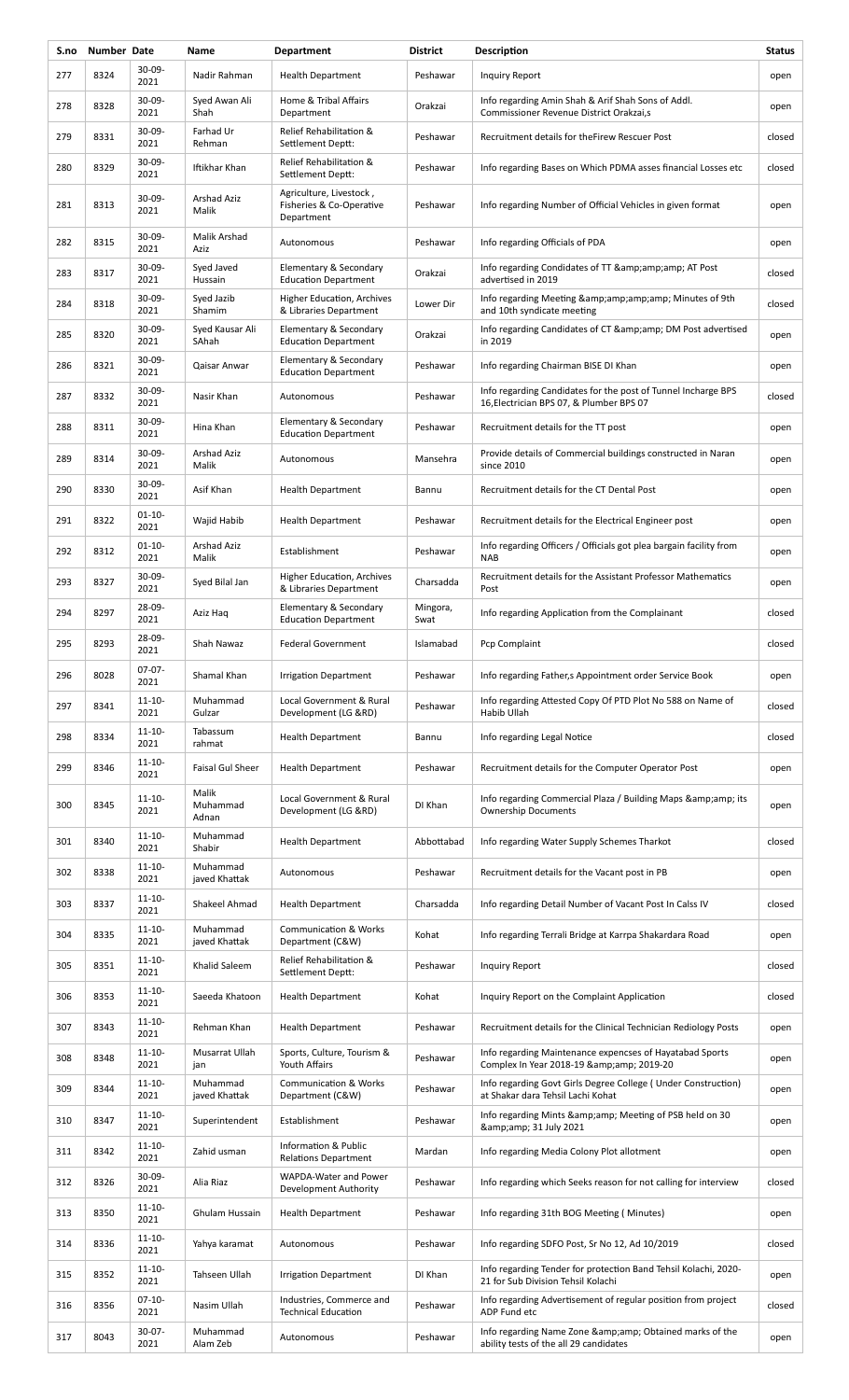| S.no | Number Date |                     | Name                         | <b>Department</b>                                                       | <b>District</b> | Description                                                                                                           | <b>Status</b> |
|------|-------------|---------------------|------------------------------|-------------------------------------------------------------------------|-----------------|-----------------------------------------------------------------------------------------------------------------------|---------------|
| 318  | 8333        | $01 - 10 -$<br>2021 | Hilal Jan                    | Transport & Mass Transit                                                | Peshawar        | Info regarding Conductor of behavior of BRT                                                                           | closed        |
| 319  | 8349        | 14-10-<br>2021      | Rashid Hussain               | Higher Education, Archives<br>& Libraries Department                    | Peshawar        | Info regarding Mr Wajid Hussain, sexoneration from sexual<br>harassment & corruption                                  | closed        |
| 320  | 8355        | $18 - 10 -$<br>2021 | Murad Ali                    | Establishment                                                           | Peshawar        | Info regarding Complete merit list maintained for the allotment<br>of accommodation to BS-16                          | open          |
| 321  | 8354        | $18 - 10 -$<br>2021 | Muhammad<br>Naeem            | <b>Irrigation Department</b>                                            | Mardan          | Info regarding Drain Fall in to Canal                                                                                 | closed        |
| 322  | 8139        | 17-08-<br>2021      | Syed Amir abbas              | Home & Tribal Affairs<br>Department                                     | Peshawar        | Info regarding Inevestigation officer and iis fund                                                                    | closed        |
| 323  | 8113        | 13-08-<br>2021      | Akhtar Zaman                 | Others                                                                  | Peshawar        | Info regarding Application for information                                                                            | closed        |
| 324  | 8190        | $30 - 08 -$<br>2021 | Abdulshakoor                 | Autonomous                                                              | Peshawar        | Info regarding Reason for not transfer of the said land                                                               | closed        |
| 325  | 8357        | $27 - 10 -$<br>2021 | Muhammad<br>Kashif Khan      | Sports, Culture, Tourism &<br>Youth Affairs                             | Peshawar        | Recruitment details for the Specialist (PPP / BOT Project) post                                                       | closed        |
| 326  | 8379        | 29-10-<br>2021      | Masood Khan                  | Forestry, Environment &<br>Wildlife Department                          | Peshawar        | Info regarding Attested Copy of PCP Complaint                                                                         | open          |
| 327  | 8374        | $29-10-$<br>2021    | Abdur Rafi                   | Excise, Taxation and<br>Narcotics control                               | Peshawar        | Info regarding List of Retired Official of kp                                                                         | open          |
| 328  | 8359        | $28 - 10 -$<br>2021 | Noor Alam                    | <b>Higher Education, Archives</b><br>& Libraries Department             | Peshawar        | Info regarding Action Taken (status) of The application For<br>Promotion                                              | open          |
| 329  | 8373        | $29-10-$<br>2021    | Majid Khan                   | Local Government & Rural<br>Development (LG &RD)                        | Peshawar        | Info regarding List Of private Housing Societies/Project                                                              | closed        |
| 330  | 8372        | $29-10-$<br>2021    | Arsalan                      | Autonomous                                                              | Peshawar        | Info regarding Class IV Waiting list of 2019,2020-21                                                                  | open          |
| 331  | 8375        | $29-10-$<br>2021    | Abdur Rafi                   | Planning & Development<br>(P&D)                                         | Peshawar        | Info regarding List Of Govt Department / Attached Department /<br>Directorates / Autonomous body                      | open          |
| 332  | 8376        | $29-10-$<br>2021    | Abdur Rafi                   | Establishment                                                           | Peshawar        | Info regarding No of retired Officials Who Are Still living in Govt<br>Bunglow / Home / Quarter from BPS 11 to BPS 22 | open          |
| 333  | 8378        | 29-10-<br>2021      | Fazli Mula                   | Relief Rehabilitation &<br>Settlement Deptt:                            | Peshawar        | Recruitment details for the post of Disaster Rescuer Post                                                             | open          |
| 334  | 8367        | $29-10-$<br>2021    | Aman ullah                   | Higher Education, Archives<br>& Libraries Department                    | Bannu           | Recruitment details for the post of Associate Professor Physics<br>post                                               | open          |
| 335  | 8368        | $29-10-$<br>2021    | Syed<br>Muhammad<br>Romman   | Higher Education, Archives<br>& Libraries Department                    | Peshawar        | Recruitment details for the post of Junior Cleark                                                                     | open          |
| 336  | 8396        | 29-10-<br>2021      | Muhammad<br>Roshan Khan      | Industries, Commerce and<br><b>Technical Education</b>                  | Peshawar        | Copy of Inquiry Report                                                                                                | open          |
| 337  | 8392        | 29-10-<br>2021      | Abdur Rehman                 | Elementary & Secondary<br><b>Education Department</b>                   | DI Khan         | Recruitment details for the Class Iv post                                                                             | open          |
| 338  | 8370        | $29-10-$<br>2021    | Abdul Salam                  | Elementary & Secondary<br><b>Education Department</b>                   | Bannu           | Info regarding No Of School Of Bannu No of Student Studying<br>that schools                                           | open          |
| 339  | 8395        | $29-10-$<br>2021    | Haidar Ali                   | <b>Health Department</b>                                                | Peshawar        | Recruitment details for the Computer Operator post                                                                    | closed        |
| 340  | 8365        | $29-10-$<br>2021    | Syed<br>Muhammad<br>Roman    | Autonomous                                                              | Peshawar        | Recruitment details for the post of Junior Cleark                                                                     | open          |
| 341  | 8360        | $29-10-$<br>2021    | Adnan Bacha                  | Mines & Minerals<br>Department                                          | Malakand        | Info regarding New Lease of Mingora emerald mines                                                                     | open          |
| 342  | 8380        | 29-10-<br>2021      | Masood Khan                  | Forestry, Environment &<br><b>Wildlife Department</b>                   | Peshawar        | Inquiry Report                                                                                                        | open          |
| 343  | 8409        | $28 - 10 -$<br>2021 | Masood Khan                  | Forestry, Environment &<br><b>Wildlife Department</b>                   | Peshawar        | Inquiry / Status                                                                                                      | open          |
| 344  | 8358        | $28 - 10 -$<br>2021 | Sardar Hussain               | Zakat Ushr, Social Welfare,<br>Special Education & Women<br>Empowerment | Peshawar        | Info regarding Religious Teacher Appointment                                                                          | open          |
| 345  | 8386        | 28-10-<br>2021      | Kaleem Ullah                 | Establishment                                                           | Peshawar        | Inquiry Report                                                                                                        | open          |
| 346  | 8383        | $28 - 10 -$<br>2021 | Kamran Khan                  | <b>Health Department</b>                                                | Mardan          | Info regarding Appointment Order                                                                                      | open          |
| 347  | 8385        | $28 - 10 -$<br>2021 | kaleem Ullah                 | Local Government & Rural<br>Development (LG &RD)                        | Peshawar        | Inquiry Report                                                                                                        | closed        |
| 348  | 8382        | $28 - 10 -$<br>2021 | Faroog Akbar                 | Higher Education, Archives<br>& Libraries Department                    | Haripur         | Info regarding Seniority List Of Administration Employees of 16<br>to 20 at 4th Selection& Promotion board            | open          |
| 349  | 8390        | $28 - 10 -$<br>2021 | Muhammad<br>Hussain          | Home & Tribal Affairs<br>Department                                     | Peshawar        | Inquiry Report                                                                                                        | closed        |
| 350  | 8377        | 28-10-<br>2021      | Muhammad<br>Tayyaeb          | Local Government & Rural<br>Development (LG &RD)                        | Peshawar        | Info regarding List Of Staff Required                                                                                 | open          |
| 351  | 8381        | $28 - 10 -$<br>2021 | Saleem Khan<br>Khattak       | <b>Communication &amp; Works</b><br>Department (C&W)                    | Karak           | Info regarding Reconstruction & Rehabilitation of BRT from Teri<br>Chowk to Gurgori 38 km                             | open          |
| 352  | 8389        | $28 - 10 -$<br>2021 | Irshad Ahmad                 | <b>Health Department</b>                                                | Peshawar        | Info regarding Medical record Officer in Request                                                                      | open          |
| 353  | 8397        | $28 - 10 -$<br>2021 | Waziir Ali Khan              | Zakat Ushr, Social Welfare,<br>Special Education & Women<br>Empowerment | Chitral         | Info regarding List if Zakat Beneficiaries of Lower Chitral                                                           | open          |
| 354  | 8393        | 28-10-<br>2021      | Syed Naeem Ud<br>Din Gillani | Autonomous                                                              | Peshawar        | Info regarding Property Paper of Complainant Mother (Miss<br>Khursheed Begum)                                         | open          |
| 355  | 8391        | $28 - 10 -$<br>2021 | Muhammad<br>hussain          | <b>Health Department</b>                                                | Mardan          | Inquiry Report                                                                                                        | open          |
| 356  | 8364        | 28-10-<br>2021      | <b>Falak Shehnaz</b>         | Autonomous                                                              | Peshawar        | Info regarding Appointmtnt Order of Miss Rukhshana naz                                                                | open          |
| 357  | 8402        | $28 - 10 -$<br>2021 | Muhammad<br>javed Khattak    | Elementary & Secondary<br><b>Education Department</b>                   | Kohat           | Recruitment details for the Vacant post of Subject Speci; list                                                        | closed        |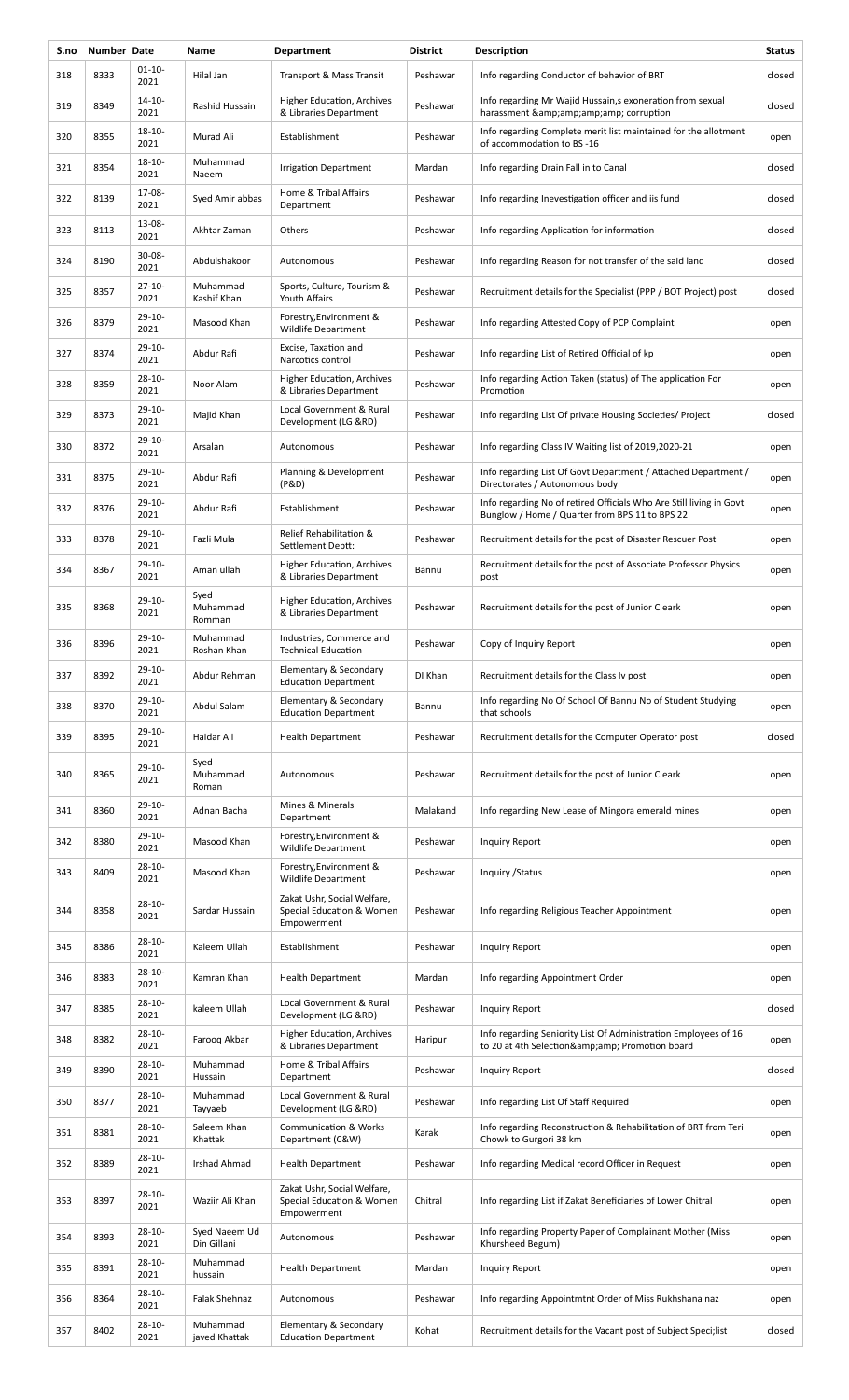| S.no | Number Date |                     | Name                      | <b>Department</b>                                                 | <b>District</b> | Description                                                                                                | <b>Status</b> |
|------|-------------|---------------------|---------------------------|-------------------------------------------------------------------|-----------------|------------------------------------------------------------------------------------------------------------|---------------|
| 358  | 8405        | 28-10-<br>2021      | sardar Hussain            | Elementary & Secondary<br><b>Education Department</b>             | Tank            | Info regarding During DEO Umar Khan Kandi Tenure                                                           | closed        |
| 359  | 8401        | $28 - 10$<br>2021   | Muhammad<br>javed Khattak | Elementary & Secondary<br><b>Education Department</b>             | Kohat           | Recruitment details for the Vacant post of Subject Specialist (BPS<br>17)                                  | closed        |
| 360  | 8399        | $28 - 10 -$<br>2021 | Dr Shahid Niaz<br>Khan    | Higher Education, Archives<br>& Libraries Department              | Kohat           | Info regarding Recommendation of the Committee                                                             | closed        |
| 361  | 8369        | $29-10-$<br>2021    | Adnan Wazir               | Higher Education, Archives<br>& Libraries Department              | Nowshera        | Info regarding Availability of regular Funds                                                               | closed        |
| 362  | 8363        | $28-10-$<br>2021    | Aitbar Shah               | <b>Health Department</b>                                          | Peshawar        | Info regarding Document from the appointment till termination<br>of the complainant                        | closed        |
| 363  | 8366        | $29-10-$<br>2021    | Zubair Ahmad              | Sports, Culture, Tourism &<br>Youth Affairs                       | Peshawar        | Info regarding Bill Paid / Measurement Book                                                                | closed        |
| 364  | 8361        | $28 - 10 -$<br>2021 | Muhammad<br>Raees Khan    | Forestry, Environment &<br><b>Wildlife Department</b>             | Peshawar        | Copy of Inquiry Report                                                                                     | open          |
| 365  | 8410        | 28-10-<br>2021      | Masood Khan               | Forestry, Environment &<br><b>Wildlife Department</b>             | Peshawar        | Conduct Inquiry                                                                                            | closed        |
| 366  | 8408        | $28 - 10 -$<br>2021 | Masood Khan               | Forestry, Environment &<br>Wildlife Department                    | Peshawar        | Info regarding Rest House allotees name & Designation<br>Mentioned                                         | closed        |
| 367  | 8407        | $28 - 10 -$<br>2021 | Masood Khan               | Forestry, Environment &<br><b>Wildlife Department</b>             | Peshawar        | lnfo regarding Attendance Record of 2001, 2014, 15, 2019, 20, 21,                                          | closed        |
| 368  | 8404        | 28-10-<br>2021      | Saif ur rehman            | Home & Tribal Affairs<br>Department                               | Kohat           | Info regarding FIR No 181 date 11/12/2020 U/S 203-242                                                      | closed        |
| 369  | 8384        | 28-10-<br>2021      | Rafaqat ullah<br>Khan     | Law, Parliamentary Affairs &<br>Human Rights Department           | Peshawar        | Info regarding Vetting of PPSC KP Service Rule                                                             | open          |
| 370  | 8362        | $29-10-$<br>2021    | Naveed Akhtar             | Others                                                            | Peshawar        | Recruitment details for the GIS Associate post                                                             | open          |
| 371  | 8420        | $09-11-$<br>2021    | Muhammad Atif<br>Khan     | <b>Health Department</b>                                          | Bannu           | Recruitment details for the CT Pharmacy post                                                               | open          |
| 372  | 8416        | $08-11-$<br>2021    | Muhammad<br>Naeem         | Local Government & Rural<br>Development (LG &RD)                  | Mardan          | Info regarding detail of transformer repaired tender<br>advertisement / name of contractor                 | closed        |
| 373  | 8415        | $08-11-$<br>2021    | Ahsan Ali                 | Elementary & Secondary<br><b>Education Department</b>             | DI Khan         | Info regarding Class IV promoted to Junior Clerk post                                                      | open          |
| 374  | 8414        | $08-11-$<br>2021    | Maryam Zareen             | Others                                                            | Peshawar        | Info regarding service & Pension record of her father                                                      | closed        |
| 375  | 8418        | $08 - 11 -$<br>2021 | Mehtab Ahmad              | <b>Health Department</b>                                          | Mardan          | Info regarding                                                                                             | closed        |
| 376  | 8413        | $08-11-$<br>2021    | Muhammad<br>fayaz         | Relief Rehabilitation &<br>Settlement Deptt:                      | Peshawar        | Info regarding Merit : List Of Control Room incharge post                                                  | closed        |
| 377  | 8387        | $29-10-$<br>2021    | Zeeshan Ahmad<br>Khan     | <b>Irrigation Department</b>                                      | Swat            | Recruitment details for the post of Junior Cleark                                                          | closed        |
| 378  | 8388        | 29-10-<br>2021      | Shaukat Rehman            | <b>Health Department</b>                                          | Orakzai         | Recruitment details for the Clinical technician pathology post                                             | open          |
| 379  | 8412        | $16 - 11$<br>2021   | Attig Ur Rehman           | Elementary & Secondary<br><b>Education Department</b>             | Mohmand         | Recruitment details for the CT, DM, PET, & SST Gen post                                                    | closed        |
| 380  | 8419        | $16 - 11 -$<br>2021 | Muhammam<br>Shoaib        | Others                                                            | Peshawar        | Info regarding CRMS porta NADRA                                                                            | closed        |
| 381  | 8417        | $18 - 11 -$<br>2021 | Syed Malik<br>Hussain     | Elementary & Secondary<br><b>Education Department</b>             | Orakzai         | Info regarding Order Copies & posting order Copies                                                         | open          |
| 382  | 8434        | $19 - 11 -$<br>2021 | Masood khan               | Forestry, Environment &<br><b>Wildlife Department</b>             | Peshawar        | Info regarding Application Status                                                                          | closed        |
| 383  | 8435        | $19-11-$<br>2021    | Salman khan               | Higher Education, Archives<br>& Libraries Department              | Peshawar        | Info regarding Class IV of District peshawar                                                               | closed        |
| 384  | 8428        | $23 - 11 -$<br>2021 | <b>Bilal Ahmad</b>        | Home & Tribal Affairs<br>Department                               | Peshawar        | Info regarding list of the selected candidate for the post of Nab<br>Qasid from prosecution department KPK | closed        |
| 385  | 8432        | $23 - 11 -$<br>2021 | Syed Amir<br>Hamza        | Higher Education, Archives<br>& Libraries Department              | Peshawar        | Recruitment details for the post of Assistant Professor Pro<br>Opthalmology                                | open          |
| 386  | 8431        | $23 - 11 -$<br>2021 | Ageel Ahmad<br>yousafzai  | Elementary & Secondary<br><b>Education Department</b>             | Peshawar        | Recruitment details for the post of Instructor Physical Education<br>BPS.17                                | open          |
| 387  | 8426        | $23 - 11$<br>2021   | Khial Zada                | Home & Tribal Affairs<br>Department                               | Peshawar        | Recruitment details for the post of Junior Cleark                                                          | open          |
| 388  | 8429        | $23 - 11$<br>2021   | Noor Ui Amin              | <b>Irrigation Department</b>                                      | Peshawar        | Info regarding to provide attested copy of work order warsak left<br><b>Bank Canal</b>                     | open          |
| 389  | 8424        | $23 - 11$<br>2021   | Abdul Qayyum              | Elementary & Secondary<br><b>Education Department</b>             | Orakzai         | Recruitment details for the PST post                                                                       | open          |
| 390  | 8425        | $23 - 11$<br>2021   | <b>Bilal Khan</b>         | Sports, Culture, Tourism &<br>Youth Affairs                       | Peshawar        | Info regarding copies of already hired badminton coach at<br>Directorate general of Sports KP              | closed        |
| 391  | 8421        | $23 - 11$<br>2021   | Muhammad Ali              | Higher Education, Archives<br>& Libraries Department              | Peshawar        | Info regarding Verify Copy of the Official reply                                                           | closed        |
| 392  | 8422        | $23 - 11 -$<br>2021 | Manzoor Alam              | Energy & Power                                                    | Peshawar        | Info regarding Names, Qualification, Experience, Appointment<br>Letter & Office Letter                     | open          |
| 393  | 8436        | $23 - 11$<br>2021   | Tufail Hassan             | <b>Health Department</b>                                          | Peshawar        | Info regarding Frontier Medical center                                                                     | closed        |
| 394  | 8433        | $23 - 11$<br>2021   | Asim Gul                  | Agriculture, Livestock,<br>Fisheries & Co-Operative<br>Department | Peshawar        | Info regarding Total number of Post of Junior Clerks                                                       | open          |
| 395  | 8423        | $23 - 11$<br>2021   | Faroog Ahmad<br>Khan      | <b>Irrigation Department</b>                                      | Swabi           | Info regarding Daily Gauges of irrigation water supplies in both<br>canal                                  | open          |
| 396  | 8430        | $23 - 11$<br>2021   | Aslan Yaqoob              | Others                                                            | Peshawar        | Info regarding Service Book Attested Copy                                                                  | open          |
| 397  | 8445        | 24-11-<br>2021      | Rasheed Ahmad             | <b>Health Department</b>                                          | Peshawar        | Info regarding Dr hameed Ullah Metric, F.Sc, MD, FCPS<br>& MCPS copiesa                                    | open          |
| 398  | 8438        | $24 - 11 -$<br>2021 | Syed Moin<br>Uddin Gilani | Autonomous                                                        | Peshawar        | Land Record                                                                                                | open          |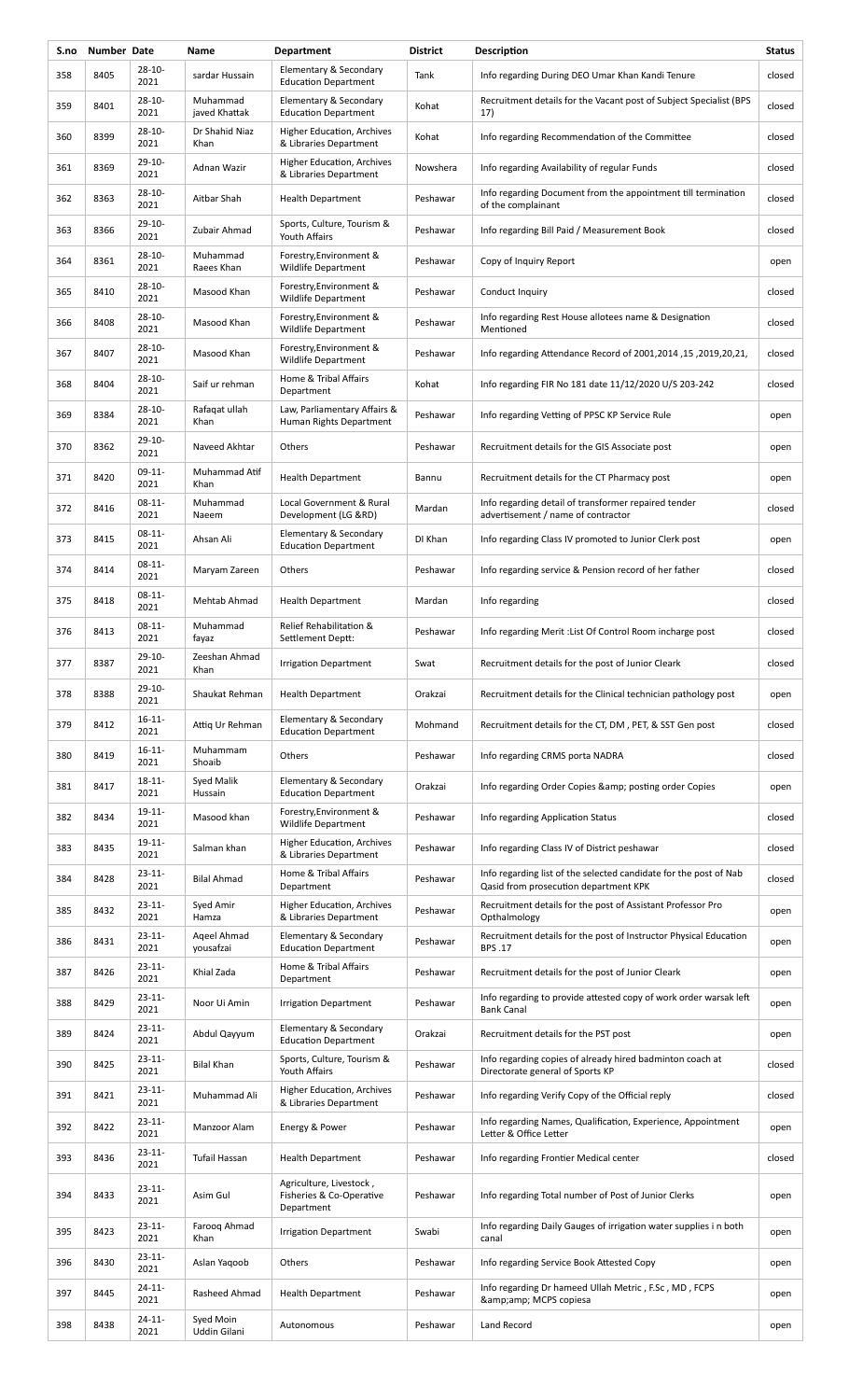| S.no | Number Date |                     | Name                       | <b>Department</b>                                                       | <b>District</b>     | Description                                                                                                  | <b>Status</b> |
|------|-------------|---------------------|----------------------------|-------------------------------------------------------------------------|---------------------|--------------------------------------------------------------------------------------------------------------|---------------|
| 399  | 8440        | 24-11-<br>2021      | Ahsan Ali                  | Elementary & Secondary<br><b>Education Department</b>                   | DI Khan             | Info regarding Class IV promotion to Junior Clerk post                                                       | open          |
| 400  | 8441        | 24-11-<br>2021      | Rasheed Ahmad              | <b>Health Department</b>                                                | Mardan              | Info regarding Dr hameed Ullah Metric, F.Sc, MD, FCPS & MCPS<br>copiesa                                      | open          |
| 401  | 8443        | $24 - 11 -$<br>2021 | Igrar Badshah              | Elementary & Secondary<br><b>Education Department</b>                   | Lower Dir           | Info regarding Posting date, transfer from one station to<br>another station also gape period to another one | open          |
| 402  | 8437        | $24 - 11 -$<br>2021 | Masood Khan                | Establishment                                                           | Peshawar            | Inquiry / Action taken                                                                                       | closed        |
| 403  | 8442        | $24 - 11 -$<br>2021 | Noor Ul Amin               | Elementary & Secondary<br><b>Education Department</b>                   | North<br>Waziristan | Info regarding Full File case of medical board pension in respect<br>of Mr Islam Bahadar Senior Clerk        | closed        |
| 404  | 8449        | $24 - 11 -$<br>2021 | Narbat Ghulam              | Autonomous                                                              | Peshawar            | Info regarding Provincial ombudsman Secretariat                                                              | closed        |
| 405  | 8439        | $24 - 11 -$<br>2021 | Muhammad<br>Faizan Farrukh | Sports, Culture, Tourism &<br>Youth Affairs                             | Peshawar            | Info regarding Final Aggregate wise merit list of the shortlisted<br>condidates                              | open          |
| 406  | 8427        | $23 - 11 -$<br>2021 | Asad Qayyum                | Benevolent Fund Cell<br>Peshawar                                        | Peshawar            | Recruitment details for the Surveyor post                                                                    | open          |
| 407  | 8032        | $12 - 07 -$<br>2021 | Naimat Ullah               | <b>Health Department</b>                                                | Peshawar            | Info regarding Provision of Leave & amp; amp; Attendance Record                                              | open          |
| 408  | 8450        | $06-12-$<br>2021    | Maywand Khan               | Higher Education, Archives<br>& Libraries Department                    | Peshawar            | Info regarding Paper of Pollution Control Technology 3rd<br>semester paper result                            | open          |
| 409  | 8398        | $03-12-$<br>2021    | Muhammad<br>Yasir          | Autonomous                                                              | Peshawar            | Recruitment details for the post of Status of Deputy Directer<br>Monitoring & Evaluation Post                | closed        |
| 410  | 8459        | $07-12-$<br>2021    | Hassan Ullah               | <b>Health Department</b>                                                | Peshawar            | Info regarding Apponitment Of his Son                                                                        | closed        |
| 411  | 8452        | $09-12-$<br>2021    | Aizaz Ullah                | Zakat Ushr, Social Welfare,<br>Special Education & Women<br>Empowerment | Peshawar            | Info regarding driver (BPS 06) merit List of Pana Gah                                                        | open          |
| 412  | 8456        | $09-12-$<br>2021    | Shahzeb                    | <b>Health Department</b>                                                | Mardan              | Info regarding Office Order of the selected Candidates                                                       | closed        |
| 413  | 8457        | $09-12-$<br>2021    | Shakeela Nadir             | Higher Education, Archives<br>& Libraries Department                    | Peshawar            | Info regarding BPS 19 and 20 Posts                                                                           | closed        |
| 414  | 8453        | $09-12-$<br>2021    | Qadir Alli                 | Higher Education, Archives<br>& Libraries Department                    | Swabi               | Recruitment details for the HR Officer post                                                                  | open          |
| 415  | 8479        | $09-12-$<br>2021    | Hilal Khan                 | Industries, Commerce and<br><b>Technical Education</b>                  | Peshawar            | Info regarding Regular position from ADP Funds                                                               | closed        |
| 416  | 8478        | $09-12-$<br>2021    | Hilal Khan                 | Higher Education, Archives<br>& Libraries Department                    | Nowshera            | Info regarding Regular Position from ADP funds                                                               | closed        |
| 417  | 8476        | $09-12-$<br>2021    | Muhammad<br>Naeem          | Local Government & Rural<br>Development (LG &RD)                        | Mardan              | Info regarding Damage caused to roads and streets from 2016 to<br>date                                       | closed        |
| 418  | 8454        | 09-12-<br>2021      | Muhammad<br>Waseem         | <b>Public Health Engineering</b><br>Department                          | Peshawar            | Info regarding Sub Engineer, s merit list                                                                    | open          |
| 419  | 8477        | $10 - 12 -$<br>2021 | Muhammad Asif              | Higher Education, Archives<br>& Libraries Department                    | Lakki<br>Marwat     | Recruitment details for the post of Assistant Professor TT<br>(Management science)                           | open          |
| 420  | 8460        | $10 - 12 -$<br>2021 | Bushra Rehman              | <b>Public Health Engineering</b><br>Department                          | Lakki<br>Marwat     | Pcp Complaint                                                                                                | open          |
| 421  | 8468        | $10-12-$<br>2021    | Muhammad<br>Tahir          | <b>Health Department</b>                                                | Peshawar            | Info regarding Complaint having Dairy number 8064, dated<br>03/03/2021                                       | open          |
| 422  | 8465        | $10 - 12 -$<br>2021 | Farhan Sohrab              | Agriculture, Livestock,<br>Fisheries & Co-Operative<br>Department       | Peshawar            | Info regarding Statistical Assistant Office order of the selected<br>Candidate                               | open          |
| 423  | 8483        | $10 - 12 -$<br>2021 | Begum Alam Jan             | Others                                                                  | Peshawar            | <b>Application for Divorce Deeds</b>                                                                         | closed        |
| 424  | 8466        | $10-12-$<br>2021    | Sumaira                    | Elementary & Secondary<br><b>Education Department</b>                   | Peshawar            | Recruitment details for the PST post                                                                         | open          |
| 425  | 8502        | $10 - 12 -$<br>2021 | Muhammad<br>Naeem          | <b>Communication &amp; Works</b><br>Department (C&W)                    | Mardan              | Info regarding Damage caused to roads and streets from 2016 to<br>date                                       | closed        |
| 426  | 8475        | $10-12-$<br>2021    | Naveed Ur<br>Rehnman       | Higher Education, Archives<br>& Libraries Department                    | Haripur             | Info regarding Job Application Form . list of Domiciles                                                      | closed        |
| 427  | 8474        | $10 - 12 -$<br>2021 | Muhammad Ali               | Information & Public<br><b>Relations Department</b>                     | Peshawar            | Info regarding Verified copy of NOC                                                                          | open          |
| 428  | 8494        | $10-12-$<br>2021    | Ihtisham Ul Haq            | Augaf, Hajj, Religious &<br><b>Minority Affairs Department</b>          | Peshawar            | Info regarding Complete augaf Property Act 2021                                                              | open          |
| 429  | 8492        | $10 - 12 -$<br>2021 | Obaid Ullah                | Autonomous                                                              | Peshawar            | Provincial Ombudsman                                                                                         | closed        |
| 430  | 8500        | $10 - 12 -$<br>2021 | Muhammad<br>Naeem          | Local Government & Rural<br>Development (LG &RD)                        | Mardan              | Info regarding Damage caused to roads and streets from 2016 to<br>date                                       | closed        |
| 431  | 8501        | $10-12-$<br>2021    | Bilal Khan                 | Sports, Culture, Tourism &<br>Youth Affairs                             | Peshawar            | Info regarding complaint stating that Miss Bushra & Mr Rehman<br>are Missing While Sports Certificate        | closed        |
| 432  | 8489        | $03-12-$<br>2021    | Abdullah                   | <b>Health Department</b>                                                | Peshawar            | Recruitment details for the Pathology Technicians post                                                       | open          |
| 433  | 8490        | $10 - 12 -$<br>2021 | Kashif Ullah               | <b>Health Department</b>                                                | Peshawar            | Recruitment details for the Service Line Manager post                                                        | closed        |
| 434  | 8486        | $13 - 12 -$<br>2021 | Adnan Arif                 | Local Government & Rural<br>Development (LG &RD)                        | Nowshera            | Info regarding Wife of Manzoor (last employees of TMA)                                                       | closed        |
| 435  | 8487        | $13 - 12 -$<br>2021 | Kaleem Ullah<br>Khan       | Local Government & Rural<br>Development (LG &RD)                        | DI Khan             | Info regarding detail project budget allocation and progress<br>nreport                                      | closed        |
| 436  | 8493        | $13 - 12 -$<br>2021 | Hidayat ullah<br>Paracha   | Higher Education, Archives<br>& Libraries Department                    | Swabi               | Info regarding Copy of the 9th Meeting of Syndicate of WUS held<br>on 25/06/2021                             | open          |
| 437  | 8485        | $13 - 12 -$<br>2021 | Shabir Ahmad               | Relief Rehabilitation &<br>Settlement Deptt:                            | Peshawar            | Recruitment details for the DERT Rescuer post                                                                | closed        |
| 438  | 8484        | $13 - 12 -$<br>2021 | Muhammad<br>kabir          | Autonomous                                                              | Peshawar            | <b>Provincial Ombasmant</b>                                                                                  | closed        |
| 439  | 8482        | $13 - 12 -$<br>2021 | Zulfigar Ahmad             | Local Government & Rural<br>Development (LG &RD)                        | Peshawar            | Info regarding Development Works done in Street No 13 & amp;<br>adjacent UC <sub>2</sub>                     | closed        |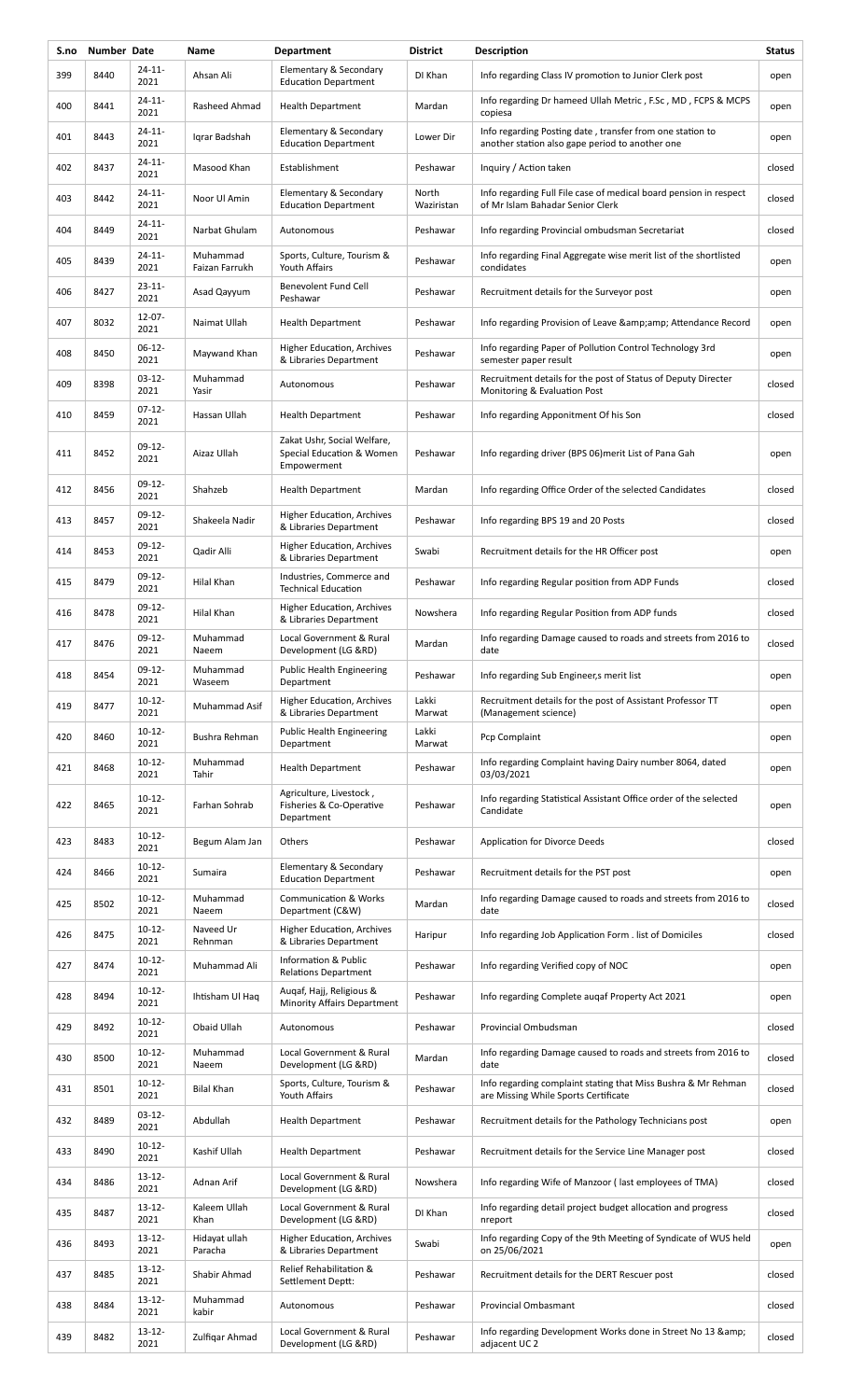| S.no | Number Date |                     | Name                      | <b>Department</b>                                                 | <b>District</b> | Description                                                                                                                        | <b>Status</b> |
|------|-------------|---------------------|---------------------------|-------------------------------------------------------------------|-----------------|------------------------------------------------------------------------------------------------------------------------------------|---------------|
| 440  | 8499        | 13-12-<br>2021      | Faisal Khan               | <b>Health Department</b>                                          | Peshawar        | Info regarding Minutes of Meeting No. 312, 32, 33, of BOC                                                                          | open          |
| 441  | 8503        | $13 - 12 -$<br>2021 | Jawad Ahmad               | Local Government & Rural<br>Development (LG &RD)                  | Peshawar        | Recruitment details for the Assistat (BPS 14) & Supervisor (BPS<br>09 ) post                                                       | open          |
| 442  | 8505        | $13 - 12 -$<br>2021 | Muhhammad<br>Kashif Khan  | Higher Education, Archives<br>& Libraries Department              | Swat            | Recruitment details for the Admin Officer post                                                                                     | open          |
| 443  | 8463        | $13 - 12 -$<br>2021 | Manzoor<br>Hussain        | Local Government & Rural<br>Development (LG &RD)                  | Mardan          | Info regarding Detail Of the Number of people                                                                                      | open          |
| 444  | 8467        | $13 - 12$<br>2021   | Muhammad<br>tahir         | Others                                                            | Peshawar        | Info regarding the patient died (patient No 04150212)                                                                              | closed        |
| 445  | 8498        | $10 - 12 -$<br>2021 | Aamir Sohail              | Elementary & Secondary<br><b>Education Department</b>             | Peshawar        | Info regarding Attendance Sheet duly marketed by the IMU                                                                           | open          |
| 446  | 8451        | $13 - 12 -$<br>2021 | Habib Rahman              | <b>Health Department</b>                                          | Peshawar        | Info regarding MCC tender Drug Quoted by MS Allied Distributer                                                                     | closed        |
| 447  | 8504        | $13 - 12 -$<br>2021 | Hizb Ullah                | Banks                                                             | Peshawar        | <b>HBL</b>                                                                                                                         | closed        |
| 448  | 8480        | $13-12-$<br>2021    | Kamran Ullah<br>Kahn      | <b>Irrigation Department</b>                                      | Bannu           | Info regarding Appointment order of employees from BPS 04 to<br>BPS 11 during 2013 to 25 /410/2021                                 | open          |
| 449  | 8496        | $13 - 12 -$<br>2021 | Kamran Ullah<br>Khan      | Public Health Engineering<br>Department                           | Bannu           | Info regarding Board Employees son quota (copy of written test<br>of all candidates)                                               | open          |
| 450  | 8488        | $13 - 12 -$<br>2021 | Zahid Usman               | <b>Health Department</b>                                          | Mardan          | Info regarding Deed of the property / land mutation for the TBH<br>Bughdada                                                        | closed        |
| 451  | 8464        | $13 - 12 -$<br>2021 | Manzoor<br>Hussain        | Revenue & Estate<br>Department                                    | Mardan          | Info regarding Detail of changes / corrections in mutation data of<br>computerization land record i n service delivery             | open          |
| 452  | 8470        | $15 - 12 -$<br>2021 | Muhammad Ali              | Industries, Commerce and<br><b>Technical Education</b>            | Peshawar        | Info regarding Verified Copy of the litter No SOH (ID)/10/-2017                                                                    | open          |
| 453  | 8471        | $16 - 12 -$<br>2021 | Muhammad Ali              | Industries, Commerce and<br><b>Technical Education</b>            | Peshawar        | Info Regarding Verified Copy of the official reply                                                                                 | open          |
| 454  | 8472        | $16 - 12 -$<br>2021 | Muhammad Ali              | Industries, Commerce and<br><b>Technical Education</b>            | Peshawar        | Inquiry Reportby PB date 05-03-2021                                                                                                | open          |
| 455  | 8473        | $16-12-$<br>2021    | Muhammad Ali              | Industries, Commerce and<br><b>Technical Education</b>            | Peshawar        | Info Regarding Verified Copy of the Letter No 1630/17498/ Regn                                                                     | open          |
| 456  | 8458        | $23 - 12 -$<br>2021 | Umer zeb Khan<br>Mashwani | Mines & Minerals<br>Department                                    | Peshawar        | Info Regarding District Wise mining lease /prospecting of all kind<br>of KP                                                        | closed        |
| 457  | 8511        | $24 - 12 -$<br>2021 | Muhammad<br>Ahsan saeed   | <b>Health Department</b>                                          | Peshawar        | Recrutement Detail for the of Audiometrician Post                                                                                  | closed        |
| 458  | 8523        | $24 - 12 -$<br>2021 | Sardar Hussain            | <b>Higher Education, Archives</b><br>& Libraries Department       | Lakki<br>Marwat | Info Regarding Deputation / Appointment Letter and his<br>recruitment Process                                                      | open          |
| 459  | 8520        | 24-12-<br>2021      | Muhammad<br>Gulzar        | Revenue & Estate<br>Department                                    | Peshawar        | Land Record                                                                                                                        | open          |
| 460  | 8532        | $24 - 12 -$<br>2021 | Shabir Khan               | Home & Tribal Affairs<br>Department                               | Peshawar        | Info regarding Removal Order                                                                                                       | open          |
| 461  | 8530        | $24 - 12 -$<br>2021 | Majid Khan                | Sports, Culture, Tourism &<br>Youth Affairs                       | Peshawar        | Info regarding How Many tourist sports are identified in<br>eartswhile FATA                                                        | open          |
| 462  | 8531        | $24 - 12 -$<br>2021 | Zahid Usman               | Local Government & Rural<br>Development (LG &RD)                  | Mardan          | Info Regarding Media Colony Mardan Scheme                                                                                          | open          |
| 463  | 8521        | $24 - 12 -$<br>2021 | Alamgir                   | Higher Education, Archives<br>& Libraries Department              | Peshawar        | Info Regarding Minutes & amp; Meeting                                                                                              | open          |
| 464  | 8522        | $24 - 12 -$<br>2021 | Muhammad<br>Shahid        | <b>Health Department</b>                                          | Peshawar        | Recrutement Detail for the Generator Operater Post                                                                                 | open          |
| 465  | 8497        | $24 - 12 -$<br>2021 | Muhammad<br>Naeem         | Local Government & Rural<br>Development (LG &RD)                  | Mardan          | Info Regarding Inspection Of Road                                                                                                  | open          |
| 466  | 8510        | 24-12-<br>2021      | Malik Saeed<br>Khan       | <b>Health Department</b>                                          | Peshawar        | Info Regarding Technical Bids (Proprietary) Submitted BY                                                                           | open          |
| 467  | 8514        | 24-12-<br>2021      | Malik Saeed<br>Khan       | <b>Health Department</b>                                          | Peshawar        | Info Regarding Technical Bids (Non Proprietary) Submitted BY                                                                       | open          |
| 468  | 8524        | $24 - 12 -$<br>2021 | Zahid Usman               | Local Government & Rural<br>Development (LG &RD)                  | Mardan          | Info Regarding Total Land Area                                                                                                     | open          |
| 469  | 8528        | 24-12-<br>2021      | Ubaid Ullah               | Higher Education, Archives<br>& Libraries Department              | Peshawar        | Info regarding application for exrension Ph. D Study Duration                                                                      | closed        |
| 470  | 8516        | $24 - 12 -$<br>2021 | Abbas Ghani               | Elementary & Secondary<br><b>Education Department</b>             | Nowshera        | Info regarding 43 Class IV                                                                                                         | open          |
| 471  | 8508        | $24 - 12 -$<br>2021 | Imran Arif                | Local Government & Rural<br>Development (LG &RD)                  | Nowshera        | Info regarding Bill Process Procedure                                                                                              | open          |
| 472  | 8517        | $24 - 12 -$<br>2021 | Ubaid Ullah               | Higher Education, Archives<br>& Libraries Department              | Peshawar        | Info regarding Copy of Complaints file (service File) ECR with<br>application for the session 2018-19, 2021-21                     | open          |
| 473  | 8526        | $24 - 12 -$<br>2021 | Syed Yousaf<br>Shah       | Home & Tribal Affairs<br>Department                               | Peshawar        | Info regarding case rep[ort of syed yousaf shah vs Muhammad<br>Imran                                                               | open          |
| 474  | 8525        | 24-12-<br>2021      | Ijaz Ahmad                | Others                                                            | Peshawar        | Info regarding a Case in NAB                                                                                                       | closed        |
| 475  | 8513        | $24 - 12 -$<br>2021 | Mueed Rasheed             | Administrative Department                                         | Peshawar        | Info regarding Office Order of the Notification duly attested<br>regarding                                                         | open          |
| 476  | 8512        | $24 - 12 -$<br>2021 | Muhammad<br>Sadiq         | Agriculture, Livestock,<br>Fisheries & Co-Operative<br>Department | Peshawar        | Info regarding Attested copies of point scoring after opening                                                                      | closed        |
| 477  | 8519        | $24 - 12 -$<br>2021 | Muhammad<br>Adeel         | Higher Education, Archives<br>& Libraries Department              | Peshawar        | Recruitment details for the Transport Incharge post                                                                                | open          |
| 478  | 8515        | $24 - 12 -$<br>2021 | Fayaz Ali Noor            | Information & Public<br><b>Relations Department</b>               | Peshawar        | Info regarding Registration Certificate of Peshawar Press Club to<br>DG info & PR Deptt                                            | open          |
| 479  | 8529        | $27 - 12$<br>2021   | Khalid Khan               | Administrative Department                                         | Peshawar        | Info regarding Allotment of all houses occupied before the<br>supreme court decision                                               | open          |
| 480  | 8507        | $27 - 12 -$<br>2021 | Shabana Gul               | Autonomous                                                        | Peshawar        | Info regarding Notice along with attachment is received from<br>Directer II provincial ombudsman secretariat khyber<br>pakhtunkhwa | closed        |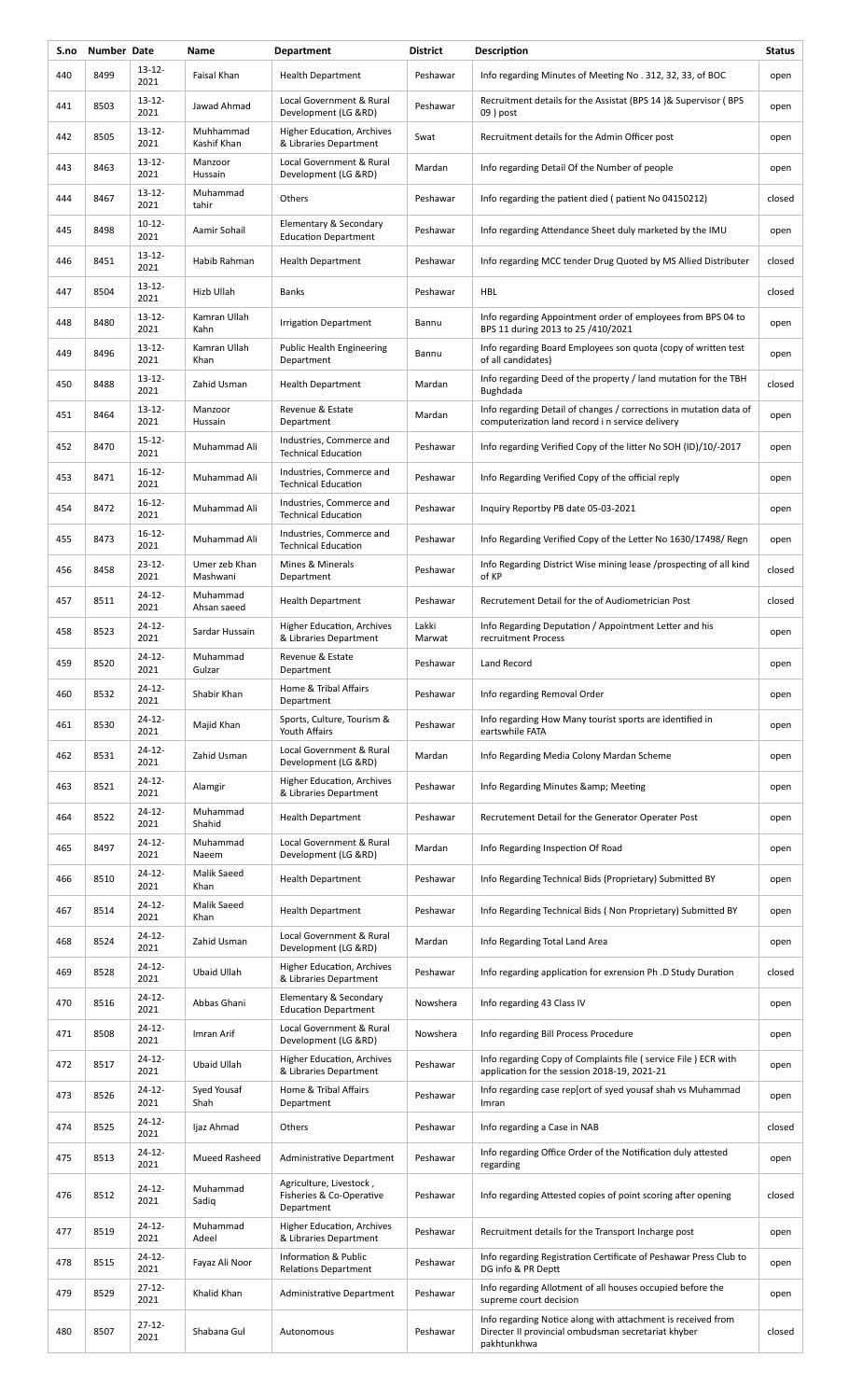| S.no | <b>Number Date</b> |                     | Name                                          | <b>Department</b>                                                 | <b>District</b> | Description                                                                           | <b>Status</b> |
|------|--------------------|---------------------|-----------------------------------------------|-------------------------------------------------------------------|-----------------|---------------------------------------------------------------------------------------|---------------|
| 481  | 7746               | 30-12-<br>2021      | Momin Khan                                    | Autonomous                                                        | Kohat           | Info regarding First appointment ordewr                                               | open          |
| 482  | 8534               | $31 - 12 -$<br>2021 | Noor Ahmad                                    | Local Government & Rural<br>Development (LG &RD)                  | Peshawar        | Recruitment details for the Village Secretary Post                                    | open          |
| 483  | 8533               | $31 - 12 -$<br>2021 | Special Branch<br>Hazara region<br>Abbottabad | Home & Tribal Affairs<br>Department                               | Peshawar        | Info regarding Minutes of Meeting of DPC                                              | closed        |
| 484  | 8537               | $31 - 12 -$<br>2021 | Ghulam Sadiq                                  | Establishment                                                     | Peshawar        | Info again Directorate of Anti Corruption Establishment KP                            | closed        |
| 485  | 8536               | $31 - 12 -$<br>2021 | Zahid Usman                                   | Local Government & Rural<br>Development (LG &RD)                  | Mardan          | Info regarding Concerning Media Colony Numbering of Plots<br>& road                   | open          |
| 486  | 8538               | $15 - 12 -$<br>2021 | Muhammad Arif                                 | <b>Health Department</b>                                          | Orakzai         | Final Merit List etc.                                                                 | open          |
| 487  | 8539               | $15 - 12 -$<br>2021 | Dalil Hassan                                  | Elementary & Secondary<br><b>Education Department</b>             | Orakzai         | Final Merit List etc.                                                                 | closed        |
| 488  | 8540               | $23 - 11 -$<br>2021 | farhad Ullah                                  | Forestry, Environment &<br>Wildlife Department                    | Kohat           | document verification of recurited employees.                                         | closed        |
| 489  | 8541               | $30 - 11 -$<br>2021 | Muhammad Arif                                 | <b>Health Department</b>                                          | Orakzai         | merit calculation and Final Merit List etc.                                           | open          |
| 490  | 8542               | $30 - 11 -$<br>2021 | syed kausar Ali<br>Shah                       | Elementary & Secondary<br><b>Education Department</b>             | Orakzai         | Final Merit List etc.                                                                 | closed        |
| 491  | 8543               | $30 - 11 -$<br>2021 | Muzamil Hussan                                | Elementary & Secondary<br><b>Education Department</b>             | Orakzai         | Final Merit List etc. DEO Male and Female Orakzai.                                    | closed        |
| 492  | 8544               | $30 - 11 -$<br>2021 | Muhammad Arif                                 | Elementary & Secondary<br><b>Education Department</b>             | Orakzai         | Merit calculation and Final Merit List etc.                                           | closed        |
| 493  | 8545               | $30 - 11 -$<br>2021 | Nek Muhammad                                  | <b>Health Department</b>                                          | Orakzai         | Advertisement Copy, Merit calculation and Final Merit List etc.                       | open          |
| 494  | 8546               | $21 - 10 -$<br>2021 | waheed Gul                                    | Revenue & Estate<br>Department                                    | FR<br>Peshawar  | information Regarding copies of land Record                                           | closed        |
| 495  | 8547               | $30 - 11 -$<br>2021 | Khalil Ullah                                  | Elementary & Secondary<br><b>Education Department</b>             | Orakzai         | Advertisement, Academic marks, Test marks and Final Merit List<br>etc.                | closed        |
| 496  | 8548               | $30 - 11 -$<br>2021 | sayed shah<br>abbas                           | Elementary & Secondary<br><b>Education Department</b>             | Orakzai         | Final Merit List etc.                                                                 | closed        |
| 497  | 8549               | $30 - 11 -$<br>2021 | Muhammad Arif                                 | <b>Health Department</b>                                          | Orakzai         | Academic marks, Test marks and Final Merit List etc.                                  | open          |
| 498  | 8550               | $30 - 11 -$<br>2021 | Ihsan Ullah                                   | Elementary & Secondary<br><b>Education Department</b>             | Orakzai         | Final Merit List etc.                                                                 | closed        |
| 499  | 8551               | $21 - 10 -$<br>2021 | Imtiaz Habib                                  | Revenue & Estate<br>Department                                    | Peshawar        | Information Regarding Surveyor Post                                                   | closed        |
| 500  | 8552               | $22 - 10 -$<br>2021 | syed malak<br>Hussain                         | Elementary & Secondary<br><b>Education Department</b>             | Orakzai         | PTC Funds, play ground items and playing items details                                | closed        |
| 501  | 8553               | $25 - 10 -$<br>2021 | muhammad<br>altaf bangash                     | Home & Tribal Affairs<br>Department                               | Kurram          | attested list of all retired leeways and khasadar forces etc.                         | open          |
| 502  | 8554               | $01 - 11 -$<br>2021 | Imtiaz Habib                                  | Local Government & Rural<br>Development (LG &RD)                  | Peshawar        | information Regarding Employees, fund, Jobs<br>& Schemes                              | open          |
| 503  | 8555               | $30 - 11 -$<br>2021 | Syed Nasim<br>Abbas                           | Revenue & Estate<br>Department                                    | Orakzai         | Final Merit List having total marks, interview marks etc.                             | closed        |
| 504  | 8556               | $30 - 11 -$<br>2021 | Abdul Satar                                   | Elementary & Secondary<br><b>Education Department</b>             | Orakzai         | Final merit List having Complete marks details.                                       | closed        |
| 505  | 8557               | $03-12-$<br>2021    | Payo Din                                      | Revenue & Estate<br>Department                                    | Kohat           | Information regarding copy letter no.228 dated 11/05/2015 etc.                        | open          |
| 506  | 8558               | 04-11-<br>2021      | Saif ur Rehman                                | Administrative Department                                         | Kohat           | investigation file of FIR No.181 dated 11/12/2020.                                    | open          |
| 507  | 8527               | $24 - 12 -$<br>2021 | Muhammad<br>Sohail                            | Higher Education, Archives<br>& Libraries Department              | Mardan          | Info regarding Minutes of 85 Selection Committee                                      | open          |
| 508  | 8559               | $04-11-$<br>2021    | Majid Khan                                    | Agriculture, Livestock,<br>Fisheries & Co-Operative<br>Department | FR-<br>Peshawar | Information Regarding District Khyber & District Orakzai of<br>July 2018 to june 2021 | open          |
| 509  | 8560               | $05-11-$<br>2021    | said Ali Khan                                 | Agriculture, Livestock,<br>Fisheries & Co-Operative<br>Department | FR<br>Peshawar  | Information Regarding Post of Veterinary Officer Health (BPS 17)                      | open          |
| 510  | 8561               | $15 - 11 -$<br>2021 | Waqar Ahmad                                   | Revenue & Estate<br>Department                                    | Charsadda       | Information Regarding Naib Qasid Post                                                 | open          |
| 511  | 8562               | $10 - 11 -$<br>2021 | Muhammad<br>Ayaz Khan                         | Revenue & Estate<br>Department                                    | Mohmand         | Information Regarding Forefather Malik Alam khan.                                     | open          |
| 512  | 8563               | $25 - 11 -$<br>2021 | Karim Ullah                                   | Local Government & Rural<br>Development (LG &RD)                  | Khyber          | Information Regarding TMO office                                                      | closed        |
| 513  | 8564               | $30 - 11 -$<br>2021 | Akhtar Khan                                   | <b>Health Department</b>                                          | Bajaur          | <b>Interview List</b>                                                                 | closed        |
| 514  | 8565               | $18 - 10 -$<br>2021 | Umer Rehman                                   | Revenue & Estate<br>Department                                    | Malakand        | Land Record                                                                           | open          |
| 515  | 8566               | $02 - 11 -$<br>2021 | Shafiullah                                    | <b>Irrigation Department</b>                                      | Malakand        | DPC of upgraded staff                                                                 | open          |
| 516  | 8569               | $13 - 12 -$<br>2021 | <b>Abdul Aziz</b>                             | Revenue & Estate<br>Department                                    | Lower Dir       | <b>PCP</b>                                                                            | closed        |
| 517  | 8568               | $30 - 11 -$<br>2021 | Bashir Ali                                    | <b>Irrigation Department</b>                                      | Lower Dir       | Documents, PC-1/TS/MB                                                                 | open          |
| 518  | 8571               | $08-12-$<br>2021    | PCP                                           | Higher Education, Archives<br>& Libraries Department              | Haripur         | Pcp Complaint                                                                         | closed        |
| 519  | 8570               | $30 - 11 -$<br>2021 | Bashir Ali                                    | <b>Irrigation Department</b>                                      | Lower Dir       | Records PC-1/TS/MB                                                                    | closed        |
| 520  | 8535               | $03-11-$<br>2021    | Muhammad<br>Imran                             | Home & Tribal Affairs<br>Department                               | Khyber          | <b>Take Action Against FIR</b>                                                        | closed        |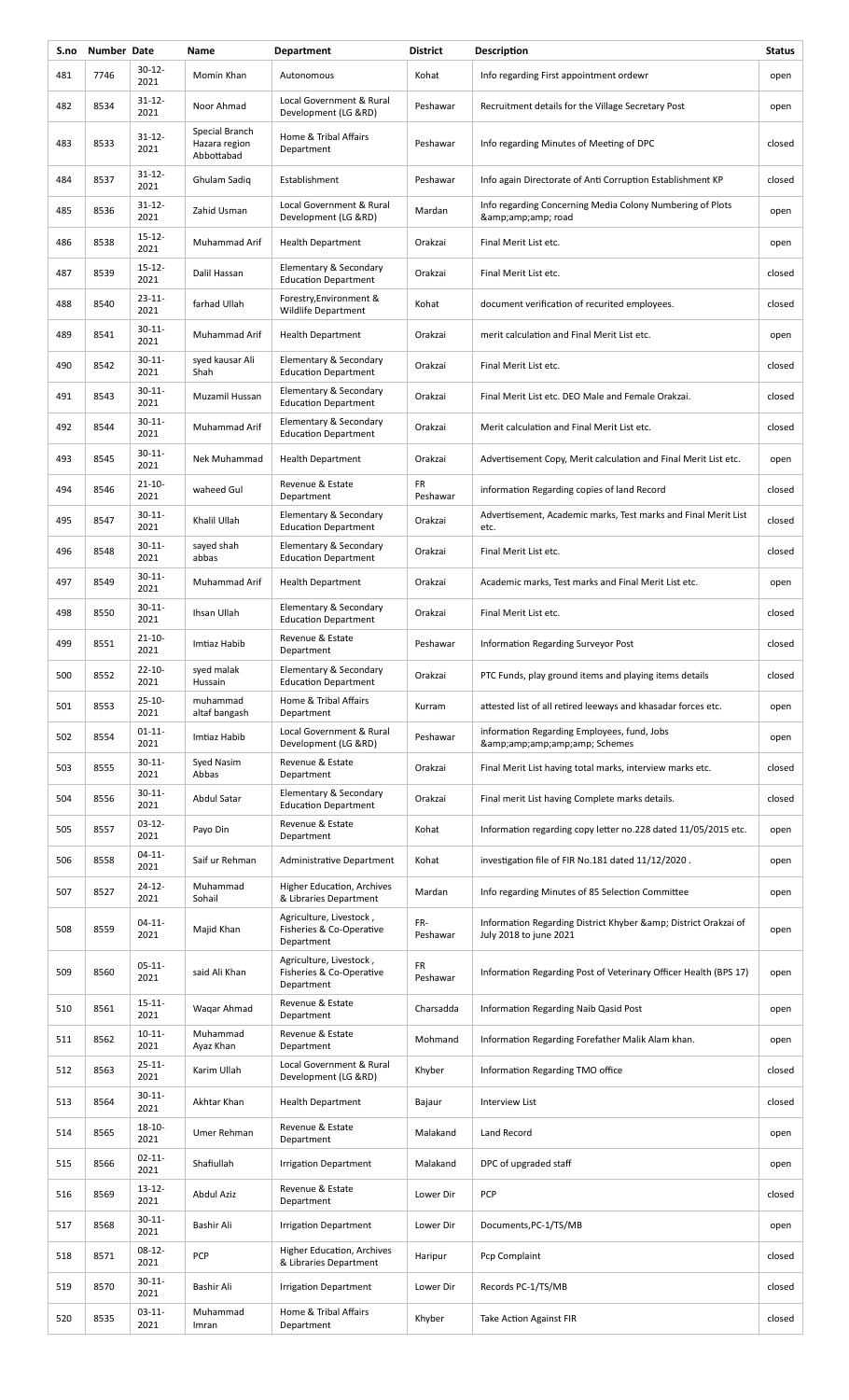| S.no | Number Date |                     | Name                   | <b>Department</b>                                                       | <b>District</b>       | Description                                                                                                | <b>Status</b> |
|------|-------------|---------------------|------------------------|-------------------------------------------------------------------------|-----------------------|------------------------------------------------------------------------------------------------------------|---------------|
| 521  | 8572        | 09-12-<br>2021      | Khalid Khan            | Higher Education, Archives<br>& Libraries Department                    | Swat                  | Appointment letters etc                                                                                    | closed        |
| 522  | 8573        | $22 - 12 -$<br>2021 | Munner Ahmad           | Mines & Minerals<br>Department                                          | <b>FR</b><br>Peshawar | NOC of Lease Agreement                                                                                     | closed        |
| 523  | 8574        | $29-12-$<br>2021    | Hamed Ullah<br>Khan    | Zakat Ushr, Social Welfare,<br>Special Education & Women<br>Empowerment | FR<br>Peshawar        | information Regarding TSD Bannu<br>& North Waziristan                                                      | closed        |
| 524  | 8575        | $29 - 12 -$<br>2021 | Hamed Ullah<br>Khan    | Agriculture, Livestock,<br>Fisheries & Co-Operative<br>Department       | FR<br>Peshawar        | information Regarding TSD Bannu & amp; amp; North Waziristan                                               | open          |
| 525  | 8576        | 06-12-<br>2021      | Aziz Ullah Wazir       | <b>Health Department</b>                                                | Peshawar              | Info regarding Write Petion 06p 2021                                                                       | open          |
| 526  | 8577        | $03 - 01 -$<br>2022 | Zahid Usman            | <b>Health Department</b>                                                | Mardan                | Info regarding Certified Copy of Financial statements of PB from<br>1991 to 2021                           | closed        |
| 527  | 8578        | $20 - 12 -$<br>2021 | Muhammad<br>Ibrahim    | Local Government & Rural<br>Development (LG &RD)                        | Bajaur                | complete documents of selected candidate                                                                   | open          |
| 528  | 8579        | $16-12-$<br>2021    | Rahim Hussain          | Local Government & Rural<br>Development (LG &RD)                        | Upper Dir             | documents water supply scheme                                                                              | closed        |
| 529  | 8580        | $13 - 12 -$<br>2021 | Akhtar Khan            | <b>Health Department</b>                                                | Bajaur                | Documents of selected candidates                                                                           | open          |
| 530  | 8581        | $25 - 11 -$<br>2021 | Gul Zafar Khan         | <b>Health Department</b>                                                | Lakki<br>Marwat       | Office Expenditure details like Generator Uses, Details of<br>purchase Committee                           | closed        |
| 531  | 8509        | 06-01-<br>2022      | Khuram Shahzad         | Energy & Power                                                          | Peshawar              | Recruitment details for the Chief Human Resource Officer<br>Company Secretary Executive HR post            | closed        |
| 532  | 8582        | $11 - 01 -$<br>2022 | Khalid Ayub            | Local Government & Rural<br>Development (LG &RD)                        | Peshawar              | Info regarding Complaint to approach Local Council Board for<br>the Subject info                           | open          |
| 533  | 8583        | $27 - 12 -$<br>2021 | Tuheed ali             | Local Government & Rural<br>Development (LG &RD)                        | Orakzai               | Information regarding Post of Village Secretary                                                            | open          |
| 534  | 8584        | $29 - 12 -$<br>2021 | Junaid Khan            | Local Government & Rural<br>Development (LG &RD)                        | Kohat                 | Information regarding Post of Village Secretary                                                            | closed        |
| 535  | 8585        | $27 - 12 -$<br>2021 | Mugadas Khan           | Local Government & Rural<br>Development (LG &RD)                        | Hangu                 | Information regarding Post of Village Secretary                                                            | open          |
| 536  | 8586        | $23 - 12 -$<br>2021 | Syed Agib<br>Hussain   | Local Government & Rural<br>Development (LG &RD)                        | Hangu                 | Information Regarding Post of Supervisor                                                                   | open          |
| 537  | 8587        | $27 - 12 -$<br>2021 | Hazrat Bilal           | Local Government & Rural<br>Development (LG &RD)                        | Kohat                 | Information Post of Neibourhood Secretary                                                                  | closed        |
| 538  | 8588        | $22 - 12 -$<br>2021 | Hassan Mujahid         | Home & Tribal Affairs<br>Department                                     | Kohat                 | Copy of FIR                                                                                                | open          |
| 539  | 8589        | $27 - 12 -$<br>2021 | Mugadas Khan           | Revenue & Estate<br>Department                                          | Hangu                 | Copy of Domicile                                                                                           | closed        |
| 540  | 8590        | 23-12-<br>2021      | Syed Awan Ali<br>Shah  | Elementary & Secondary<br><b>Education Department</b>                   | Orakzai               | Information Regarding Cost On School Goods                                                                 | open          |
| 541  | 8591        | 23-12-<br>2021      | Ayean Ullah Jan        | Elementary & Secondary<br><b>Education Department</b>                   | Orakzai               | Information Regarding Educational Posts                                                                    | open          |
| 542  | 8592        | $20 - 10 -$<br>2021 | Rahmat Ullah<br>Khan   | Forestry, Environment &<br>Wildlife Department                          | Bannu                 | Progress report of birds and Animals                                                                       | closed        |
| 543  | 8593        | $25 - 10 -$<br>2021 | Sardar Hussain         | Revenue & Estate<br>Department                                          | Lakki<br>Marwat       | <b>CCTV Camera recording</b>                                                                               | closed        |
| 544  | 8594        | $02 - 11 -$<br>2021 | Ihsan Rabbi            | Higher Education, Archives<br>& Libraries Department                    | Bannu                 | Marks sheet & amp; experience certificates                                                                 | open          |
| 545  | 8595        | $01 - 12 -$<br>2021 | Sardar Hussain         | Agriculture, Livestock,<br>Fisheries & Co-Operative<br>Department       | Bannu                 | Statement of expenditure                                                                                   | open          |
| 546  | 8596        | $08-12-$<br>2021    | Rahmat Ullah<br>Khan   | Higher Education, Archives<br>& Libraries Department                    | Bannu                 | Minutes of Sundicate scuitiny committee and Seniority List of<br>Suprintendent 2017 to 2021                | open          |
| 547  | 8597        | $21 - 10 -$<br>2021 | Abdul Wahid<br>Khan    | Higher Education, Archives<br>& Libraries Department                    | Bannu                 | Marks SHEET AND EXPERIENCE CERTIFICATE                                                                     | open          |
| 548  | 8598        | $08-11-$<br>2021    | Jawad Ahmad            | Revenue & Estate<br>Department                                          | Bannu                 | copy letter no 1733 dated 22/08/2008                                                                       | closed        |
| 549  | 8599        | $28 - 10 -$<br>2021 | Aman Ullah             | Higher Education, Archives<br>& Libraries Department                    | Bannu                 | Marks Sheet and Experince certificate                                                                      | open          |
| 550  | 8600        | $01 - 11 -$<br>2021 | Maimoona Azam          | <b>Health Department</b>                                                | Bannu                 | <b>BOG Minutes and Enquiry Report</b>                                                                      | closed        |
| 551  | 8601        | $11 - 01 -$<br>2022 | Pcp                    | <b>Federal Government</b>                                               | Islamabad             | Work as notified                                                                                           | closed        |
| 552  | 8603        | $11-01-$<br>2022    | Tehsin Ullah           | Home & Tribal Affairs<br>Department                                     | Peshawar              | Recruitment details for the Naib Qasidpost                                                                 | open          |
| 553  | 8604        | $11-01-$<br>2022    | Hazrat Bilal           | Higher Education, Archives<br>& Libraries Department                    | Peshawar              | Info regarding Verified Copy of academin Calender 2019-20-of<br>B.Sc Chemistry Engineering Session 2016-20 | open          |
| 554  | 8605        | $11 - 01 -$<br>2022 | <b>Hazrat Bilal</b>    | Autonomous                                                              | Peshawar              | Info regarding Vetrified Copy of formula Used for Merit<br>Calculation for the Post of Village Secertary   | open          |
| 555  | 8606        | $11 - 01 -$<br>2022 | Hazrat Bilal           | Local Government & Rural<br>Development (LG &RD)                        | Peshawar              | Info regarding Verify Copy of formula used for the merit<br>calculation for the Post of Village Secretary  | open          |
| 556  | 8607        | $11 - 01 -$<br>2022 | Musarrat Uallah<br>Jan | Sports, Culture, Tourism &<br>Youth Affairs                             | Peshawar              | Info regarding Fund allocated during Year 2019-20 by Pakistan<br>Sports board to PB and amount             | closed        |
| 557  | 8608        | $11-01-$<br>2022    | Asad Ali Afraid        | Relief Rehabilitation &<br>Settlement Deptt:                            | Peshawar              | Recruitment details for the Emergency Officer post                                                         | open          |
| 558  | 8609        | $11 - 01 -$<br>2022 | Tariq<br>Muhammad      | Home & Tribal Affairs<br>Department                                     | Peshawar              | Info regarding Documents & Letter Issued for the Verification by<br>Special branch                         | closed        |
| 559  | 8602        | $11 - 01 -$<br>2022 | Noor Rehman            | <b>Higher Education, Archives</b><br>& Libraries Department             | Peshawar              | Recruitment details for the Assistant Professor Micribiology post                                          | closed        |
| 560  | 8611        | $11-01-$<br>2022    | Hamid Ullah<br>Shah    | Mines & Minerals<br>Department                                          | Peshawar              | Info regarding Crush plants in District kohat long with Dara Adam<br>khel                                  | open          |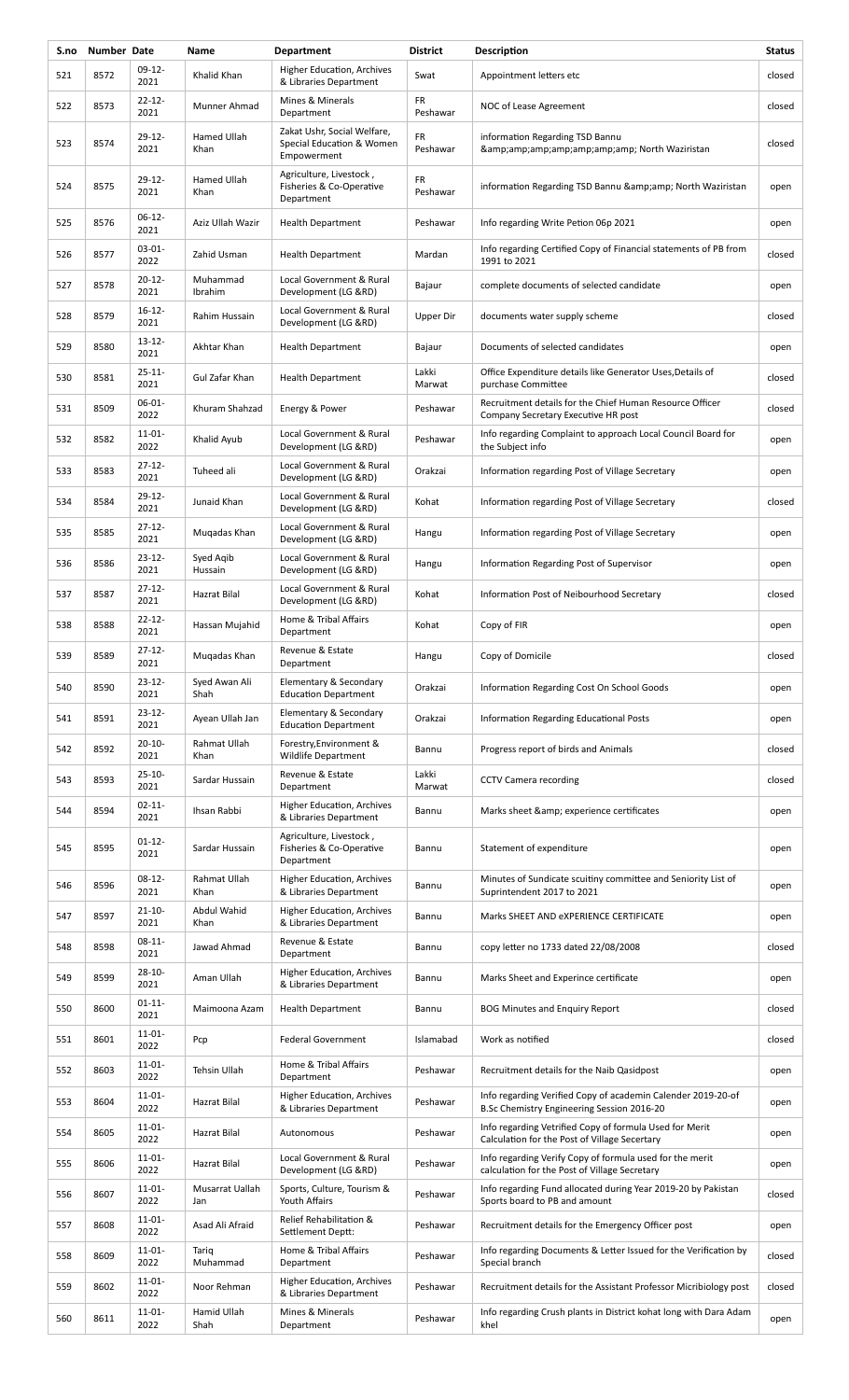| S.no | Number Date |                     | Name                               | <b>Department</b>                                      | <b>District</b>     | Description                                                                                       | <b>Status</b> |
|------|-------------|---------------------|------------------------------------|--------------------------------------------------------|---------------------|---------------------------------------------------------------------------------------------------|---------------|
| 561  | 8614        | $25 - 10 -$<br>2021 | Naveed Akhtar                      | Home & Tribal Affairs<br>Department                    | Haripur             | Legal proceedings taken on Malik Shahid Ali Khan                                                  | closed        |
| 562  | 8612        | $23 - 12 -$<br>2021 | Noor Alam                          | Higher Education, Archives<br>& Libraries Department   | Peshawar            | Info regarding Seniority list of Administrative Staff (Class IV)                                  | open          |
| 563  | 8613        | 13-01-<br>2022      | pcp                                | <b>Federal Government</b>                              | Islamabad           | Pcp Complaint                                                                                     | closed        |
| 564  | 8615        | $11 - 01 -$<br>2022 | pcp                                | <b>Federal Government</b>                              | Islamabad           | Pcp Complaint                                                                                     | closed        |
| 565  | 8616        | $11-01-$<br>2022    | Zahid Usman                        | Local Government & Rural<br>Development (LG &RD)       | Mardan              | Info regarding Media Colony Mardan Plots Allotment rules<br>& regulation and Procedure            | open          |
| 566  | 8617        | $11 - 01 -$<br>2022 | Tanveer Ahmad                      | <b>Federal Government</b>                              | Islamabad           | Pcp Complaint                                                                                     | closed        |
| 567  | 8618        | $11 - 01 -$<br>2022 | Muhammad<br>javed Khattak          | <b>Health Department</b>                               | Peshawar            | Info regarding Status / Action taken on the mentioned Letters<br>sent by DHO kohat to PB          | open          |
| 568  | 8619        | $11 - 01 -$<br>2022 | Muhammad<br>javed Khattak          | <b>Health Department</b>                               | Peshawar            | Info regarding Status / Action taken on the mentioned Letters<br>sent by DHO kohat to PB          | open          |
| 569  | 8506        | $11 - 01 -$<br>2022 | Wasim Ullah<br>Khan                | Industries, Commerce and<br><b>Technical Education</b> | Peshawar            | Info regarding Mr. Abrar zain s/o Zain Ullah (Detail Given)                                       | open          |
| 570  | 8621        | $24 - 11 -$<br>2021 | Naveed Ur<br>Rehman                | Higher Education, Archives<br>& Libraries Department   | Haripur             | Documents including job list, domicile and job description of BS1<br>to 11 hired in 2021          | open          |
| 571  | 8620        | 11-01-<br>2022      | Sohail Khan and<br>Other           | Relief Rehabilitation &<br>Settlement Deptt:           | Peshawar            | Info regarding Notification of Recently promoted Qasid / Naib<br>Qasid                            | open          |
| 572  | 8622        | 23-12-<br>2021      | Syed Javed<br>Hussain              | Elementary & Secondary<br><b>Education Department</b>  | Peshawar            | Inquiry Report                                                                                    | closed        |
| 573  | 8623        | $11 - 01 -$<br>2022 | Shahab Ullah                       | Local Government & Rural<br>Development (LG &RD)       | North<br>Waziristan | Recruitment details for the Village Secretary post                                                | closed        |
| 574  | 8624        | $31 - 12 -$<br>2021 | payaudin                           | Revenue & Estate<br>Department                         | Kohat               | Copy of inquiry reports                                                                           | open          |
| 575  | 8625        | $30 - 12 -$<br>2021 | Shafiq khan                        | Elementary & Secondary<br><b>Education Department</b>  | Kohat               | Information Regarding Educational Posts                                                           | open          |
| 576  | 8626        | $06-12-$<br>2021    | Abdul Ullah                        | Others                                                 | Kohat               | Copies of stamp paper                                                                             | closed        |
| 577  | 8627        | $04-11-$<br>2021    | Saif Ur Rehman                     | Home & Tribal Affairs<br>Department                    | Kohat               | Information regarding complete investigation of FIR no.181                                        | closed        |
| 578  | 8629        | 13-01-<br>2022      | Muhammad<br>Waseem                 | Local Government & Rural<br>Development (LG &RD)       | Abbottabad          | Detail of Income of Shimla Park and details of TMA Abbottabad<br>employees working in Shimla Park | open          |
| 579  | 8630        | $05-01-$<br>2022    | Sohail Khan                        | Revenue & Estate<br>Department                         | Haripur             | Provision of merit list 2021, post of stenographer BS-14,<br>interview dated 10-10-2021           | open          |
| 580  | 8632        | $26 - 11$<br>2021   | <b>Waleed Sarwar</b>               | Elementary & Secondary<br><b>Education Department</b>  | Abbottabad          | Review appeal/petition, note sheet etc                                                            | open          |
| 581  | 8634        | $15 - 12 -$<br>2021 | Muhammad<br>Parvez Khan            | Local Government & Rural<br>Development (LG &RD)       | Battagram           | Information regarding ADP file 2018-2019                                                          | closed        |
| 582  | 8635        | $15 - 12 -$<br>2021 | Muhammad<br>Parvez Khan            | Local Government & Rural<br>Development (LG &RD)       | Battagram           | Information regarding ADP file 2018-2019 of village council<br>Dhannriya                          | open          |
| 583  | 8636        | $24 - 11 -$<br>2021 | Muhammad<br>Ibrar Samad<br>Durrani | Local Government & Rural<br>Development (LG &RD)       | Abbottabad          | Meeting minutes, reports and evidence                                                             | closed        |
| 584  | 8637        | $07-12-$<br>2021    | Imran Naseem                       | Higher Education, Archives<br>& Libraries Department   | Abbottabad          | Annual Evaluation Report, Mid term Evaluation Reports, DRTC<br>Report and Personal File           | closed        |
| 585  | 8638        | $23 - 12 -$<br>2021 | Syed Kausar Ali<br>Shah            | Elementary & Secondary<br><b>Education Department</b>  | Peshawar            | Inquiry Report                                                                                    | closed        |
| 586  | 8639        | $31 - 12 -$<br>2021 | Zamir Khan                         | Elementary & Secondary<br><b>Education Department</b>  | Torghar             | Photocopies of disbursed funds from PTC account for financial<br>year 2020-2021                   | open          |
| 587  | 8640        | $24 - 12 -$<br>2021 | Mohtashim<br>Iftikhar Khan<br>Qazi | Mines & Minerals<br>Department                         | Mansehra            | Provision of particulars & amp; amp; amp; amp; amp; amp; status<br>of token numbers 621 and 6727  | open          |
| 588  | 8641        | $04 - 01 -$<br>2022 | Malik Haq<br>Nawaz Awan            | Home & Tribal Affairs<br>Department                    | Abbottabad          | detail inquiry report of Police city station of three missing<br>student, Abbottabad              | open          |
| 589  | 8462        | $10-12-$<br>2021    | Rahim Ullah                        | <b>Federal Government</b>                              | Islamabad           | Info regarding Art degree having Science Subject                                                  | closed        |
| 590  | 8495        | $10 - 12 -$<br>2021 | Kashif Raza                        | <b>Federal Government</b>                              | Islamabad           | Pcp Complaint                                                                                     | closed        |
| 591  | 8469        | $10-12-$<br>2021    | Akhtar jan                         | <b>Federal Government</b>                              | Islamabad           | Pcp Complaint                                                                                     | closed        |
| 592  | 8518        | $24 - 12 -$<br>2021 | Ihsan Ullah<br>Dawar               | Higher Education, Archives<br>& Libraries Department   | Peshawar            | Recruitment details for the Professor of Agronomuy post                                           | open          |
| 593  | 8400        | $29 - 11 -$<br>2021 | pcp                                | <b>Federal Government</b>                              | Islamabad           | Pcp Complaint                                                                                     | closed        |
| 594  | 8403        | $28 - 10 -$<br>2021 | pcp                                | <b>Federal Government</b>                              | Islamabad           | Pcp Complaint                                                                                     | closed        |
| 595  | 8447        | $24 - 11 -$<br>2021 | pcp                                | <b>Federal Government</b>                              | Islamabad           | Pcp Complaint                                                                                     | closed        |
| 596  | 8446        | $24 - 11 -$<br>2021 | pcp                                | <b>Federal Government</b>                              | Islamabad           | Pcp Complaint                                                                                     | closed        |
| 597  | 8448        | $24 - 11 -$<br>2021 | pcp                                | <b>Federal Government</b>                              | Islamabad           | Pcp Complaint                                                                                     | closed        |
| 598  | 8642        | $20 - 10 -$<br>2021 | Muhammad<br>Iqbal Zaman            | Higher Education, Archives<br>& Libraries Department   | Bannu               | Quantification proforma duely sign by scruitiny committee, and<br>experience etc                  | open          |
| 599  | 8643        | $23 - 11 -$<br>2021 | Farman Ullah                       | Elementary & Secondary<br><b>Education Department</b>  | Bannu               | Appointment Order of Haleem Shah s/o Nizam Khan, etc                                              | closed        |
| 600  | 8644        | 06-01-<br>2022      | saad sheikh                        | Higher Education, Archives<br>& Libraries Department   | Haripur             | test results for the post of AD finance                                                           | closed        |
| 601  | 8411        | $28 - 10 -$<br>2021 | Muhammad Asif                      | Autonomous                                             | Peshawar            | Info regarding KPPSC to conduct Inquairy                                                          | closed        |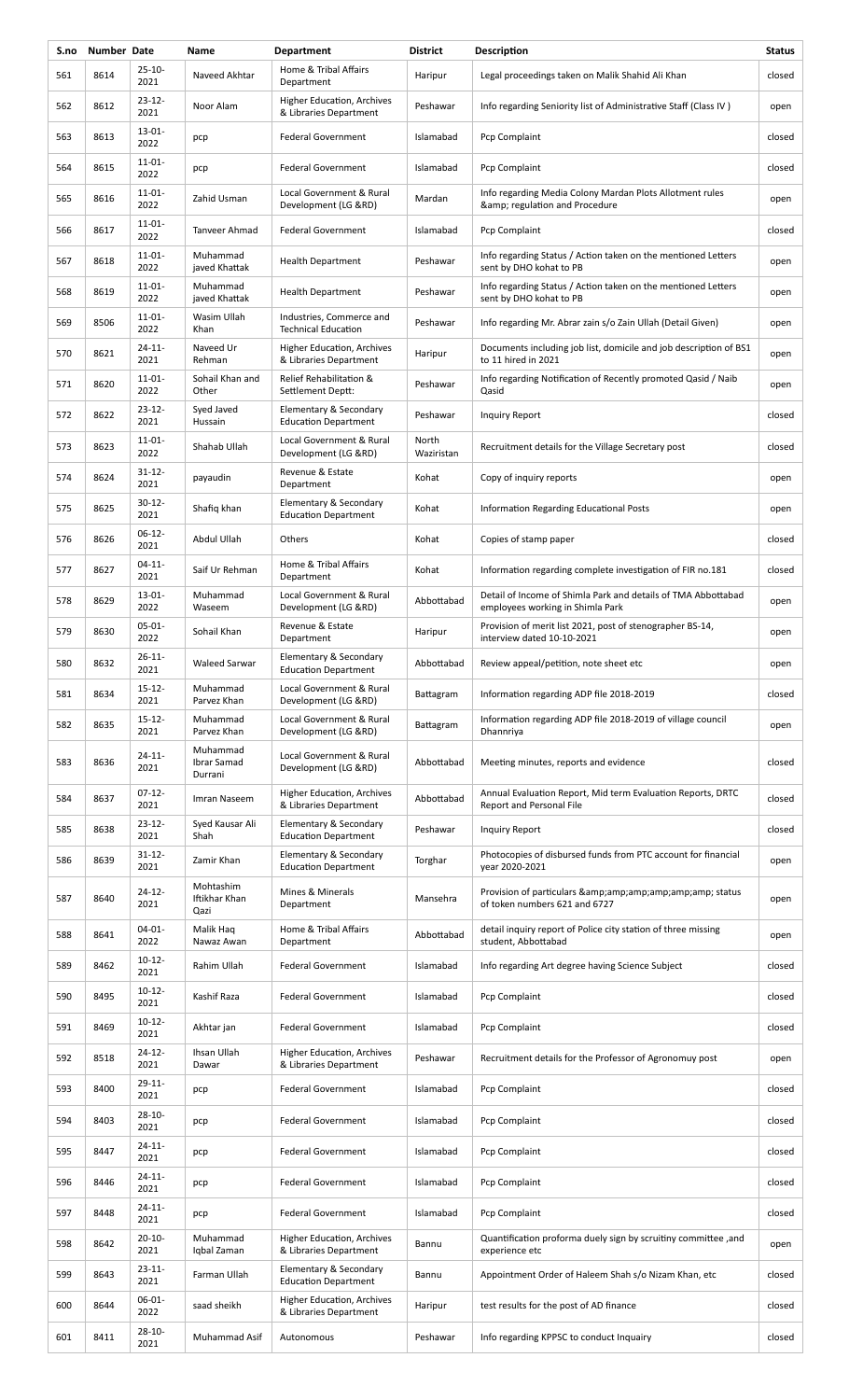| S.no | Number Date |                     | Name                     | <b>Department</b>                                                 | <b>District</b> | Description                                                                                                                                | <b>Status</b> |
|------|-------------|---------------------|--------------------------|-------------------------------------------------------------------|-----------------|--------------------------------------------------------------------------------------------------------------------------------------------|---------------|
| 602  | 8204        | $27 - 08 -$<br>2021 | Fayaz Ali Noor           | <b>Federal Government</b>                                         | Islamabad       | Pcp Complaint                                                                                                                              | closed        |
| 603  | 8645        | $30 - 12 -$<br>2021 | HIZBULLAH<br>KHAN        | Higher Education, Archives<br>& Libraries Department              | Bannu           | List of applicant & amp; amp; detail marks condidates<br>& experience                                                                      | open          |
| 604  | 8628        | $25-01-$<br>2022    | Amin Ullah               | Elementary & Secondary<br><b>Education Department</b>             | Tank            | Info regarding Advertisement of Junior Clerks & amp; amp; amp;<br>Appointment Order Issued In 2021                                         | open          |
| 605  | 8631        | $25 - 01 -$<br>2022 | Aziz Ullah Wazir         | <b>Federal Government</b>                                         | Peshawar        | Info regarding Salary Slip of Two Year Since 1st Jan 2021 till date                                                                        | closed        |
| 606  | 8633        | $25 - 01 -$<br>2022 | Bilal Ahmad              | Home & Tribal Affairs<br>Department                               | Peshawar        | Info regarding List Of Selected Candidates Of Class IV                                                                                     | open          |
| 607  | 8646        | $25 - 01 -$<br>2022 | Syed Adil Shah           | <b>Health Department</b>                                          | Peshawar        | Recruitment Of Junior Clearks On daily Wages                                                                                               | closed        |
| 608  | 8647        | $25 - 01 -$<br>2022 | Muhammad<br>Sajjad Ahmad | <b>Health Department</b>                                          | Peshawar        | Info regarding From KTH, MTI Peshawar                                                                                                      | open          |
| 609  | 8648        | $25 - 01 -$<br>2022 | Pcp                      | <b>Federal Government</b>                                         | Islamabad       | PCP                                                                                                                                        | closed        |
| 610  | 8649        | $25 - 01 -$<br>2022 | Lal Zaman                | Revenue & Estate<br>Department                                    | Mardan          | Land Record                                                                                                                                | open          |
| 611  | 8650        | $25 - 01 -$<br>2022 | Muhammad<br>Tariq        | Transport & Mass Transit                                          | Peshawar        | Recruitment detail for the Office Assistant post                                                                                           | open          |
| 612  | 8651        | $25 - 01 -$<br>2022 | Faroog Shah              | Agriculture, Livestock,<br>Fisheries & Co-Operative<br>Department | Peshawar        | Recruitment detail for the Driver Post                                                                                                     | open          |
| 613  | 8652        | 24-01-<br>2022      | Farman Yousaf            | Mines & Minerals<br>Department                                    | Peshawar        | Recruitment detail for the Account Assistant post                                                                                          | open          |
| 614  | 8654        | $25-01-$<br>2022    | Farid Ullah              | Sports, Culture, Tourism &<br>Youth Affairs                       | Peshawar        | Info regarding hoe many tournaments were conducted in 2021                                                                                 | open          |
| 615  | 8655        | 25-01-<br>2022      | Wajid Habib<br>Afridi    | <b>Health Department</b>                                          | Peshawar        | Recruitment detail for the Electrical Engineering Post                                                                                     | open          |
| 616  | 8656        | $25 - 01 -$<br>2022 | Umer Saddig              | Agriculture, Livestock,<br>Fisheries & Co-Operative<br>Department | Peshawar        | Info regarding Submitted on the same date to PIO and is<br>premature                                                                       | closed        |
| 617  | 8657        | $25-01-$<br>2022    | Aziz Ullah Wazir         | <b>Finance Department</b>                                         | Peshawar        | Info regarding Salary Slip of Two Year Since 1st Jan 2021 till date                                                                        | closed        |
| 618  | 8658        | $25-01-$<br>2022    | Uzair<br>Muhammad        | Higher Education, Archives<br>& Libraries Department              | Swabi           | Info regarding Detail of All the payments made since 21 Nov<br>2021                                                                        | closed        |
| 619  | 8659        | $25-01-$<br>2022    | NasrUllah                | Relief Rehabilitation &<br>Settlement Deptt:                      | Peshawar        | Recruitment detail for the Emergency Officer(BPS 17) post                                                                                  | open          |
| 620  | 8660        | $25 - 01 -$<br>2022 | Yasir farid              | Local Government & Rural<br>Development (LG &RD)                  | Peshawar        | Info regarding Funds / Budget Utilized from 2000 to 2018 in<br>District Peshawar                                                           | open          |
| 621  | 8661        | $13 - 12 -$<br>2021 | <b>Abdul Aziz</b>        | <b>Federal Government</b>                                         | Islamabad       | PCP                                                                                                                                        | open          |
| 622  | 8662        | $04 - 01 -$<br>2022 | Muhammad<br>Aslam        | Energy & Power                                                    | Peshawar        | Minutes of 47 BOD Meetings                                                                                                                 | open          |
| 623  | 8653        | $25-01-$<br>2022    | <b>Bilal Ahmad</b>       | Autonomous                                                        | Peshawar        | Recruitment detail for the Class IV Post                                                                                                   | open          |
| 624  | 8663        | $20 - 12 -$<br>2021 | Aziz Ullah Wazir         | <b>Health Department</b>                                          | Peshawar        | Inquiry Report                                                                                                                             | closed        |
| 625  | 8664        | $13 - 01 -$<br>2022 | Alamzeb                  | Elementary & Secondary<br><b>Education Department</b>             | Orakzai         | Complete CT Posts in 2019 & 2020                                                                                                           | closed        |
| 626  | 8665        | $13 - 01 -$<br>2022 | <b>Bilal Raza</b>        | <b>Health Department</b>                                          | Orakzai         | Posts of Laboratory Technician.                                                                                                            | closed        |
| 627  | 8666        | 13-01-<br>2022      | Muhammad<br>Tahir        | Revenue & Estate<br>Department                                    | Kohat           | Attested Copy of Letter No.1541.                                                                                                           | open          |
| 628  | 8667        | $13 - 01 -$<br>2022 | Farman Yousaf            | Others                                                            | FR<br>Peshawar  | Deputy Director Post Information                                                                                                           | open          |
| 629  | 8668        | $13 - 01 -$<br>2022 | Imtiaz Habib             | Agriculture, Livestock,<br>Fisheries & Co-Operative<br>Department | FR<br>Peshawar  | Information Regarding SD Dara adam Khel & amp; amp; amp; SD<br>Hassan Khel                                                                 | open          |
| 630  | 8669        | $06-12-$<br>2021    | Fatima Shams             | Local Government & Rural<br>Development (LG &RD)                  | Bannu           | Death Certificate & nikah Nama                                                                                                             | closed        |
| 631  | 8670        | $26 - 01 -$<br>2022 | Hameed Ullah<br>Shah     | Revenue & Estate<br>Department                                    | Bannu           | Number of Crush Plants Working In Bannu With NOC & amp;<br>without NOCs                                                                    | closed        |
| 632  | 8671        | $13 - 01 -$<br>2022 | Syed Kausar Ali<br>Shah  | Elementary & Secondary<br><b>Education Department</b>             | Orakzai         | Order Copies, Inquiry Report, Son Quota, total Vacancies,<br>Attendance record and M.Phil. Degree of Present<br>Superintendent's Daughter. | open          |
| 633  | 8673        | $25 - 01 -$<br>2022 | Aitbar Shah              | <b>Health Department</b>                                          | FR<br>Peshawar  | information from DDHO                                                                                                                      | open          |
| 634  | 8674        | 13-01-<br>2022      | Muhammad<br>Mehboob      | Others                                                            | Abbottabad      | <b>Survey Reports</b>                                                                                                                      | open          |
| 635  | 8675        | $03-02-$<br>2022    | Hazrat Umar              | Sports, Culture, Tourism &<br>Youth Affairs                       | FR<br>Peshawar  | Information from Sports Manager Dara Adam Khel (SD Hassan<br>Khel), From 1 july, 2018 to 30 june, 2021                                     | open          |
| 636  | 8461        | $10 - 12 -$<br>2021 | Rahim Ullah              | Higher Education, Archives<br>& Libraries Department              | DI Khan         | Info Regarding Arts degree having Science Subjects                                                                                         | closed        |
| 637  | 8676        | 04-02-<br>2022      | Asfand-Yar Khan          | Revenue & Estate<br>Department                                    | Khyber          | Information Regarding Besai Shah kas District Khyber                                                                                       | open          |
| 638  | 8677        | $27-01-$<br>2022    | Masaud Khan              | Forestry, Environment &<br>Wildlife Department                    | FR<br>Peshawar  | Information regarding Directorate of agriculture                                                                                           | open          |
| 639  | 8678        | $20 - 10 -$<br>2021 | Maywand Khan             | Higher Education, Archives<br>& Libraries Department              | Peshawar        | Info Regarding Notification of result declaration                                                                                          | open          |
| 640  | 8679        | 19-01-<br>2022      | Yasmeen Bibi             | <b>Health Department</b>                                          | Haripur         | <b>Inquiry Reports</b>                                                                                                                     | closed        |
| 641  | 8680        | $26 - 01 -$<br>2022 | Ranjeet Singh            | <b>Communication &amp; Works</b><br>Department (C&W)              | Hangu           | Total Funds for Minorities colonies at Hangu 2020-2021 atc                                                                                 | open          |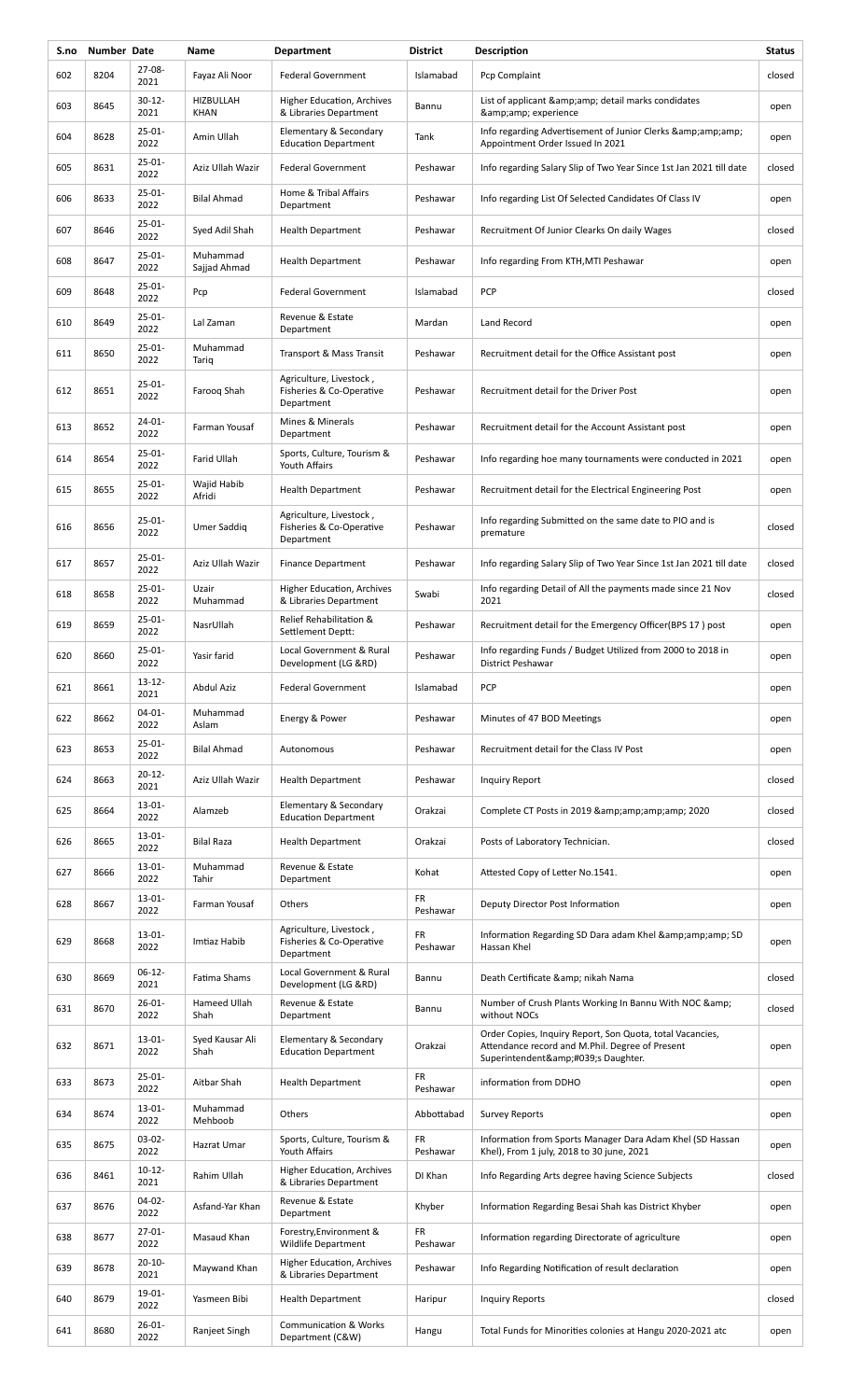| S.no | Number Date |                     | Name                      | <b>Department</b>                                                 | <b>District</b> | Description                                                                                                                                   | <b>Status</b> |
|------|-------------|---------------------|---------------------------|-------------------------------------------------------------------|-----------------|-----------------------------------------------------------------------------------------------------------------------------------------------|---------------|
| 642  | 8681        | $26 - 01 -$<br>2022 | Ranjeet Singh             | <b>Communication &amp; Works</b><br>Department (C&W)              | Hangu           | Details of Minorities Development Work Done at PremNagar,<br>Hangu in 2013-2018 etc.                                                          | open          |
| 643  | 8682        | 18-02-<br>2022      | Anwar Khan<br>Wazir       | Higher Education, Archives<br>& Libraries Department              | Nowshera        | Recruitment Detail For the post of Chairpersons post                                                                                          | open          |
| 644  | 8683        | $24-02-$<br>2022    | Huzaifa bin<br>Khalid Zia | Home & Tribal Affairs<br>Department                               | Peshawar        | Info Regarding DPC Minutes                                                                                                                    | open          |
| 645  | 8684        | 18-02-<br>2022      | Muhammad<br>Kashif Khan   | Sports, Culture, Tourism &<br>Youth Affairs                       | Peshawar        | Info Regarding Specilist (PPP / BOT Project) APS 17                                                                                           | open          |
| 646  | 8686        | $16 - 02 -$<br>2022 | Majid Khan                | <b>Communication &amp; Works</b><br>Department (C&W)              | Peshawar        | Info Regarding Development Prooject                                                                                                           | open          |
| 647  | 8687        | $17-02-$<br>2022    | Muhammad Riaz             | <b>Health Department</b>                                          | Peshawar        | Info Regarding File Copy of Muhammad Riazs/o Badshah Khan                                                                                     | closed        |
| 648  | 8688        | $16 - 02 -$<br>2022 | Majid khan                | Science Technology &<br>Information Technology<br>(ST&IT)         | Peshawar        | Info Regarding List of project / Scheme along with fund allocated                                                                             | open          |
| 649  | 8689        | $16 - 02 -$<br>2022 | Khan Zaman                | Agriculture, Livestock,<br>Fisheries & Co-Operative<br>Department | Peshawar        | Info Regarding copies of promotion notification and Working<br>Papaer                                                                         | closed        |
| 650  | 8690        | 09-03-<br>2022      | Muhammad<br>Shoaib        | Home & Tribal Affairs<br>Department                               | Peshawar        | Info Regarding Sajjad Hussain s/o Sher Muhammad<br>imprisonment duration dates                                                                | closed        |
| 651  | 8691        | $16-02-$<br>2022    | Muhammad Riaz             | <b>Health Department</b>                                          | Peshawar        | Info Regarding Medical documents of the complainant                                                                                           | closed        |
| 652  | 8692        | $16-02-$<br>2022    | Abdul Haleem<br>Khan      | Relief Rehabilitation &<br>Settlement Deptt:                      | Peshawar        | Recruitment Detail For the Lead Fire Rescuer Post                                                                                             | closed        |
| 653  | 8693        | 15-02-<br>2022      | Muhammad<br>Javed Ahmad   | Elementary & Secondary<br><b>Education Department</b>             | DI Khan         | Info Regarding Sidrat ul Muntaha D/O Rab Nawaz Baloch Session<br>student 2013-15                                                              | closed        |
| 654  | 8694        | 18-02-<br>2022      | Majid Khan                | Energy & Power                                                    | Peshawar        | Info Regarding Digging Project have been done for the discovery<br>/ development of the Oil and Gas in KP                                     | open          |
| 655  | 8695        | 18-02-<br>2022      | Majid Khan                | <b>Health Department</b>                                          | Peshawar        | Info Regarding please provide the list of selected candidates<br>name & Father name domicile district                                         | open          |
| 656  | 8696        | 18-02-<br>2022      | Majid Khan                | Science Technology &<br>Information Technology<br>(ST&T)          | Peshawar        | Info Regarding List of project / Scheme along with fund allocated                                                                             | closed        |
| 657  | 8697        | $21 - 02 -$<br>2022 | Majid Khan                | Energy & Power                                                    | Peshawar        | Info Regarding how many projects are approved for the above<br>term please provide the list                                                   | open          |
| 658  | 8698        | $16 - 02 -$<br>2022 | Muhammad<br>Imran Afridi  | Revenue & Estate<br>Department                                    | Peshawar        | Info Regarding Road Constructed in 1980 to 1983                                                                                               | open          |
| 659  | 8699        | 27-04-<br>2022      | Wahab Khan                | Revenue & Estate<br>Department                                    | Mardan          | Info regarding District Wise list of Stone Crusher Plants                                                                                     | open          |
| 660  | 8700        | $16-02-$<br>2022    | Majid Khan                | Revenue & Estate<br>Department                                    | Peshawar        | Info Regarding Settlement & amp; Digitization of Land<br>Record of Merged District Project                                                    | open          |
| 661  | 8701        | $16-02-$<br>2022    | Sulaiman Arif             | <b>Health Department</b>                                          | Peshawar        | Info Regarding Minutes of Selection Committee Meeting of the<br>post of Director Operation & amp; amp; Business Support held on<br>15-01-2021 | open          |
| 662  | 8702        | 17-02-<br>2022      | Tanveer Shah              | <b>Health Department</b>                                          | Mardan          | Info Regarding Class IV Son Quota List & amp; amp; All fresh<br>Appointment Class IV List                                                     | open          |
| 663  | 8703        | 24-02-<br>2022      | sohail Ayub               | Local Government & Rural<br>Development (LG &RD)                  | Peshawar        | Info Regarding subject of the Inquiry                                                                                                         | open          |
| 664  | 8704        | $16-02-$<br>2022    | Hameed Ullah<br>Shah      | Forestry, Environment &<br><b>Wildlife Department</b>             | Peshawar        | Info Regarding how many crush plants are working in subject<br>areas                                                                          | open          |
| 665  | 8705        | $11-02-$<br>2022    | Shahzor Khan              | Local Government & Rural<br>Development (LG &RD)                  | Peshawar        | Pcp                                                                                                                                           | closed        |
| 666  | 8706        | 15-02-<br>2022      | Ghairat Khan              | <b>Federal Government</b>                                         | Islamabad       | Pcp                                                                                                                                           | closed        |
| 667  | 8707        | 15-02-<br>2022      | Amia Begum                | <b>Health Department</b>                                          | Mardan          | Info Regarding detail of complaint who file a complaint against<br>the complaint (Mst Amia Begum)                                             | closed        |
| 668  | 8708        | 15-02-<br>2022      | Farman Yousaf             | Others                                                            | Peshawar        | Recruitment Detail For the Deputy Director Monitoring Post                                                                                    | closed        |
| 669  | 8709        | $07 - 01 -$<br>2022 | Hussain Akbar             | Establishment                                                     | Peshawar        | Info Regarding Dicision Copy regarding ministerial staff Quota in<br>PMS in service Board                                                     | closed        |
| 670  | 8710        | 21-02-<br>2022      | Yasin Khan                | <b>Health Department</b>                                          | Peshawar        | Info Regarding Application form Yasin Khan relates with Health<br>Deppt DGHS                                                                  | closed        |
| 671  | 8711        | 18-02-<br>2022      | Muhammad<br>Hamza         | <b>Health Department</b>                                          | Peshawar        | Recruitment Detail For the Pharmacy Technician Post                                                                                           | open          |
| 672  | 8712        | 18-02-<br>2022      | Asad ali Afridi           | Relief Rehabilitation &<br>Settlement Deptt:                      | Peshawar        | Recruitment Detail For the Emergency Officer Post                                                                                             | open          |
| 673  | 8713        | 18-02-<br>2022      | Mujeeb Ur<br>Rehman       | Agriculture, Livestock,<br>Fisheries & Co-Operative<br>Department | Peshawar        | Info Regarding Class IV post appointment dated 14-15-<br>16-/12/2021                                                                          | open          |
| 674  | 8714        | 18-02-<br>2022      | Kashida BIBI              | Agriculture, Livestock,<br>Fisheries & Co-Operative<br>Department | Peshawar        | Info Regarding from 2019 to 2021 Statement of expenditure                                                                                     | open          |
| 675  | 8715        | 18-02-<br>2022      | Amir Iqbal                | Higher Education, Archives<br>& Libraries Department              | Peshawar        | Info Regarding Service Rules Copy                                                                                                             | closed        |
| 676  | 8716        | 18-02-<br>2022      | Mehrunisa                 | Elementary & Secondary<br><b>Education Department</b>             | DI Khan         | Info Regarding Report / Comment copy sent to Directorate of<br><b>ESE</b> against the Letter                                                  | open          |
| 677  | 8718        | 18-02-<br>2022      | <b>Bilal Ahmad</b>        | Home & Tribal Affairs<br>Department                               | Peshawar        | Info Regarding Class IV recuited in Sep 2021 Office Order of the<br><b>Selected Condidates</b>                                                | open          |
| 678  | 8719        | $16-02-$<br>2022    | Faizan Khan               | Higher Education, Archives<br>& Libraries Department              | Peshawar        | Info Regarding Selection Committee MInutes of Conductor Post<br>of 02-02-2015                                                                 | open          |
| 679  | 8720        | $16-02-$<br>2022    | Majid Khan                | Planning & Development<br>(P&D)                                   | Peshawar        | Info Regarding Recruitment for Digitization of Land record for<br>Merged District Project                                                     | open          |
| 680  | 8721        | 18-02-<br>2022      | Majid Khan                | Establishment                                                     | Peshawar        | Info Regarding Please Provide the expected date of digitilization<br>of all Govt Offices                                                      | open          |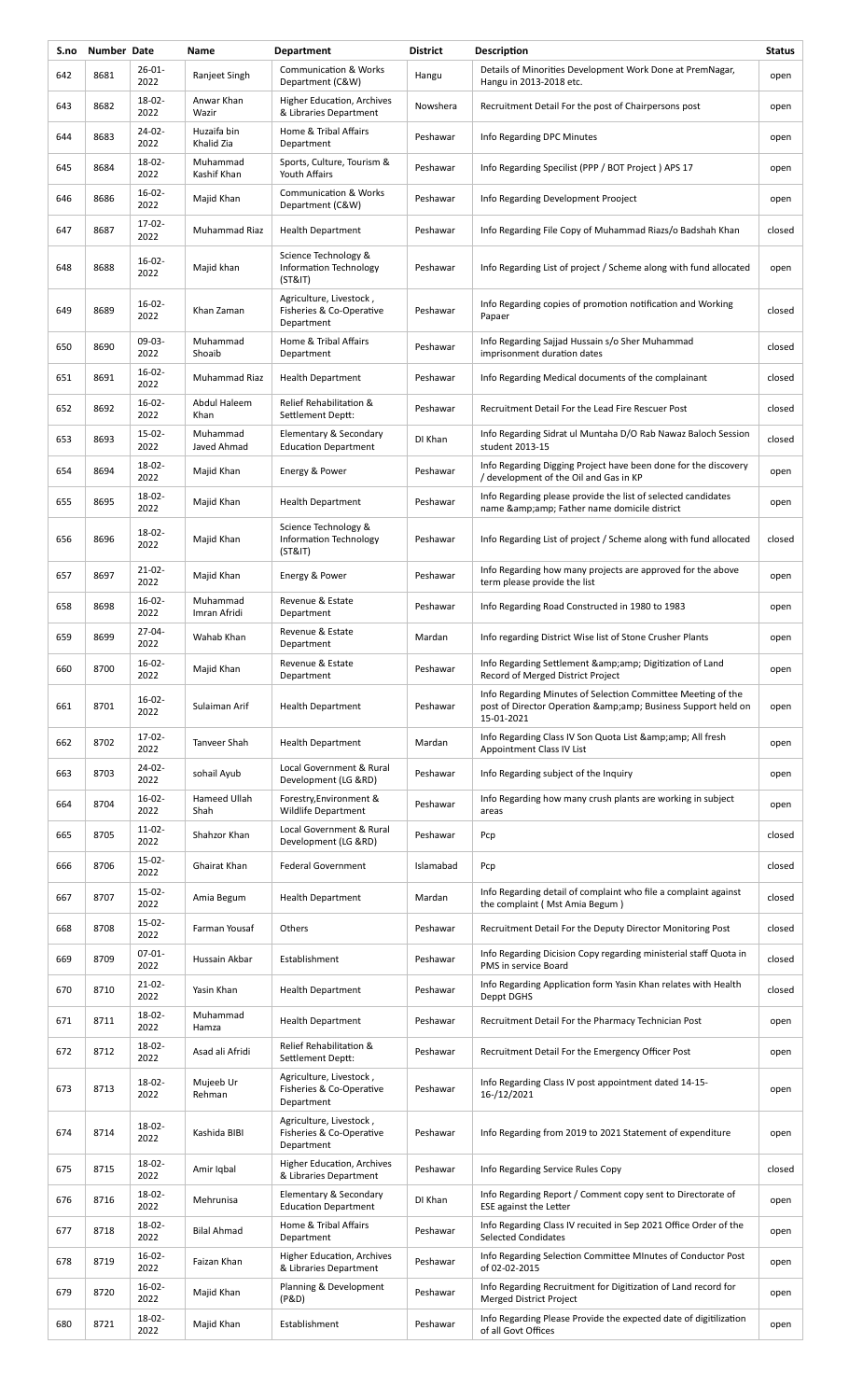| S.no | Number Date |                     | Name                      | <b>Department</b>                                                 | <b>District</b>     | <b>Description</b>                                                                                                              | <b>Status</b> |
|------|-------------|---------------------|---------------------------|-------------------------------------------------------------------|---------------------|---------------------------------------------------------------------------------------------------------------------------------|---------------|
| 681  | 8722        | $16-02-$<br>2022    | Lal Zaman                 | Revenue & Estate<br>Department                                    | Mardan              | land Record                                                                                                                     | closed        |
| 682  | 8723        | $16 - 02 -$<br>2022 | Hameed Ullah<br>Shah      | Forestry, Environment &<br>Wildlife Department                    | Peshawar            | Info Regarding How Many Crush Plant are Working in Subject<br>area                                                              | open          |
| 683  | 8724        | $16-02-$<br>2022    | Musarat Jehan             | <b>Health Department</b>                                          | Peshawar            | Recruitment Detail For the House Keeper Post                                                                                    | open          |
| 684  | 8725        | 18-02-<br>2022      | Hameed Ullah<br>Shah      | Forestry, Environment &<br><b>Wildlife Department</b>             | Peshawar            | Info Regarding how many crush are selected for having no NOC<br>please provide the list                                         | open          |
| 685  | 8726        | $16 - 02 -$<br>2022 | Muhammad<br>Ullah         | Relief Rehabilitation &<br>Settlement Deptt:                      | Peshawar            | Recruitment Detail For the Computer Operate Post of project<br>361                                                              | open          |
| 686  | 8727        | $16 - 02 -$<br>2022 | Zohaib Hassan             | Higher Education, Archives<br>& Libraries Department              | Mardan              | Info Regarding List of UFM case which made on student in<br>annual                                                              | open          |
| 687  | 8728        | $16 - 02 -$<br>2022 | Muhammad<br>Ullah         | Relief Rehabilitation &<br>Settlement Deptt:                      | Peshawar            | Recruitment Detail For the Computer Operate post of project<br>361                                                              | open          |
| 688  | 8729        | 18-02-<br>2022      | Syed Inayat ullah<br>Shah | Establishment                                                     | Peshawar            | Info Regarding it was submitted to CS Office                                                                                    | closed        |
| 689  | 8730        | 18-02-<br>2022      | Aziz ullah                | <b>Health Department</b>                                          | Peshawar            | Info Regarding Complaint posting & transfer letter on<br>07/01/2020                                                             | closed        |
| 690  | 8731        | 18-02-<br>2022      | Farhad Ur<br>Rehman       | Relief Rehabilitation &<br>Settlement Deptt:                      | Peshawar            | Recruitment Detail For the Fier Rescuer (BPS 11) post                                                                           | closed        |
| 691  | 8732        | 18-02-<br>2022      | pcp                       | <b>Federal Government</b>                                         | Islamabad           | Pcp                                                                                                                             | closed        |
| 692  | 8733        | $23-02-$<br>2022    | Mahboob Zeb<br>Khan       | <b>Federal Government</b>                                         | Islamabad           | Pcp                                                                                                                             | closed        |
| 693  | 8734        | 18-02-<br>2022      | pcp                       | Transport & Mass Transit                                          | Peshawar            | Pcp                                                                                                                             | closed        |
| 694  | 8735        | 16-02-<br>2022      | Noor Ahmad                | <b>Health Department</b>                                          | Peshawar            | Info Regarding 1 jan 2021 to 04 jan 2022 How many RIRS<br>Operation has performed by team C                                     | closed        |
| 695  | 8736        | 18-02-<br>2022      | Aziz ullah                | Others                                                            | Peshawar            | Info Regarding salaries record from july 2012 till jan 2022 of the<br>complaint                                                 | closed        |
| 696  | 8737        | 15-02-<br>2022      | Afzal Shah                | Higher Education, Archives<br>& Libraries Department              | DI Khan             | Recruitment Detail For the Professor Post                                                                                       | closed        |
| 697  | 8738        | $22 - 02 -$<br>2022 | Zahid Usman               | Autonomous                                                        | Mardan              | Info Regarding Consolidated financial statement of receipt and<br>expenditure Budget details for the last 15 years 2007 to 2021 | closed        |
| 698  | 8739        | $15-02-$<br>2022    | Aziz ullah                | <b>Finance Department</b>                                         | South<br>Waziristan | Info Regarding                                                                                                                  | closed        |
| 699  | 8740        | 28-01-<br>2022      | Rahim Hussain             | Local Government & Rural<br>Development (LG &RD)                  | Upper Dir           | Attest copies of PC-1 of water supply scheme                                                                                    | closed        |
| 700  | 8741        | $28 - 01 -$<br>2022 | Gauhar Ali Khan           | <b>Communication &amp; Works</b><br>Department (C&W)              | Swat                | Work order. biding file, BOQ-1                                                                                                  | open          |
| 701  | 8742        | $28 - 01 -$<br>2022 | Gauhar Ali Khan           | Public Health Engineering<br>Department                           | Swat                | Work order. biding file, BOQ-1                                                                                                  | open          |
| 702  | 8743        | $28 - 12 -$<br>2021 | Muhammad<br>Rehman        | <b>Health Department</b>                                          | Swat                | Merit list of selected candidates for carpenter post                                                                            | open          |
| 703  | 8744        | 28-01-<br>2022      | Adnan Khan                | <b>Health Department</b>                                          | Swat                | Merit list of selected candidate for the plost of EPI/MP                                                                        | closed        |
| 704  | 8745        | $31 - 01 -$<br>2022 | Israr Khan                | Revenue & Estate<br>Department                                    | Buner               | Details of covid found utilized from March 2020 up to date                                                                      | open          |
| 705  | 8746        | $31 - 01 -$<br>2022 | Said Zamin Shah           | Revenue & Estate<br>Department                                    | Malakand            | Record of Right and settlement 1895 of village Palai                                                                            | open          |
| 706  | 8747        | 18-02-<br>2022      | Faisal Khan               | Agriculture, Livestock,<br>Fisheries & Co-Operative<br>Department | Peshawar            | Recruitment Detail For the Fisheries Watcher Post                                                                               | open          |
| 707  | 8748        | $17-02-$<br>2022    | Hashim Khan               | <b>Health Department</b>                                          | Peshawar            | Info Regarding Dr afsha khattak Associate Professor /<br>Neonatologist / Acting Chairman Paediatric Deppt                       | open          |
| 708  | 8749        | 18-02-<br>2022      | omer Bin<br>Naveed        | <b>Health Department</b>                                          | Peshawar            | Info Regarding Ad of Hospital Signage,s                                                                                         | open          |
| 709  | 8750        | $18 - 02 -$<br>2022 | Muhammad<br>salman        | Agriculture, Livestock,<br>Fisheries & Co-Operative<br>Department | Peshawar            | Recruitment Detail For the Fisheries Watcher Post                                                                               | closed        |
| 710  | 8751        | 18-02-<br>2022      | Dilraj Gill               | Augaf, Hajj, Religious &<br><b>Minority Affairs Department</b>    | Peshawar            | Info Regarding name of total religious scholars received the<br>cheque in 2021 in District Nowshera                             | open          |
| 711  | 8752        | 18-02-<br>2022      | Muhammad<br>Ikhlaq        | Elementary & Secondary<br><b>Education Department</b>             | Peshawar            | Info Regarding No of SST Sanctioned Post in KP                                                                                  | open          |
| 712  | 8753        | 18-02-<br>2022      | Omer Bin<br>Naveed        | <b>Health Department</b>                                          | Peshawar            | Info Regarding Ad of Hospital Signage,s                                                                                         | open          |
| 713  | 8754        | 18-02-<br>2022      | omer Bin<br>Naveed        | <b>Health Department</b>                                          | Peshawar            | Info Regarding Ad of Hospital Signage,s                                                                                         | open          |
| 714  | 8755        | 18-02-<br>2022      | Muhammad<br>Ayaz          | Home & Tribal Affairs<br>Department                               | Peshawar            | Inquiry Report                                                                                                                  | closed        |
| 715  | 8757        | 18-02-<br>2022      | Zahid Usman               | Autonomous                                                        | Mardan              | Info Regarding Bank Statement record Detail from 2007 to 2021                                                                   | open          |
| 716  | 8759        | 17-02-<br>2022      | Aziz Ur Rehman            | Sports, Culture, Tourism &<br>Youth Affairs                       | Peshawar            | Info Regarding Hockey League                                                                                                    | open          |
| 717  | 8760        | 18-02-<br>2022      | Omer Bin<br>Naveed        | <b>Health Department</b>                                          | Peshawar            | Info Regarding Ad of Hospital Signage,s                                                                                         | closed        |
| 718  | 8761        | $24 - 02 -$<br>2022 | Neelma Shah               | Home & Tribal Affairs<br>Department                               | Peshawar            | Recruitment Detail For the Senior Probation Officers                                                                            | open          |
| 719  | 8762        | 27-04-<br>2022      | Sajid Ali Khan            | Higher Education, Archives<br>& Libraries Department              | Peshawar            | Info regarding ASRB Meeting                                                                                                     | open          |
| 720  | 8763        | $27 - 01 -$<br>2022 | Hamida Bibi               | Higher Education, Archives<br>& Libraries Department              | Kohat               | Quantification and other information relevant to selection board<br>held on 7th January 2022                                    | closed        |
| 721  | 8764        | $26 - 01 -$<br>2022 | Hamid Ullah<br>Shah       | Revenue & Estate<br>Department                                    | Kohat               | Mining & Crush Plants in Kohat &<br>Darra Adam Khel etc.                                                                        | closed        |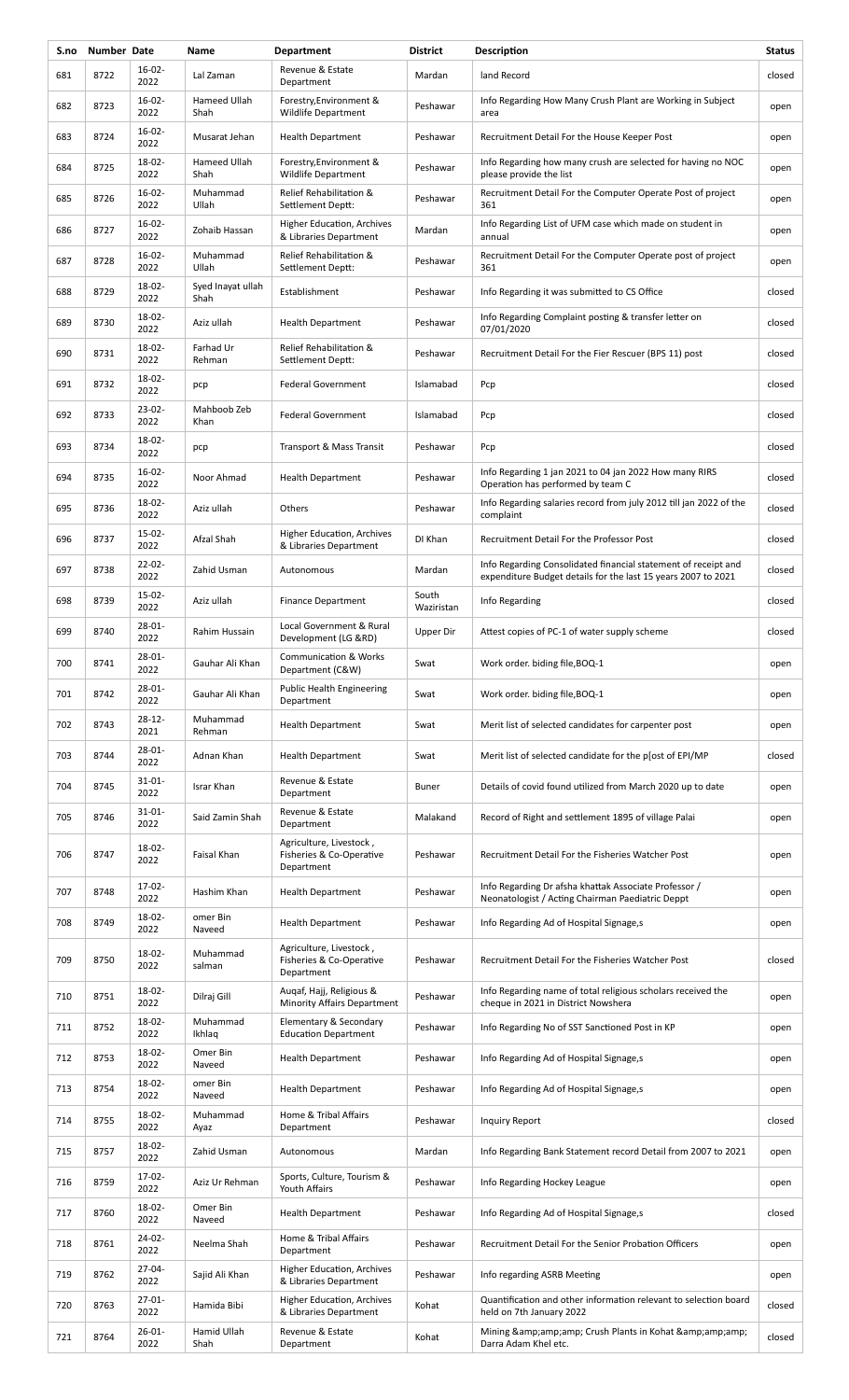| S.no | Number Date |                     | Name                    | <b>Department</b>                                                 | <b>District</b> | Description                                                                                                    | <b>Status</b> |
|------|-------------|---------------------|-------------------------|-------------------------------------------------------------------|-----------------|----------------------------------------------------------------------------------------------------------------|---------------|
| 722  | 8765        | $11-02-$<br>2022    | Javed Akhtar            | Others                                                            | Mansehra        | Complete file of ijazat nama                                                                                   | closed        |
| 723  | 8766        | 25-01-<br>2022      | Ihsan Ullah             | Revenue & Estate<br>Department                                    | Kohat           | Copies of Inquiry report of Ganderi Dallan water supply Scheme<br>of district Hangu                            | open          |
| 724  | 8767        | $02 - 02 -$<br>2022 | Syed Awan Ali<br>Shah   | Elementary & Secondary<br><b>Education Department</b>             | Orakzai         | Enquiry Report, Show case Notices, Complete degraded Record<br>of Shahid Zaman etc,                            | closed        |
| 725  | 8768        | $31 - 01 -$<br>2022 | Amir Nazir              | Local Government & Rural<br>Development (LG &RD)                  | Kohat           | Advertisement, List & Details Post of Village Secretaries UC<br>Sheraki, VC Tandi Kalay, etc                   | open          |
| 726  | 8769        | $02 - 02 -$<br>2022 | Tauheed Ali             | Revenue & Estate<br>Department                                    | Kohat           | Domicile Of Mushta Hussain S/O Sagi Ghulam bearing CNIC No.<br>14301-2489166-1, & it's Whole Family Record.    | open          |
| 727  | 8770        | $14 - 02 -$<br>2022 | Shams Ur<br>Rahman      | <b>Irrigation Department</b>                                      | Bannu           | Appointment Order , Advertisement, Domicile etc                                                                | open          |
| 728  | 8771        | $31 - 01 -$<br>2022 | Imran Khan              | Local Government & Rural<br>Development (LG &RD)                  | Kurram          | Educational Documents, Domicile Copy, and CNIC Copy etc.                                                       | open          |
| 729  | 8672        | $27 - 12 -$<br>2021 | Javed Khattak           | Revenue & Estate<br>Department                                    | Kohat           | Letter Copies, i.e letter no. 11474/G-1 dated 27-10-2020 etc,                                                  | open          |
| 730  | 8772        | $27 - 12 -$<br>2021 | Javed Khattak           | Revenue & Estate<br>Department                                    | Kohat           | Letter Copies, i.e letter no. 11474/G-1 dated 27-10-2020 etc,                                                  | open          |
| 731  | 8773        | $26 - 01 -$<br>2022 | Ghalib Shah             | Local Government & Rural<br>Development (LG &RD)                  | Karak           | Letter bt TMO to LCB, Advertisement, Order Copies, etc,                                                        | open          |
| 732  | 8774        | $11-02-$<br>2022    | Muhammad<br>Irfan Khan  | Higher Education, Archives<br>& Libraries Department              | Haripur         | Provision of record for the post of Assistant work Managers SPS-<br>11                                         | closed        |
| 733  | 8775        | 09-02-<br>2022      | Sohail khan             | Revenue & Estate<br>Department                                    | Swat            | documents of fard and aks jamabandi                                                                            | open          |
| 734  | 8776        | $24 - 02 -$<br>2022 | Masood Khan             | Local Government & Rural<br>Development (LG &RD)                  | Peshawar        | Info regarding Plot in Phase 7 Street S Opposite haji Camp E-<br>6358 transfer Date No 63150 power of attorney | closed        |
| 735  | 8777        | $12 - 12 -$<br>2021 | Hussain<br>Muhammad     | Home & Tribal Affairs<br>Department                               | Peshawar        | Info regarding Copy of application mentioned in nagalmand #4<br>of Roznamcha date 29/11/2021                   | open          |
| 736  | 8778        | $24 - 02 -$<br>2022 | Masood Khan             | Chief Minister's Secretariat                                      | Peshawar        | Info from Chief Secreatry                                                                                      | closed        |
| 737  | 8779        | 24-02-<br>2022      | Masood Khan             | Forestry, Environment &<br><b>Wildlife Department</b>             | Peshawar        | Info from Forest Department                                                                                    | open          |
| 738  | 8780        | $24 - 02 -$<br>2022 | Masood Khan             | Forestry, Environment &<br><b>Wildlife Department</b>             | Peshawar        | Info regarding Accounts related info from 2015 to 2019                                                         | open          |
| 739  | 8444        | $24 - 11 -$<br>2021 | pcp                     | <b>Federal Government</b>                                         | Islamabad       | Pcp                                                                                                            | closed        |
| 740  | 8781        | 08-02-<br>2022      | Anas Baryal             | Revenue & Estate<br>Department                                    | Charsadda       | Information Regarding Fare list of transport                                                                   | closed        |
| 741  | 8782        | $24-02-$<br>2022    | Ghulam Mustafa<br>Khan  | Revenue & Estate<br>Department                                    | Abbottabad      | Stay order details                                                                                             | closed        |
| 742  | 8783        | $15-02-$<br>2022    | Muhammad<br>Nadeem Khan | Elementary & Secondary<br><b>Education Department</b>             | Abbottabad      | inquiry report of illegal cutting of trees                                                                     | open          |
| 743  | 8785        | 18-02-<br>2022      | Abdul wadood<br>Khan    | Local Government & Rural<br>Development (LG &RD)                  | Khyber          | Non specific information                                                                                       | closed        |
| 744  | 8786        | 04-03-<br>2022      | Aziz Ullah              | Agriculture, Livestock,<br>Fisheries & Co-Operative<br>Department | Peshawar        | Recruitment Detail For the Sun Engineering Civil Post                                                          | open          |
| 745  | 8787        | $04-03-$<br>2022    | Muhammad<br>Nawaz       | Revenue & Estate<br>Department                                    | Peshawar        | Info Regarding attach latter to DC to take action of some<br>construction                                      | closed        |
| 746  | 8788        | $04-03-$<br>2022    | Aftab Ali Shah          | Local Government & Rural<br>Development (LG &RD)                  | Peshawar        | Info Regarding List of Non PUGF official absorbed as PUGF from<br>2012 to 2022                                 | open          |
| 747  | 8789        | $03-03-$<br>2022    | Muhammad<br>Nawaz       | <b>Irrigation Department</b>                                      | Peshawar        | Info Regarding Letter to Irrigation to take action of same<br>construction                                     | closed        |
| 748  | 8790        | 03-03-<br>2022      | Sanober Khan            | <b>Public Health Engineering</b><br>Department                    | Peshawar        | Info Regarding Documents pertaining proceedings including<br>Inquiry Proceedings in respect of project         | closed        |
| 749  | 8791        | 04-03-<br>2022      | Gul Bashar              | Relief Rehabilitation &<br>Settlement Deptt:                      | Peshawar        | Info Regarding Services Detail                                                                                 | open          |
| 750  | 8792        | $04 - 03 -$<br>2022 | Obaid Ullah             | Relief Rehabilitation &<br>Settlement Deptt:                      | Peshawar        | Recruitment Detail For the TMI Post                                                                            | open          |
| 751  | 8793        | $04 - 03 -$<br>2022 | Shagufta Anjum          | Autonomous                                                        | Peshawar        | Info Regarding Combinet / Joint intense Seniority List of Head<br>master & Subject Specialist                  | open          |
| 752  | 8794        | 04-03-<br>2022      | Muhammad<br>Shahid      | Higher Education, Archives<br>& Libraries Department              | Peshawar        | Recruitment Detail For the Lecturer (BPS-18) Post Minutes                                                      | open          |
| 753  | 8795        | $04-03-$<br>2022    | Farhad Ur<br>Rehman     | Relief Rehabilitation &<br>Settlement Deptt:                      | Peshawar        | Recruitment Detail For the Fire Rescuer (BPS-11) Post                                                          | open          |
| 754  | 8796        | 04-03-<br>2022      | Abdul Qadir<br>Shah     | Local Government & Rural<br>Development (LG &RD)                  | Peshawar        | Info Regarding List of deceased son quota                                                                      | open          |
| 755  | 8797        | $04 - 03 -$<br>2022 | Tufail Hussain          | <b>Health Department</b>                                          | Peshawar        | Info Regarding Frontier Medical Center in kohat Which was<br>sealed upon Inquiry                               | open          |
| 756  | 8798        | 04-03-<br>2022      | Shafiq Ur<br>Rehman     | Higher Education, Archives<br>& Libraries Department              | Peshawar        | Recruitment Detail For the Assistant Professor Post                                                            | open          |
| 757  | 8799        | $03-03-$<br>2022    | Aziz ullah              | <b>Health Department</b>                                          | Peshawar        | <b>Inquiry Report</b>                                                                                          | closed        |
| 758  | 8800        | $04 - 03 -$<br>2022 | Javed khattak           | Elementary & Secondary<br><b>Education Department</b>             | Peshawar        | Info Regarding any efforts or progress (status) of mentioned<br>vacant post                                    | open          |
| 759  | 8802        | 03-03-<br>2022      | Sadiq Shah              | Autonomous                                                        | Peshawar        | Info Regarding detail Of Trout Fish                                                                            | closed        |
| 760  | 8803        | 04-03-<br>2022      | Fahim Ullah<br>Khan     | <b>Health Department</b>                                          | Peshawar        | Info Regarding What is the full name of project                                                                | open          |
| 761  | 8804        | 03-03-<br>2022      | Faheem Ullah<br>Khan    | <b>Health Department</b>                                          | Peshawar        | Info Regarding Why the process of recruitment was much<br>elongated for entirely 6 Months                      | closed        |
| 762  | 8805        | 07-03-<br>2022      | Abdur Rasheed           | <b>Health Department</b>                                          | Peshawar        | Recruitment Detail For the Monitoring and data Collection<br><b>Assistant Post</b>                             | open          |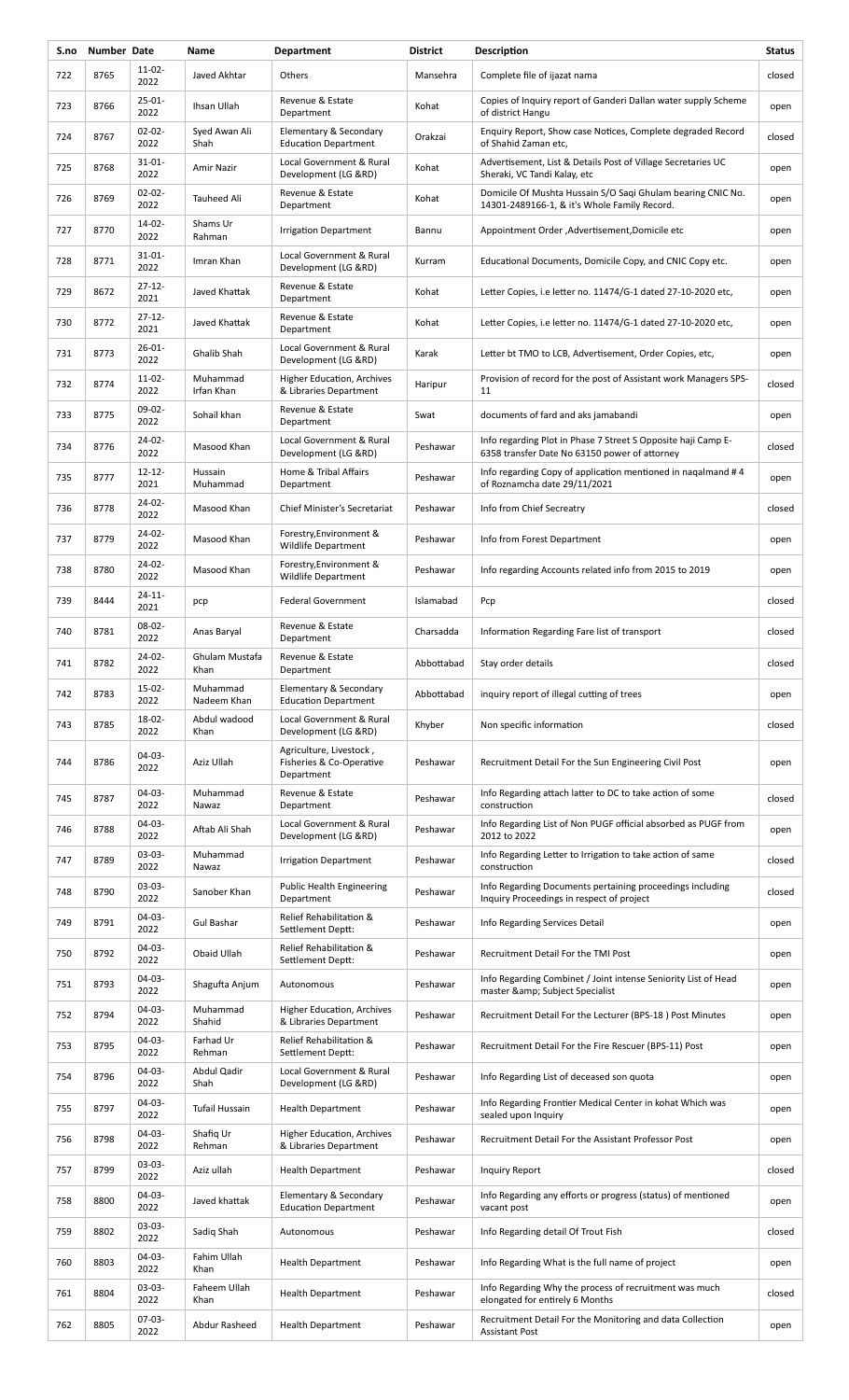| S.no | Number Date |                     | Name                    | <b>Department</b>                                                       | <b>District</b> | Description                                                                                                                     | <b>Status</b> |
|------|-------------|---------------------|-------------------------|-------------------------------------------------------------------------|-----------------|---------------------------------------------------------------------------------------------------------------------------------|---------------|
| 763  | 8806        | $04 - 03 -$<br>2022 | Sareer khan             | Autonomous                                                              | Peshawar        | Recruitment Detail For the Psychologist Cum Social Case Worker<br>(BPS-16) Post                                                 | open          |
| 764  | 8807        | 28-02-<br>2022      | Fardoos Ali<br>Abbasi   | <b>Public Health Engineering</b><br>Department                          | Abbottabad      | Payment Vouchers of Ban o Char Project                                                                                          | open          |
| 765  | 8808        | 09-03-<br>2022      | Noor ul Islam           | Agriculture, Livestock,<br>Fisheries & Co-Operative<br>Department       | Peshawar        | Recruitment Detail For the Watcher Post                                                                                         | open          |
| 766  | 8809        | 09-03-<br>2022      | Sardar Alam             | Agriculture, Livestock,<br>Fisheries & Co-Operative<br>Department       | Peshawar        | Recruitment Detail For the Watcher Post                                                                                         | open          |
| 767  | 8810        | 04-02-<br>2022      | pcp                     | <b>Federal Government</b>                                               | Islamabad       | Pcp                                                                                                                             | open          |
| 768  | 8811        | 09-03-<br>2022      | Dilshad Begum           | Higher Education, Archives<br>& Libraries Department                    | Peshawar        | Info Regarding Minutes of Meeting                                                                                               | open          |
| 769  | 8812        | $26 - 01 -$<br>2022 | Masood Khan             | Forestry, Environment &<br><b>Wildlife Department</b>                   | Peshawar        | Info Regarding Allotment order of Muhtaram Shah Office<br>Assistant residential quarter                                         | open          |
| 770  | 8813        | $11 - 03 -$<br>2022 | Bilal Jan               | Excise, Taxation and<br>Narcotics control                               | Peshawar        | Info Regarding ATO that to return money                                                                                         | closed        |
| 771  | 8814        | 11-03-<br>2022      | Murad Ali               | Administrative Department                                               | Peshawar        | Info Regarding comkplete list who have seniority in 3 room                                                                      | open          |
| 772  | 8815        | 11-03-<br>2022      | <b>Ismail Shah</b>      | Administrative Department                                               | Peshawar        | Info Regarding Quarter No SI-16 and SI-17 allotment order                                                                       | open          |
| 773  | 8481        | $10 - 12 -$<br>2021 | pcp                     | Sports, Culture, Tourism &<br>Youth Affairs                             | Peshawar        | Pcp                                                                                                                             | closed        |
| 774  | 8816        | 08-03-<br>2022      | Jamil Khan              | Local Government & Rural<br>Development (LG &RD)                        | Abbottabad      | Details of Mezan Housing Society                                                                                                | open          |
| 775  | 8817        | $15-03-$<br>2022    | Inam Ullah jan          | Higher Education, Archives<br>& Libraries Department                    | Peshawar        | Info regarding Shop and Owner Detail                                                                                            | open          |
| 776  | 8818        | $15-03-$<br>2022    | Nasir khan              | Local Government & Rural<br>Development (LG &RD)                        | Bannu           | general (correction in seniority list Beyond jurisdiction)                                                                      | closed        |
| 777  | 8819        | $21 - 02 -$<br>2022 | Muhammad Jalil<br>Babar | Local Government & Rural<br>Development (LG &RD)                        | Swat            | total revenue etc of Barikot FY 2019-21                                                                                         | closed        |
| 778  | 8820        | 28-02-<br>2022      | Waseem Ali              | Higher Education, Archives<br>& Libraries Department                    | Malakand        | Hiring of Lecturer Mathematics from the principal of the Govt<br>degree collage Kot District Malakand                           | closed        |
| 779  | 8821        | 08-03-<br>2022      | Khurram Sohail          | Local Government & Rural<br>Development (LG &RD)                        | Abbottabad      | details of post of manager HR Admin                                                                                             | open          |
| 780  | 8822        | $25-03-$<br>2022    | Dilraj Gill             | Elementary & Secondary<br><b>Education Department</b>                   | Nowshera        | Info Regarding How many minority candidates are appointed in<br>your office in Nowshera                                         | open          |
| 781  | 8823        | $25-03-$<br>2022    | Dilraj Gill             | Local Government & Rural<br>Development (LG &RD)                        | Peshawar        | Info Regarding How many minority candidates are appointed in<br>your office in Nowshera                                         | open          |
| 782  | 8824        | 25-03-<br>2022      | Dilraj Gill             | <b>Health Department</b>                                                | Nowshera        | Info Regarding How many minority candidates are appointed in<br>your hospital during years 2013 to 2021                         | open          |
| 783  | 8825        | 19-04-<br>2022      | Dilraj Gill             | Revenue & Estate<br>Department                                          | Nowshera        | Info Regarding How many minority candidates are appointed in<br>your office BPS 01 to BPS 12 during years 2010 to 2021          | closed        |
| 784  | 8826        | $07-02-$<br>2022    | Dilraj Gill             | <b>Communication &amp; Works</b><br>Department (C&W)                    | Nowshera        | Info Regarding How many minority candidates are appointed in<br>your office during years from 2013 to 2021                      | open          |
| 785  | 8827        | $25-03-$<br>2022    | Dilraj Gill             | Agriculture, Livestock,<br>Fisheries & Co-Operative<br>Department       | Nowshera        | Info Regarding How many minority candidates are appointed in<br>your office during years from 2013 to 2021                      | open          |
| 786  | 8828        | $25-03-$<br>2022    | Dilraj Gill             | Sports, Culture, Tourism &<br>Youth Affairs                             | Peshawar        | Info Regarding How many minority candidates are appointed in<br>your Nowshera office                                            | open          |
| 787  | 8829        | $25-03-$<br>2022    | Sadaqat Ali             | <b>Health Department</b>                                                | Peshawar        | Info Regarding Sanctioned seats in health (LRH)                                                                                 | closed        |
| 788  | 8830        | $25-03-$<br>2022    | Dilraj Gill             | <b>Federal Government</b>                                               | Nowshera        | Info Regarding How many minority candidates are appointed in<br>your GPO in Minority Quota                                      | closed        |
| 789  | 8831        | 08-02-<br>2022      | Dilraj Gill             | Forestry, Environment &<br>Wildlife Department                          | Peshawar        | Info Regarding How many minority candidates are appointed in<br>your office                                                     | closed        |
| 790  | 8832        | $25-03-$<br>2022    | Muhammad Riaz           | Zakat Ushr, Social Welfare,<br>Special Education & Women<br>Empowerment | Peshawar        | Info Regarding Copy of appeal / file Muhammad Sajjad<br>handicapped worker as cabin worker BPS 07                               | open          |
| 791  | 8833        | $25 - 03 -$<br>2022 | Dilraj Gill             | Chief Minister's Secretariat                                            | Peshawar        | Info Regarding How much funds have given by CM to Minority<br>member provincial Assembly KP in 2011-22 please detail by<br>name | open          |
| 792  | 8834        | 25-03-<br>2022      | Humera Qazi             | Home & Tribal Affairs<br>Department                                     | Peshawar        | Info Regarding IGP to take action against deputy superintendent<br>jail mardan                                                  | closed        |
| 793  | 8835        | $25-03-$<br>2022    | Faizan khan             | Higher Education, Archives<br>& Libraries Department                    | Peshawar        | Recruitment Detail For the Conductor Post                                                                                       | open          |
| 794  | 8836        | $25-03-$<br>2022    | Dilraj Gill             | <b>Health Department</b>                                                | Peshawar        | Info Regarding there are 42 seats of minority quota sweeper<br>(BPS-03) but filled only 16 posts                                | closed        |
| 795  | 8837        | $25-03-$<br>2022    | Amir zeb                | Agriculture, Livestock,<br>Fisheries & Co-Operative<br>Department       | Peshawar        | Recruitment Detail For the Watcher Post                                                                                         | open          |
| 796  | 8838        | $25-03-$<br>2022    | Syed Sheraz<br>Shah     | <b>Higher Education, Archives</b><br>& Libraries Department             | Peshawar        | Info Regarding Complaint paper for the test of ALM post                                                                         | closed        |
| 797  | 8839        | $21 - 01 -$<br>2022 | Muhammad<br>Kashif Khan | Higher Education, Archives<br>& Libraries Department                    | Peshawar        | Info Regarding BS Disaster management                                                                                           | open          |
| 798  | 8840        | $25-02-$<br>2022    | Syed Inayat Ali<br>Shah | Zakat Ushr, Social Welfare,<br>Special Education & Women<br>Empowerment | Peshawar        | information from worker welfare board mentioned in his<br>request                                                               | open          |
| 799  | 8841        | 25-03-<br>2022      | Akhtar Zaman            | Local Government & Rural<br>Development (LG &RD)                        | Tank            | Recruitment Detail For the Naib Qasid Post                                                                                      | open          |
| 800  | 8842        | 25-03-<br>2022      | Dilraj Gill             | Local Government & Rural<br>Development (LG &RD)                        | Nowshera        | Info Regarding How many minority candidates are appointed in<br>your office                                                     | open          |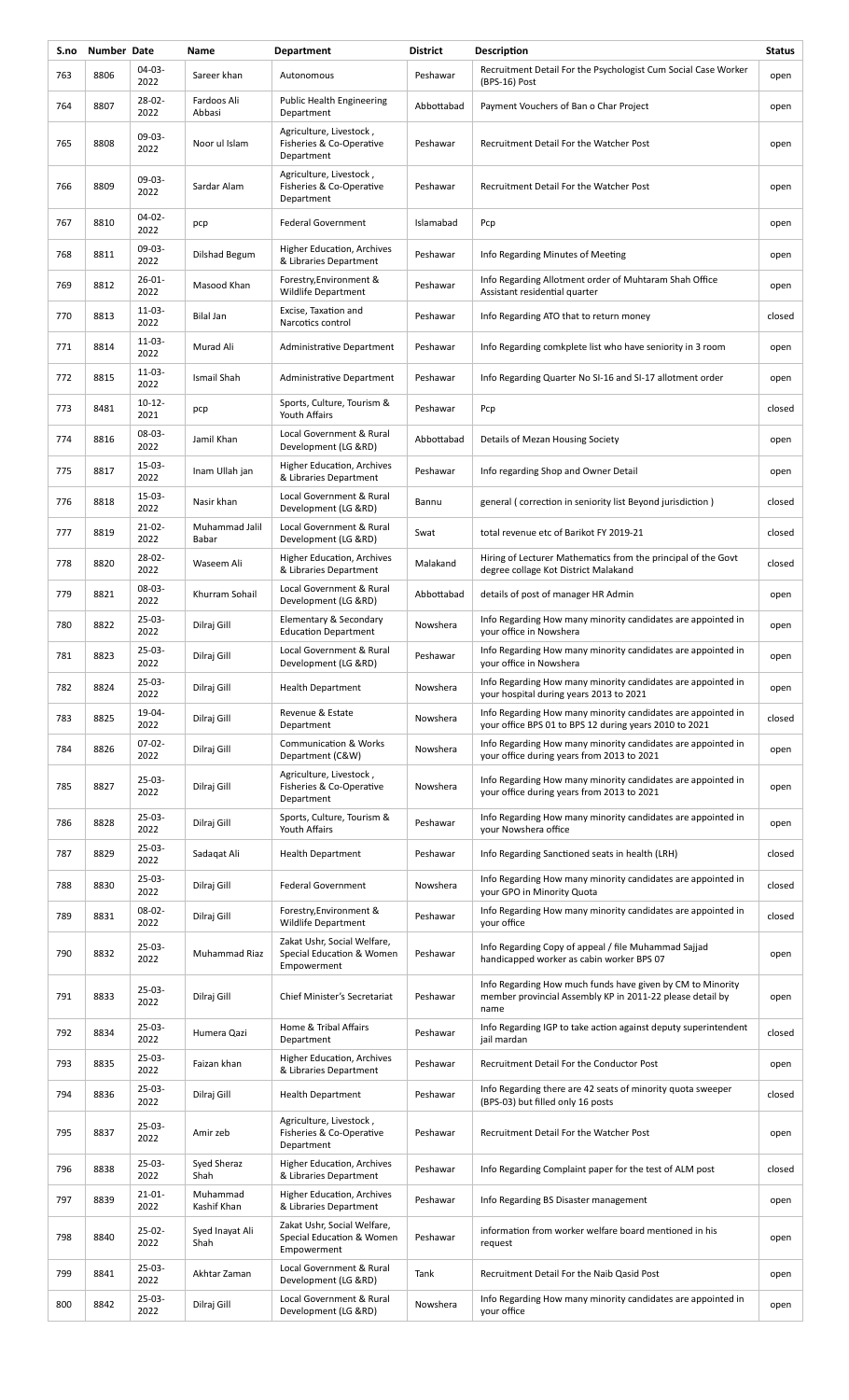| S.no | <b>Number Date</b> |                     | Name                                                | <b>Department</b>                                                 | <b>District</b> | Description                                                                                      | <b>Status</b> |
|------|--------------------|---------------------|-----------------------------------------------------|-------------------------------------------------------------------|-----------------|--------------------------------------------------------------------------------------------------|---------------|
| 801  | 8843               | $25-03-$<br>2022    | Dilraj Gill                                         | Agriculture, Livestock,<br>Fisheries & Co-Operative<br>Department | Nowshera        | Info Regarding How many minority candidates are appointed in<br>your office                      | open          |
| 802  | 8844               | $01 - 02 -$<br>2022 | Nouman Ali                                          | Higher Education, Archives<br>& Libraries Department              | Peshawar        | Info Regarding Dr Syed Qaisar Shah                                                               | open          |
| 803  | 8845               | $25-03-$<br>2022    | Umer Hayat<br>khan                                  | Local Government & Rural<br>Development (LG &RD)                  | Peshawar        | Info Regarding Complete record <i>i.e</i> recruitment, Promotion                                 | closed        |
| 804  | 8846               | $25 - 03 -$<br>2022 | Mahboob<br>Rasheed                                  | Elementary & Secondary<br><b>Education Department</b>             | Mardan          | Info Regarding Letter Copy mentioned for the complainant<br>promotion to director ESE            | open          |
| 805  | 8847               | $25 - 03 -$<br>2022 | Maryam Bibi                                         | Elementary & Secondary<br><b>Education Department</b>             | Peshawar        | Inquiry Report                                                                                   | open          |
| 806  | 8848               | $25 - 03 -$<br>2022 | Yasir kamran                                        | Home & Tribal Affairs<br>Department                               | Peshawar        | Info Regarding status of the application / action taken                                          | open          |
| 807  | 8849               | $25 - 03 -$<br>2022 | Faisal khan                                         | Administrative Department                                         | Peshawar        | Info Regarding Detail of Applicants of mentioned quarters                                        | open          |
| 808  | 8850               | $25-03-$<br>2022    | Abdul basit Khan                                    | Higher Education, Archives<br>& Libraries Department              | Nowshera        | Recruitment Detail For the Secretary BOG Post                                                    | open          |
| 809  | 8851               | $27 - 04 -$<br>2022 | Warda Nawal                                         | Others                                                            | Peshawar        | Application which seeks action against KPTA                                                      | open          |
| 810  | 8852               | $25-03-$<br>2022    | Adeel Ahmad                                         | Others                                                            | Islamabad       | Recruitment Detail For the Photographer post                                                     | closed        |
| 811  | 8853               | $25-03-$<br>2022    | Sikandar Ali                                        | Relief Rehabilitation &<br>Settlement Deptt:                      | Peshawar        | Info Regarding Complainant duty in PB                                                            | open          |
| 812  | 8854               | $25 - 03 -$<br>2022 | Shehryar                                            | <b>Communication &amp; Works</b><br>Department (C&W)              | Peshawar        | Info Regarding recruitment in PBMC Division                                                      | closed        |
| 813  | 8855               | $25 - 03 -$<br>2022 | Majid Khan                                          | Autonomous                                                        | Peshawar        | Info Regarding hoe Many children in surrounding of BRT Station                                   | open          |
| 814  | 8856               | $25 - 03 -$<br>2022 | Dilraj Gill                                         | Others                                                            | Nowshera        | Info Regarding How many minority candidates are appointed in<br>your office                      | closed        |
| 815  | 8857               | $25 - 03 -$<br>2022 | Hazrat Umar                                         | Autonomous                                                        | Peshawar        | requested to Commission DI Khan                                                                  | open          |
| 816  | 8858               | $03 - 03 -$<br>2022 | Syed Awan Ali<br>Shah                               | Autonomous                                                        | Peshawar        | Info regarding direct the DEO Orakzai to provide info                                            | closed        |
| 817  | 8859               | $07-03-$<br>2022    | Sabeh Ullah                                         | Revenue & Estate<br>Department                                    | Charsadda       | Initial report from DC Charsadda                                                                 | open          |
| 818  | 8860               | $07-03-$<br>2022    | Rafeeg Shah                                         | Elementary & Secondary<br><b>Education Department</b>             | Charsadda       | Self regarding information From DC Charsadda                                                     | closed        |
| 819  | 8861               | $02 - 03 -$<br>2022 | Fakhar Alam                                         | Home & Tribal Affairs<br>Department                               | Mohmand         | record of challans from DPO mohmand                                                              | open          |
| 820  | 8862               | 30-03-<br>2022      | PCP complaint                                       | <b>Federal Government</b>                                         | Islamabad       | PCP complaint                                                                                    | closed        |
| 821  | 8863               | $30 - 03 -$<br>2022 | PCP complaint                                       | <b>Federal Government</b>                                         | Islamabad       | PCP complaint                                                                                    | closed        |
| 822  | 8864               | $31 - 03 -$<br>2022 | Muhammad<br><b>Bilal Zia</b>                        | Forestry, Environment &<br><b>Wildlife Department</b>             | Peshawar        | Info regarding Rules formation Committee at PFI                                                  | closed        |
| 823  | 8866               | $21-02-$<br>2022    | Muhammad Jalil<br>Babar                             | Local Government & Rural<br>Development (LG &RD)                  | Swat            | Total sanctioned number of staff member's TMA, as well as total<br>vacancies in TMA barikot swat | open          |
| 824  | 8867               | 16-03-<br>2022      | Mehmood Ul<br>Hassan                                | Elementary & Secondary<br><b>Education Department</b>             | Mansehra        | Atendance record of Miss Muzdalfa S.S at GHSS Baffa                                              | open          |
| 825  | 8868               | $28 - 02 -$<br>2022 | Naseeb Rawan                                        | <b>Police Department</b>                                          | Lower Dir       | inquiry report, Finding report and Jumla misal                                                   | open          |
| 826  | 8869               | $31-03-$<br>2022    | Falak Naz Khan                                      | Energy & Power                                                    | Peshawar        | Recrutement Details for the Assistant Director Junior Engineer                                   | open          |
| 827  | 8870               | $22 - 02 -$<br>2022 | Muhammad<br>Shaoib                                  | Governor's Secretariat                                            | Peshawar        | Info regarding Copy of letter addressed to Governor                                              | open          |
| 828  | 8871               | $01 - 03 -$<br>2022 | Hussain Khan                                        | <b>Federal Government</b>                                         | Islamabad       | Info regarding application previously submitted                                                  | closed        |
| 829  | 8872               | $30 - 03 -$<br>2022 | Sanaullah                                           | <b>Higher Education, Archives</b><br>& Libraries Department       | Peshawar        | Recrutement Details for the Assistant                                                            | open          |
| 830  | 8873               | $31 - 03 -$<br>2022 | Aziz Ur Rehman                                      | <b>Finance Department</b>                                         | Peshawar        | Info regarding Dubai Expo culture                                                                | open          |
| 831  | 8874               | $30 - 03 -$<br>2022 | Aziz Ur Rehman                                      | Sports, Culture, Tourism &<br>Youth Affairs                       | Peshawar        | Info regarding Expenditure on artists performance                                                | open          |
| 832  | 8875               | $30 - 03 -$<br>2022 | Fafidullah                                          | Autonomous                                                        | Peshawar        | General Information                                                                              | closed        |
| 833  | 8876               | $31-03-$<br>2022    | Nasir Ali                                           | <b>Federal Government</b>                                         | Islamabad       | Recrutement Details for the deputy Assistant Director                                            | closed        |
| 834  | 8877               | $31 - 03 -$<br>2022 | Muhammad Ijaz                                       | Local Government & Rural<br>Development (LG &RD)                  | Peshawar        | Recrutement Details for the Village Secretary                                                    | open          |
| 835  | 8878               | $30 - 03 -$<br>2022 | Abdul Wahab                                         | Planning & Development<br>(P&D)                                   | Peshawar        | Recrutement Details for the naib Qasid                                                           | open          |
| 836  | 8879               | $31 - 03 -$<br>2022 | <b>Gul Nazeer</b>                                   | <b>Health Department</b>                                          | Tank            | details for the post of class-IV employees                                                       | open          |
| 837  | 8880               | $30-03-$<br>2022    | <b>Bilal Ahmad</b>                                  | Agriculture, Livestock,<br>Fisheries & Co-Operative<br>Department | Peshawar        | List of class IV Employees                                                                       | closed        |
| 838  | 8881               | 13-04-<br>2022      | Registrar<br>Provincial<br>ombudsman<br>secertariat | Autonomous                                                        | Peshawar        | Genaral complaint                                                                                | open          |
| 839  | 8883               | $30 - 03 -$<br>2022 | Muhammad<br>Yasir                                   | Establishment                                                     | Peshawar        | Info regarding documents related to specific complaints                                          | closed        |
| 840  | 8884               | 17-03-<br>2022      | Sabiha Kaleem                                       | <b>Health Department</b>                                          | Bannu           | LHVs Merit list & call Letters                                                                   | open          |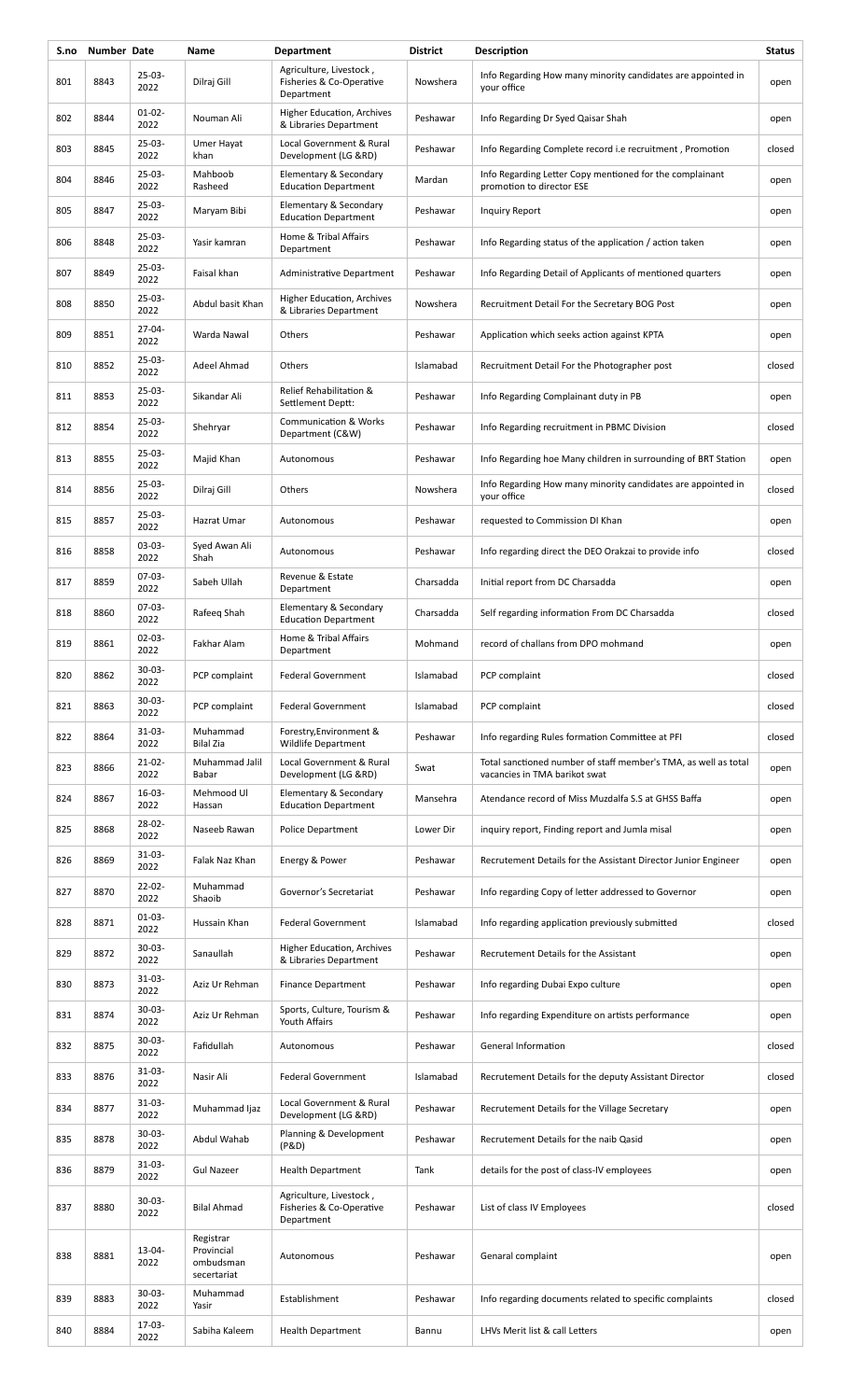| S.no | Number Date |                     | Name                     | <b>Department</b>                                                 | <b>District</b>     | Description                                                                                                                                                                        | <b>Status</b> |
|------|-------------|---------------------|--------------------------|-------------------------------------------------------------------|---------------------|------------------------------------------------------------------------------------------------------------------------------------------------------------------------------------|---------------|
| 841  | 8885        | $07-03-$<br>2022    | Hafiz Sadiq Khan         | Higher Education, Archives<br>& Libraries Department              | Bannu               | Appointment orders, advertisement of Associate professor<br>&Assistant professors                                                                                                  | open          |
| 842  | 8886        | 28-02-<br>2022      | Muhammad Arif            | Elementary & Secondary<br><b>Education Department</b>             | Orakzai             | Redarding information Attandance record (Register) Order copy<br>and salary payslip of years etc                                                                                   | open          |
| 843  | 8887        | $07-03-$<br>2022    | Himat khan               | Elementary & Secondary<br><b>Education Department</b>             | Orakzai             | Regarding information Statement of salary stop from last four<br>months 7 also provide the reason for cutting amount of 7500/-<br>etc                                              | open          |
| 844  | 8888        | $07-03-$<br>2022    | Muhammad<br>Tahir        | Revenue & Estate<br>Department                                    | Kohat               | Information regarding Letter bearing AC Office Lachi dispatch<br>NO.720 OF 2018.721 OF 2018 etc.                                                                                   | open          |
| 845  | 8889        | $07-03-$<br>2022    | <b>Tufail Hassan</b>     | Revenue & Estate<br>Department                                    | Kohat               | De sending order of sealed above clinics etc                                                                                                                                       | open          |
| 846  | 8890        | 28-02-<br>2022      | <b>Tufail Mahmood</b>    | Local Government & Rural<br>Development (LG &RD)                  | Karak               | Information regarding Staff Seniority list of Non PUGF office<br>orders of newly appointed candidates etc.                                                                         | open          |
| 847  | 8891        | 09-03-<br>2022      | Jahanzeb Khan            | Elementary & Secondary<br><b>Education Department</b>             | Kohat               | DM BPS -15 vacant post given to recruiting agencies along with<br>the school name accompained by the lettrer etc                                                                   | open          |
| 848  | 8892        | $25-03-$<br>2022    | Wahab Khan               | Revenue & Estate<br>Department                                    | Bannu               | List & details of Store Crusher plants                                                                                                                                             | open          |
| 849  | 8893        | $25 - 10 -$<br>2021 | Sardar Hussain           | Home & Tribal Affairs<br>Department                               | Lakki<br>Marwat     | <b>CCTV Camera Recording</b>                                                                                                                                                       | closed        |
| 850  | 8894        | $07-03-$<br>2022    | Alamgir Bacha            | <b>Irrigation Department</b>                                      | Malakand            | Shajara Kishtwaree and Shajara Nasab of the area of Jalawanan<br>Ala Dand District Malakand                                                                                        | open          |
| 851  | 8895        | 07-03-<br>2022      | Alamgir Bacha            | Revenue & Estate<br>Department                                    | Malakand            | Shajara Kishtwaree and Shajara Nasab of the area of Jalawanan<br>Ala Dand District Malakand                                                                                        | open          |
| 852  | 8896        | $25-03-$<br>2022    | Wahab Khan               | Revenue & Estate<br>Department                                    | Malakand            | district wise list of stone crusher plants in Malakand division as<br>per KP Power Crusher Installation, Operation & regulation Act<br>2020                                        | open          |
| 853  | 8897        | $25-03-$<br>2022    | Khalid Khan              | Higher Education, Archives<br>& Libraries Department              | Swat                | attested copies of the following relevant documents 1. Act,<br>Statutes, rules, regulations, Policies under which the University<br>is being Governed etc                          | open          |
| 854  | 8898        | $25-03-$<br>2022    | Muhmmad<br>Islahuddin    | Higher Education, Archives<br>& Libraries Department              | Swat                | all the complaints filed against the undersigned by the students<br>of 7th semester now in 8th to the office of registrar department<br>of law, Sangota Campus University of Swat. | open          |
| 855  | 8899        | 28-03-<br>2022      | Afzaal Amin              | Higher Education, Archives<br>& Libraries Department              | Charsadda           | <b>Information Regarding Post</b>                                                                                                                                                  | open          |
| 856  | 8900        | $25-03-$<br>2022    | Wahab Khan               | Others                                                            | Abbottabad          | Information Regarding stone crusher plant in hazara division                                                                                                                       | open          |
| 857  | 8901        | 06-04-<br>2022      | Noorya                   | <b>Health Department</b>                                          | Abbottabad          | Agenda for BOG meeting                                                                                                                                                             | open          |
| 858  | 8902        | 13-04-<br>2022      | Gul Wali                 | Higher Education, Archives<br>& Libraries Department              | Peshawar            | Info regarding Permanency of employess                                                                                                                                             | open          |
| 859  | 8903        | 19-04-<br>2022      | Rehmat Shah              | <b>Banks</b>                                                      | Peshawar            | Info regarding BOK's Annual PER Policy                                                                                                                                             | open          |
| 860  | 8904        | 19-04-<br>2022      | Sahar Gul                | Home & Tribal Affairs<br>Department                               | Peshawar            | Recruitment details for the post of ASI                                                                                                                                            | closed        |
| 861  | 8905        | 19-04-<br>2022      | Ihsan UR<br>Rehman       | <b>Irrigation Department</b>                                      | Peshawar            | Inquiry Report                                                                                                                                                                     | closed        |
| 862  | 8906        | 18-04-<br>2022      | Muqaddar Khan            | Agriculture, Livestock,<br>Fisheries & Co-Operative<br>Department | Peshawar            | Recrutement Details for the Fisheries Watcher                                                                                                                                      | open          |
| 863  | 8907        | 19-04-<br>2022      | Falak Ali                | Revenue & Estate<br>Department                                    | South<br>Waziristan | Info regarding token issued to village kot langar khel                                                                                                                             | open          |
| 864  | 8909        | 19-04-<br>2022      | Hidayat ullah<br>Khan    | Autonomous                                                        | Peshawar            | Info regarding length of black topped canal petrol roads                                                                                                                           | closed        |
| 865  | 8911        | $13 - 04 -$<br>2022 | Muhammad<br>Dawood       | WAPDA-Water and Power<br>Development Authority                    | Peshawar            | Recrutement Details for the Assistant Line Man                                                                                                                                     | closed        |
| 866  | 8912        | 13-04-<br>2022      | Muhsin ullah             | Transport & Mass Transit                                          | Peshawar            | info regarding Complainant's Appiontment and termination<br>Orders.                                                                                                                | open          |
| 867  | 8913        | 19-04-<br>2022      | Wahab Khan               | Revenue & Estate<br>Department                                    | DI Khan             | Info regarding Stone Crusher Plant                                                                                                                                                 | open          |
| 868  | 8914        | 19-04-<br>2022      | Wahab Khan               | Revenue & Estate<br>Department                                    | Peshawar            | Info regarding District Wise list of Stone Crusher Plants                                                                                                                          | open          |
| 869  | 8915        | 19-04-<br>2022      | Wahab Khan               | Industries, Commerce and<br><b>Technical Education</b>            | Peshawar            | Info regarding District Wise list of Stone Crusher Plants                                                                                                                          | open          |
| 870  | 8916        | 19-04-<br>2022      | Wahab khan               | Forestry, Environment &<br><b>Wildlife Department</b>             | Peshawar            | Info regarding Coal Mines in KP                                                                                                                                                    | open          |
| 871  | 8917        | 19-04-<br>2022      | Wahab Khan               | Forestry, Environment &<br><b>Wildlife Department</b>             | Peshawar            | Info regarding stone Crusher Plants                                                                                                                                                | open          |
| 872  | 8918        | 18-03-<br>2022      | Wahab Khan               | Forestry, Environment &<br>Wildlife Department                    | Peshawar            | Info regarding list of Conventional brick Klins                                                                                                                                    | open          |
| 873  | 8163        | $30 - 08 -$<br>2021 | Syed Raza Ali<br>Gardezi | Labour Department                                                 | Peshawar            | Info regarding Minimum Wages of Labour (LRH, KTH, HMC, &<br>MMC Peshawar)                                                                                                          | open          |
| 874  | 8164        | 30-08-<br>2021      | Syed Raza Ali<br>Gardezi | Autonomous                                                        | Peshawar            | Info regarding Minimum Wages of Labour (LRH, KTH, HMC, &<br><b>WSSC Peshawar</b>                                                                                                   | closed        |
| 875  | 8339        | $11 - 10 -$<br>2021 | Naeem Sadlq              | Home & Tribal Affairs<br>Department                               | Peshawar            | Info regarding Resent Survey Carried out                                                                                                                                           | open          |
| 876  | 8045        | $02 - 08 -$<br>2021 | Alhaj Faw<br>Motors      | Others                                                            | Karachi             | Info regarding MSP Vehicles of USAID                                                                                                                                               | closed        |
| 877  | 8491        | $13 - 12 -$<br>2021 | Syed Jazib<br>Shamim     | Higher Education, Archives<br>& Libraries Department              | Malakand            | Info regarding complete Office file off Dr Mukaram Shah<br>Assistant Professor of Pharmacy                                                                                         | open          |
| 878  | 8610        | $11 - 01 -$<br>2022 | Kashif Ali<br>Sundrani   | Revenue & Estate<br>Department                                    | Peshawar            | Info regarding to provide the Latest annual land Lease rental                                                                                                                      | open          |
| 879  | 8088        | 04-08-<br>2021      | Bilal Afridi             | <b>Health Department</b>                                          | Peshawar            | Recruitment details for the post of Senior HR Officer                                                                                                                              | closed        |
| 880  | 8000        | 06-07-<br>2021      | Faisal manzoor           | <b>Health Department</b>                                          | Peshawar            | Info regarding consolidated Budget estimate includeing SNEs                                                                                                                        | closed        |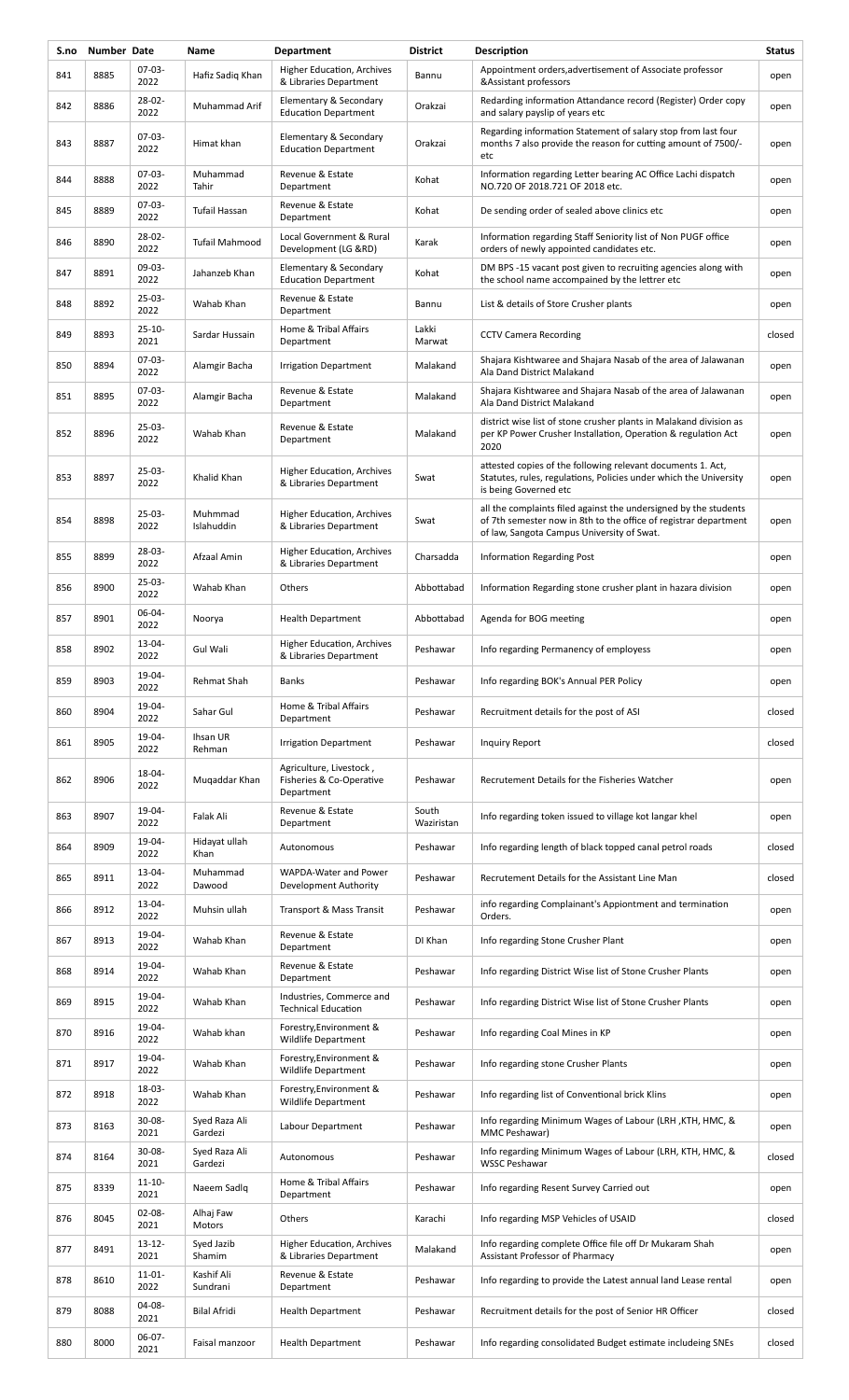| S.no | Number Date |                     | Name                        | <b>Department</b>                                              | <b>District</b> | Description                                                                                                                                 | <b>Status</b> |
|------|-------------|---------------------|-----------------------------|----------------------------------------------------------------|-----------------|---------------------------------------------------------------------------------------------------------------------------------------------|---------------|
| 881  | 8167        | 30-08-<br>2021      | Haji Muhammad<br>Rashid     | <b>Higher Education, Archives</b><br>& Libraries Department    | Haripur         | Info regarding Employes                                                                                                                     | open          |
| 882  | 8010        | $07-07-$<br>2021    | Anar Khan                   | Augaf, Hajj, Religious &<br><b>Minority Affairs Department</b> | Peshawar        | Info regarding Allotment Letter                                                                                                             | closed        |
| 883  | 7995        | 06-07-<br>2021      | Faisal Manzoor              | <b>Health Department</b>                                       | Peshawar        | Info regarding Copy of revised estimates submitted for FY 2020-<br>21 (Current Expenditure)                                                 | closed        |
| 884  | 7981        | 06-07-<br>2021      | Faisal manzoor              | <b>Finance Department</b>                                      | Peshawar        | Info regarding consolidated Budget estimate includeing SNEs<br>2021-22                                                                      | closed        |
| 885  | 7975        | $07-07-$<br>2021    | Faisal Manzoor              | <b>Finance Department</b>                                      | Peshawar        | Info regarding Copy of decision taken in department review<br>committee meeting                                                             | closed        |
| 886  | 7980        | $06-07-$<br>2021    | Faisal Manzoor              | <b>Finance Department</b>                                      | Peshawar        | Info regarding Consolidated budget estimates including SNEs                                                                                 | closed        |
| 887  | 7979        | $06-07-$<br>2021    | Faisal Manzoor              | <b>Finance Department</b>                                      | Peshawar        | Info regarding Consolidated budget estimates including SNEs                                                                                 | closed        |
| 888  | 7976        | $07-07-$<br>2021    | Faisal Manzoor              | <b>Finance Department</b>                                      | Peshawar        | Info regarding Copy of decision taken during 1st & 2nd<br>rpounds of Consultation of P&D Deptt                                              | closed        |
| 889  | 7978        | $06-07-$<br>2021    | Faisal Manzoor              | <b>Finance Department</b>                                      | Peshawar        | Info regarding Copy of decision taken during Meetings                                                                                       | closed        |
| 890  | 7977        | $07-07-$<br>2021    | Faisal Manzoor              | <b>Finance Department</b>                                      | Peshawar        | Info regarding Copy of revised budget estimated                                                                                             | closed        |
| 891  | 7974        | 06-07-<br>2021      | Faisal Manzoor              | <b>Finance Department</b>                                      | Peshawar        | Info about orientation session for focal person                                                                                             | closed        |
| 892  | 7997        | 06-07-<br>2021      | Faisal Manzoor              | Labour Department                                              | Peshawar        | Info regarding Consolidated Budget estimates include SNEs for<br>2021-22                                                                    | closed        |
| 893  | 8001        | $06-07-$<br>2021    | Faisal Manzoor              | Industries, Commerce and<br><b>Technical Education</b>         | Peshawar        | Info regarding Consolidated budget estimates including SNEs                                                                                 | closed        |
| 894  | 7996        | 06-07-<br>2021      | Faisal Manzoor              | Industries, Commerce and<br><b>Technical Education</b>         | Peshawar        | Info regarding Copy of revised estimates submitted for FY 2020-<br>21 (Current Expenditure)                                                 | closed        |
| 895  | 7993        | 06-07-<br>2021      | Faisal Manzoor              | Mines & Minerals<br>Department                                 | Peshawar        | Info regarding Copy of revised estimates submitted for FY 2020-<br>21 (Current Expenditure)                                                 | open          |
| 896  | 7998        | 06-07-<br>2021      | Faisal Manzoor              | Mines & Minerals<br>Department                                 | Peshawar        | Info regarding Consolidated budget estimates including SNEs                                                                                 | open          |
| 897  | 7992        | 06-07-<br>2021      | Faisal Manzoor              | Labour Department                                              | Peshawar        | Info regarding Copy of revised estimates submitted for FY 2020-<br>21 (Current Expenditure)                                                 | open          |
| 898  | 7999        | 06-07-<br>2021      | Faisal Manzoor              | <b>Food Department</b>                                         | Peshawar        | Info regarding Consolidated budget estimates including SNEs                                                                                 | closed        |
| 899  | 8066        | 04-08-<br>2021      | Syed kausar<br>Abbas        | Home & Tribal Affairs<br>Department                            | Peshawar        | Info regarding CIC Direction                                                                                                                | closed        |
| 900  | 7994        | $06-07-$<br>2021    | Faisal Manzoor              | Food Department                                                | Peshawar        | Info regarding Copy of revised estimates submitted for FY 2020-<br>21 (Current Expenditure)                                                 | closed        |
| 901  | 8394        | 28-10-<br>2021      | Muhammad<br>Azhar Siddique  | Others                                                         | Lahore          | complainait                                                                                                                                 | closed        |
| 902  | 8717        | 18-02-<br>2022      | Syed Kausar<br>Abbas        | Home & Tribal Affairs<br>Department                            | Peshawar        | Info Regarding Child Abuse Child Labour Domestics                                                                                           | closed        |
| 903  | 8756        | 18-02-<br>2022      | Syed Raza Ali<br>Shah       | <b>Provincial Assembly</b>                                     | Peshawar        | Info Regarding List Of MPAs Including Speaker                                                                                               | open          |
| 904  | 8758        | 18-02-<br>2022      | Syed Raza Ali<br>Shah       | <b>Provincial Assembly</b>                                     | Peshawar        | Info Regarding Certified List of Meetings of standings Committee<br>on Elementary & amp; Secondary education Deptt KP to revive /<br>assess | open          |
| 905  | 8801        | 04-03-<br>2022      | Syed Raza Ali<br>Shah       | <b>Chief Minister's Secretariat</b>                            | Peshawar        | Info Regarding of CM visits during period May 2013 to July 2018                                                                             | closed        |
| 906  | 8083        | 04-08-<br>2021      | Naeem Ur<br>rehman          | <b>Health Department</b>                                       | Peshawar        | Info regarding Ghambir Water supply /development Schemes                                                                                    | closed        |
| 907  | 8201        | 27-08-<br>2021      | Sabiha Ifthekhar            | <b>Irrigation Department</b>                                   | Abbottabad      | Info regarding Siran Right Bank Canal Project                                                                                               | closed        |
| 908  | 8221        | 10-09-<br>2021      | Iftikhar Khan<br>Qazi       | Revenue & Estate<br>Department                                 | Mansehra        | Inquiry Report                                                                                                                              | closed        |
| 909  | 8251        | 16-09-<br>2021      | Nisar Khan                  | Mines & Minerals<br>Department                                 | Peshawar        | Info regarding 4 Leases Mentioned in Request                                                                                                | open          |
| 910  | 8266        | 22-09-<br>2021      | Noor Ullah<br>Wazir         | Information & Public<br><b>Relations Department</b>            | Peshawar        | Info regarding Commission II, Mr Riaz Khan Daud Zai                                                                                         | closed        |
| 911  | 8371        | $28 - 10 -$<br>2021 | Mukhtar Ahmad<br>Ali        | Elementary & Secondary<br><b>Education Department</b>          | Peshawar        | Info regarding All Notification Issued by PB                                                                                                | open          |
| 912  | 8455        | $13 - 12 -$<br>2021 | Muhammad<br>Asghar Chaudhri | <b>Communication &amp; Works</b><br>Department (C&W)           | DI Khan         | Info regarding that when the mentioned schemes                                                                                              | open          |
| 913  | 8567        | $20 - 10 -$<br>2021 | Uzair khan                  | Elementary & Secondary<br><b>Education Department</b>          | Swat            | Appointment letter, promotion letter etc                                                                                                    | closed        |
| 914  | 8685        | 17-02-<br>2022      | Amirzeb<br>Badshah          | Elementary & Secondary<br><b>Education Department</b>          | Peshawar        | Info Regarding Data Analysis                                                                                                                | open          |
| 915  | 8882        | $30-03-$<br>2022    | PCP complaint               | <b>Federal Government</b>                                      | Islamabad       | Recrutement Details for the Assistant                                                                                                       | closed        |
| 916  | 8908        | $22 - 03 -$<br>2022 | PCP complaint               | <b>Federal Government</b>                                      | Islamabad       | <b>PCP Complaint</b>                                                                                                                        | open          |
| 917  | 8910        | $24-03-$<br>2022    | PCP complaint               | <b>Federal Government</b>                                      | Islamabad       | <b>PCP Complaint</b>                                                                                                                        | open          |
| 918  | 8919        | 19-04-<br>2022      | Arsalan Khan                | <b>Health Department</b>                                       | Swabi           | Recrutement Details for the store Keeper                                                                                                    | open          |
| 919  | 8920        | 19-04-<br>2022      | Obaidullah                  | Relief Rehabilitation &<br>Settlement Deptt:                   | Peshawar        | Recrutement Details for the Fire Rescuer BPS-11                                                                                             | open          |
| 920  | 8921        | 19-04-<br>2022      | Obaidullah                  | Relief Rehabilitation &<br>Settlement Deptt:                   | Peshawar        | Recrutement Details for the Fire Rescurer                                                                                                   | open          |
| 921  | 8922        | 19-04-<br>2022      | javed Khattak               | Planning & Development<br>(P&D)                                | Peshawar        | <b>Inquiry Report</b>                                                                                                                       | open          |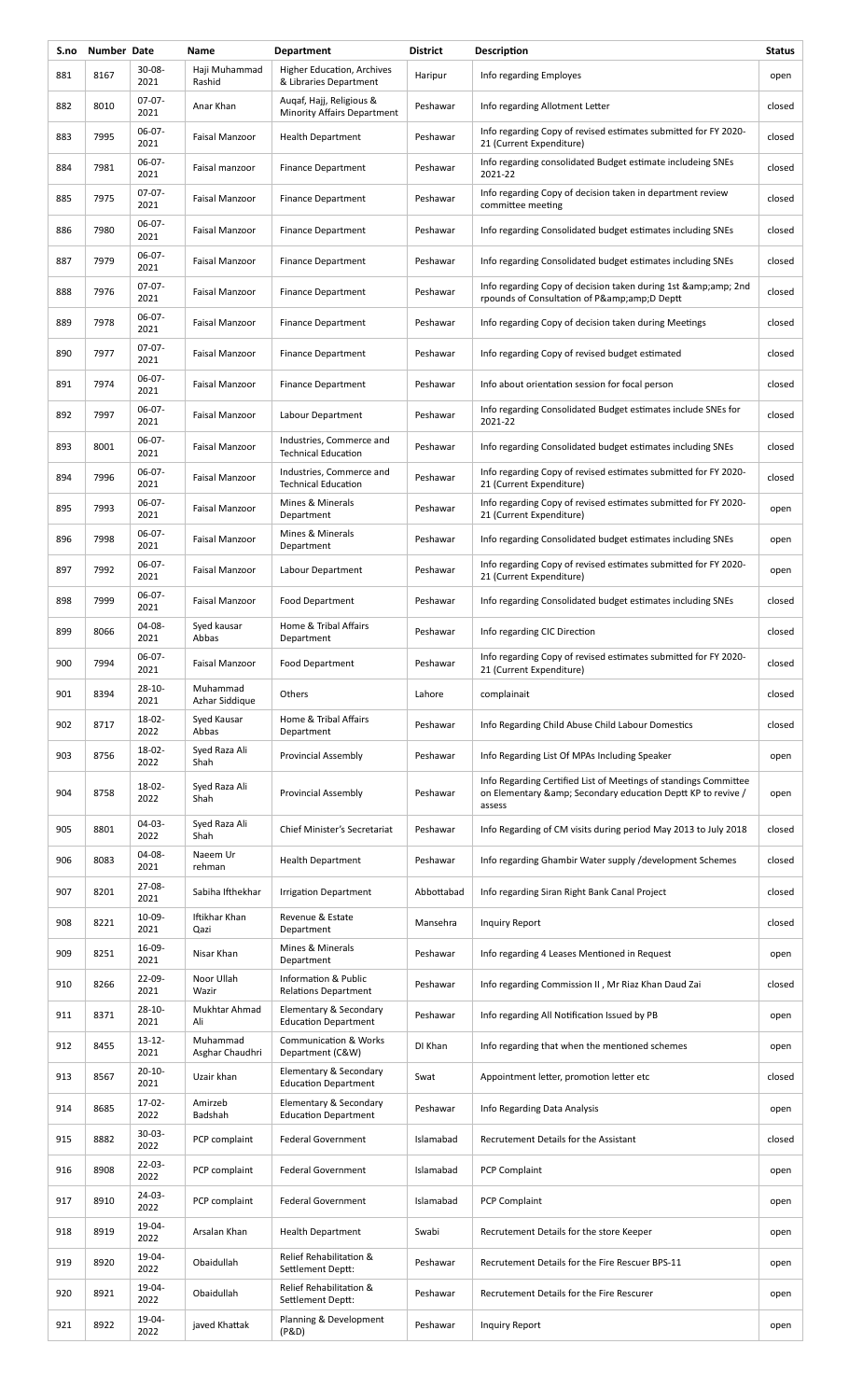| S.no | Number Date |                     | Name                                                | <b>Department</b>                                     | <b>District</b> | Description                                                                                                            | <b>Status</b> |
|------|-------------|---------------------|-----------------------------------------------------|-------------------------------------------------------|-----------------|------------------------------------------------------------------------------------------------------------------------|---------------|
| 922  | 8923        | 27-04-<br>2022      | Naveed Khan<br>afridi                               | Higher Education, Archives<br>& Libraries Department  | Mardan          | Recrutement Details for the Assistant Professor law                                                                    | open          |
| 923  | 8924        | 19-04-<br>2022      | Noor Kamal                                          | Higher Education, Archives<br>& Libraries Department  | Peshawar        | info regarding Admission forms of BA degree                                                                            | open          |
| 924  | 8925        | $30 - 03 -$<br>2022 | Registrar<br>Provincial<br>ombudsman<br>Secretariat | Autonomous                                            | Peshawar        | info regarding property                                                                                                | open          |
| 925  | 8865        | 19-04-<br>2022      | Qazi Nida Ur<br>Rehman                              | <b>Health Department</b>                              | Peshawar        | Recrutement Details for the MIS Coordinator                                                                            | open          |
| 926  | 8927        | 19-04-<br>2022      | Rizwanullah<br>Khan                                 | Revenue & Estate<br>Department                        | Peshawar        | Info regarding Orignal file of the case titled as DR. rizwan ullah vs<br>naeem jan                                     | open          |
| 927  | 8928        | 13-04-<br>2022      | Alamgir Jan                                         | Energy & Power                                        | Peshawar        | Info regarding recuitment in PEDO                                                                                      | closed        |
| 928  | 8929        | 19-04-<br>2022      | Muhammad<br>Rafiq                                   | Home & Tribal Affairs<br>Department                   | Peshawar        | Recruitment details of complainant                                                                                     | open          |
| 929  | 8930        | 19-04-<br>2022      | Hakeem Ullah                                        | Local Government & Rural<br>Development (LG &RD)      | Peshawar        | Recruitment details for the post of Project Coordinator                                                                | open          |
| 930  | 8931        | $30 - 03 -$<br>2022 | Nazir Ahmad                                         | Higher Education, Archives<br>& Libraries Department  | Peshawar        | Info regarding PER Report                                                                                              | open          |
| 931  | 8932        | 27-04-<br>2022      | Wahab Khan                                          | Revenue & Estate<br>Department                        | Swabi           | Info regarding District Wise list of Stone Crusher Plants                                                              | open          |
| 932  | 8933        | 19-04-<br>2022      | Asia Sajjad                                         | Elementary & Secondary<br><b>Education Department</b> | Mardan          | Info regarding Complainant's Salary                                                                                    | closed        |
| 933  | 8934        | 19-04-<br>2022      | Tufail Hussain                                      | <b>Health Department</b>                              | Peshawar        | Info regarding De-Sealing Order FMC                                                                                    | open          |
| 934  | 8935        | 19-04-<br>2022      | Nasrullah khan                                      | <b>Provincial Assembly</b>                            | Peshawar        | Info regarding Notification                                                                                            | open          |
| 935  | 8936        | 19-04-<br>2022      | Farid Ullah                                         | Local Government & Rural<br>Development (LG &RD)      | DI Khan         | Recruitment details of Class-IV Employees                                                                              | open          |
| 936  | 8937        | 13-04-<br>2022      | Badi Uz Zaman                                       | Higher Education, Archives<br>& Libraries Department  | Swabi           | Info regarding Army Discharge Certificate                                                                              | closed        |
| 937  | 8939        | 08-04-<br>2022      | Nasir khan                                          | Local Government & Rural<br>Development (LG &RD)      | Bannu           | tehsilwise Seniority List Of Naib gasid Local Govt bannu                                                               | open          |
| 938  | 8940        | $25 - 04 -$<br>2022 | Muhammad Ali                                        | Higher Education, Archives<br>& Libraries Department  | Peshawar        | Info regarding MBBS and BDS admission                                                                                  | open          |
| 939  | 8941        | 27-04-<br>2022      | Sardar Jalal Tariq                                  | <b>Health Department</b>                              | Peshawar        | Info regarding Application submitted                                                                                   | open          |
| 940  | 8942        | 12-04-<br>2022      | Noor<br>Mohammed                                    | Session court                                         | Mardan          | Info regarding hearing cases and its list                                                                              | open          |
| 941  | 8943        | 27-04-<br>2022      | Farakh Zeb Khan                                     | Elementary & Secondary<br><b>Education Department</b> | Peshawar        | Info regarding EMIS proforma of 2018 and 2019                                                                          | open          |
| 942  | 8944        | 12-04-<br>2022      | Muhammad Ali<br>Tahir Bokhari                       | <b>Health Department</b>                              | Peshawar        | Recrutement Details for the Molecular/Microbiologist                                                                   | open          |
| 943  | 8945        | 05-04-<br>2022      | malik Nadeem                                        | <b>Communication &amp; Works</b><br>Department (C&W)  | Peshawar        | Info regarding Disability Certificate                                                                                  | open          |
| 944  | 8947        | 27-04-<br>2022      | Adnan Zafar                                         | Elementary & Secondary<br><b>Education Department</b> | Tank            | Recrutement Details for the SST(maths-Physics)                                                                         | open          |
| 945  | 8949        | $30 - 03 -$<br>2022 | Muhammad<br>Naeem                                   | Session court                                         | Peshawar        | Genaral complaint                                                                                                      | open          |
| 946  | 8950        | 27-04-<br>2022      | Musarrat ullah<br>Jan                               | Sports, Culture, Tourism &<br>Youth Affairs           | Peshawar        | Info regarding purchased vehicles under project                                                                        | open          |
| 947  | 8951        | $29-03-$<br>2022    | Dil Raj Gill                                        | Relief Rehabilitation &<br>Settlement Deptt:          | Peshawar        | Recrutement Details for the Assistant                                                                                  | open          |
| 948  | 8952        | 27-04-<br>2022      | Dil Raj Gill                                        | Elementary & Secondary<br><b>Education Department</b> | Nowshera        | Recrutement Details for minority positions                                                                             | open          |
| 949  | 8954        | 27-04-<br>2022      | Musarrat ullah<br>Jan                               | Sports, Culture, Tourism &<br>Youth Affairs           | Peshawar        | Info regarding Expenditure on hockey league 2021                                                                       | open          |
| 950  | 8955        | $27 - 04 -$<br>2022 | Musarrat ullah<br>Jan                               | Sports, Culture, Tourism &<br>Youth Affairs           | Peshawar        | Info regarding Contracts given to RMDG                                                                                 | open          |
| 951  | 8956        | 27-04-<br>2022      | Musarrat ullah<br>Jan                               | Sports, Culture, Tourism &<br>Youth Affairs           | Peshawar        | Info regarding timline of projects working under any Public body                                                       | open          |
| 952  | 8957        | 04-04-<br>2022      | Muhammad<br>Owais                                   | Forestry, Environment &<br><b>Wildlife Department</b> | Kohat           | Etea Merit List & appointment order etc                                                                                | open          |
| 953  | 8958        | 06-04-<br>2022      | Muhammad Arif                                       | Elementary & Secondary<br><b>Education Department</b> | Orakzai         | Complete Record Of different Cadre Male & Female teachers nd<br>class iv etc                                           | open          |
| 954  | 8959        | 06-04-<br>2022      | Syed Hussain<br>Asghar                              | Elementary & Secondary<br><b>Education Department</b> | Kohat           | Why staff are not posted at Govt.Girls primary school Kharkai<br>Complete record of total school nd colledes built etc | open          |
| 955  | 8960        | 06-04-<br>2022      | Khalil Ullah                                        | Elementary & Secondary<br><b>Education Department</b> | Orakzai         | Information Regarding teachers & Class iv etc                                                                          | open          |
| 956  | 8961        | 06-04-<br>2022      | Muzamil Hussain                                     | Elementary & Secondary<br><b>Education Department</b> | Orakzai         | information regarding complete record of different cadre male &<br>female, merit list etc                              | open          |
| 957  | 8962        | 17-03-<br>2022      | <b>Tuaheed Ali</b>                                  | Local Government & Rural<br>Development (LG &RD)      | Orakzai         | information regarding advertisementof village secretary, orakzai<br>then complete merit list of whole district etcc    | open          |
| 958  | 8963        | 06-04-<br>2022      | Syed Ajdar<br>Hussain                               | Elementary & Secondary<br><b>Education Department</b> | Orakzai         | Information regarding Syed Abbas Raza Class iv orders copy<br>appointment orders nd original minutes of meeting etc    | open          |
| 959  | 8964        | 06-04-<br>2022      | Diltaj Begam                                        | Elementary & Secondary<br><b>Education Department</b> | Hangu           | Information Regarding Service Details current head clerk posting<br>then first copy of head clerk etc                  | open          |
| 960  | 8965        | 06-04-<br>2022      | Diltaj Begam                                        | <b>Finance Department</b>                             | Hangu           | Information regarding Payroll of both teachers from 1993 to<br>2019 then signature details etc                         | open          |
| 961  | 8966        | 06-04-<br>2022      | Bahadar Zaman                                       | Elementary & Secondary<br><b>Education Department</b> | Kohat           | Information regarding a true and authentic copy of all policies<br>and rule issued then copy of all demand lists etc   | open          |
| 962  | 8967        | 06-04-<br>2022      | Syed Awan Ali<br>Shah                               | Elementary & Secondary<br><b>Education Department</b> | Kohat           | Information Regarding Parawise comments of whole Enquiry etc                                                           | open          |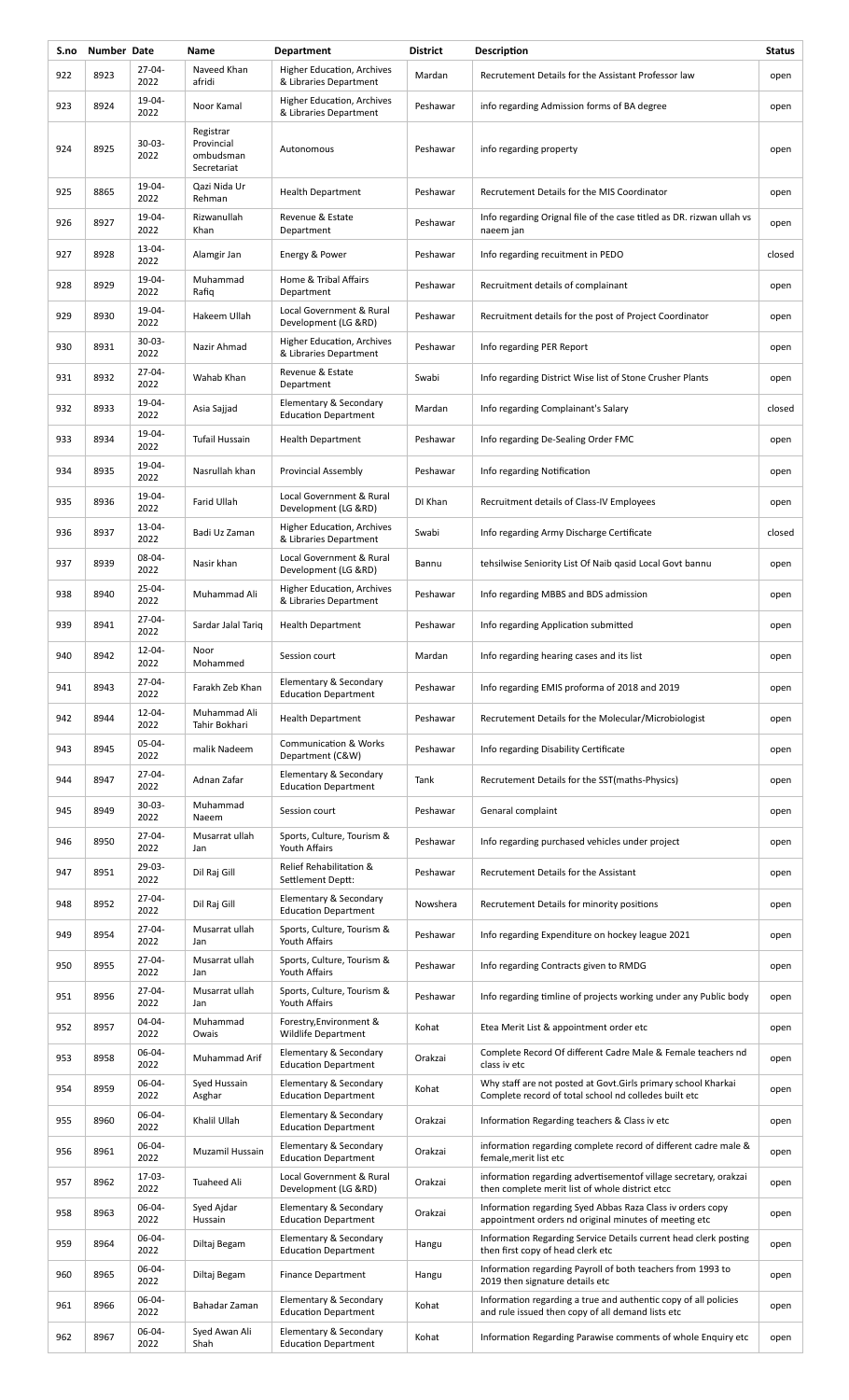| S.no | Number Date |                     | Name                        | <b>Department</b>                                                       | <b>District</b>     | Description                                                                                                                                                       | <b>Status</b> |
|------|-------------|---------------------|-----------------------------|-------------------------------------------------------------------------|---------------------|-------------------------------------------------------------------------------------------------------------------------------------------------------------------|---------------|
| 963  | 8968        | 04-04-<br>2022      | Syed Agib<br>Hussain        | Local Government & Rural<br>Development (LG &RD)                        | Orakzai             | Information Regarding Recruitment of Class Iv employees &<br>Pervious Vacant Posts In TMA Lower & Upper etc,                                                      | open          |
| 964  | 8968        | 04-04-<br>2022      | Syed Agib<br>Hussain        | Local Government & Rural<br>Development (LG &RD)                        | Orakzai             | Information Regarding Recruitment of Class Iv employees &<br>Pervious Vacant Posts In TMA Lower & Upper etc,                                                      | open          |
| 965  | 8968        | 04-04-<br>2022      | Syed Aqib<br>Hussain        | Local Government & Rural<br>Development (LG &RD)                        | Orakzai             | Information Regarding Recruitment of Class Iv employees &<br>Pervious Vacant Posts In TMA Lower & Upper etc,                                                      | open          |
| 966  | 8969        | 06-04-<br>2022      | Inayat Ullah                | Home & Tribal Affairs<br>Department                                     | Kohat               | Information Regarding Copy of application & Copy of judgement.                                                                                                    | open          |
| 967  | 8970        | $26 - 04 -$<br>2022 | Khaista Sher                | Elementary & Secondary<br><b>Education Department</b>                   | Orakzai             | Information Regardind Copies of Equiry Report by the DEO kohat                                                                                                    | open          |
| 968  | 8971        | 25-03-<br>2022      | Javed Khattak               | Zakat Ushr, Social Welfare,<br>Special Education & Women<br>Empowerment | Kohat               | Information Regarding Total amount being received from Govt<br>for district Kohat & details the above amount distribution among<br>the deserving poor people etc. | open          |
| 969  | 8972        | 19-04-<br>2022      | Abid Jan                    | Higher Education, Archives<br>& Libraries Department                    | Kohat               | Information Regarding Assistant Professors (BPS-19) Chemistry<br>(TTS) Chemistry etc                                                                              | open          |
| 970  | 8973        | 19-04-<br>2022      | Junaid babar                | Higher Education, Archives<br>& Libraries Department                    | Charsadda           | Information Regarding Lecturer Post                                                                                                                               | open          |
| 971  | 8974        | $11 - 04 -$<br>2022 | Abdul wahab                 | Higher Education, Archives<br>& Libraries Department                    | North<br>Waziristan | Appointment orders, Addvertisement, meritlist etc                                                                                                                 | open          |
| 972  | 8977        | 28-04-<br>2022      | Bakhtawar Gul               | <b>Health Department</b>                                                | Peshawar            | Info regarding in rules for appontment of Director IKD                                                                                                            | open          |
| 973  | 8978        | $10 - 05 -$<br>2022 | Farmanullah                 | Higher Education, Archives<br>& Libraries Department                    | Peshawar            | info regarding documentation and correspondence the NCEG                                                                                                          | closed        |
| 974  | 8979        | 28-04-<br>2022      | Nawaz Anwar                 | Local Government & Rural<br>Development (LG &RD)                        | Peshawar            | Funds information of Ex Minority District Member                                                                                                                  | open          |
| 975  | 8981        | $10 - 05 -$<br>2022 | Nisar Ahmad                 | Higher Education, Archives<br>& Libraries Department                    | Peshawar            | Info regarding PHD Degree of Hifazatullah dully signed and<br>verified by HEC                                                                                     | open          |
| 976  | 8982        | $09-05-$<br>2022    | Mohammad<br>Owais           | Forestry, Environment &<br>Wildlife Department                          | Khyber              | Recruitment details for the post of Deputy Registrar                                                                                                              | open          |
| 977  | 8983        | 09-05-<br>2022      | Zahid Khan                  | Home & Tribal Affairs<br>Department                                     | Peshawar            | Recruitment details for the post of Deceased Son Quota                                                                                                            | open          |
| 978  | 8984        | $10 - 05 -$<br>2022 | Zeeshan Ali                 | Industries, Commerce and<br><b>Technical Education</b>                  | Peshawar            | Recruitment details                                                                                                                                               | closed        |
| 979  | 8985        | 09-05-<br>2022      | Amir Ihsan                  | Local Government & Rural<br>Development (LG &RD)                        | Nowshera            | Info regarding File NOC 2193-96/TMA/                                                                                                                              | open          |
| 980  | 8986        | $10 - 05 -$<br>2022 | Shazma Anwar                | Higher Education, Archives<br>& Libraries Department                    | Peshawar            | Recruitment details for the post of Associate Professor                                                                                                           | open          |
| 981  | 8987        | 09-05-<br>2022      | Arshad Aziz<br>Malik        | Establishment                                                           | Peshawar            | details of bombproof vehicles                                                                                                                                     | closed        |
| 982  | 8988        | $10 - 05 -$<br>2022 | Zinab Mehboob               | Home & Tribal Affairs<br>Department                                     | Peshawar            | Info regarding No of Complaints of tortures since 01/01/2020                                                                                                      | open          |
| 983  | 8989        | $11 - 04 -$<br>2022 | Akhtar Khan                 | <b>Health Department</b>                                                | Bajaur              | documents of selected candidate                                                                                                                                   | open          |
| 984  | 8989        | 09-05-<br>2022      | Faryal Khattak              | Higher Education, Archives<br>& Libraries Department                    | Peshawar            | Recruitment details for the post of Lecturer in microbiology                                                                                                      | open          |
| 985  | 8991        | 07-04-<br>2022      | Hamd Nawaz                  | Revenue & Estate<br>Department                                          | Malakand            | DPC date required                                                                                                                                                 | open          |
| 986  | 8980        | $10-05-$<br>2022    | Safia Noreen<br>Khwaja      | Higher Education, Archives<br>& Libraries Department                    | Peshawar            | Copy of Documentation Correspondence the NCEG                                                                                                                     | closed        |
| 987  | 8992        | 25-04-<br>2022      | <b>Arshad Aziz</b><br>Malik | Local Government & Rural<br>Development (LG &RD)                        | Peshawar            | Info regarding payment details to Mott McDonald Pakistan                                                                                                          | open          |
| 988  | 8993        | 25-04-<br>2022      | Nasib Zada                  | <b>Health Department</b>                                                | Peshawar            | Info regarding Minutes of the Meeting of DPC                                                                                                                      | open          |
| 989  | 8994        | 27-04-<br>2022      | Salman Awais                | Autonomous                                                              | Peshawar            | General Information                                                                                                                                               | open          |
| 990  | 8995        | 25-04-<br>2022      | Saif Ur Rehman              | Agriculture, Livestock,<br>Fisheries & Co-Operative<br>Department       | Peshawar            | Info regarding Revised PC-1                                                                                                                                       | open          |
| 991  | 8996        | $26 - 04 -$<br>2022 | Zainab<br>Mehboob           | <b>Health Department</b>                                                | Peshawar            | Info regarding No of Medico Legal tests                                                                                                                           | open          |
| 992  | 8997        | 25-04-<br>2022      | Muhammad Arif               | Relief Rehabilitation &<br>Settlement Deptt:                            | Peshawar            | Recruitment details for the post of District Emergency Officer                                                                                                    | open          |
| 993  | 8998        | 28-04-<br>2022      | Taj Nawaz Khan              | Chief Minister's Secretariat                                            | Peshawar            | Info regarding Promotion in PSB Meeting held                                                                                                                      | open          |
| 994  | 8999        | $26 - 04 -$<br>2022 | Amar Ullah                  | Agriculture, Livestock,<br>Fisheries & Co-Operative<br>Department       | Peshawar            | Info regarding DSC of Sub engineer post                                                                                                                           | open          |
| 995  | 9001        | 25-04-<br>2022      | Sardar Huissain             | <b>Health Department</b>                                                | Peshawar            | Info regarding statement of Expenditure year 2021                                                                                                                 | open          |
| 996  | 9002        | 28-04-<br>2022      | Amreen Afridi               | Higher Education, Archives<br>& Libraries Department                    | Mardan              | Recruitment details for the post of Assistant Professor                                                                                                           | open          |
| 997  | 9003        | 29-04-<br>2022      | Arbab<br>Abdurehman<br>Khan | Zakat Ushr, Social Welfare,<br>Special Education & Women<br>Empowerment | Peshawar            | Recruitment details for the post of Social case Worker                                                                                                            | open          |
| 998  | 9006        | 24-04-<br>2022      | Tahir Khan                  | Elementary & Secondary<br><b>Education Department</b>                   | Peshawar            | Info regarding General Post on which miss. Saima is recruited                                                                                                     | open          |
| 999  | 9007        | 29-03-<br>2022      | Dilraj gill                 | WAPDA-Water and Power<br>Development Authority                          | Nowshera            | complaint against PESCO                                                                                                                                           | open          |
| 1000 | 8938        | 26-01-<br>2022      | PCP complaint               | <b>Federal Government</b>                                               | Islamabad           | <b>PCP Complaint</b>                                                                                                                                              | open          |
| 1001 | 8946        | 06-04-<br>2022      | PCP complaint               | <b>Federal Government</b>                                               | Islamabad           | PCP Complaint                                                                                                                                                     | open          |
| 1002 | 8948        | 30-03-<br>2022      | PCP complaint               | <b>Federal Government</b>                                               | Islamabad           | PCP Complaint                                                                                                                                                     | open          |